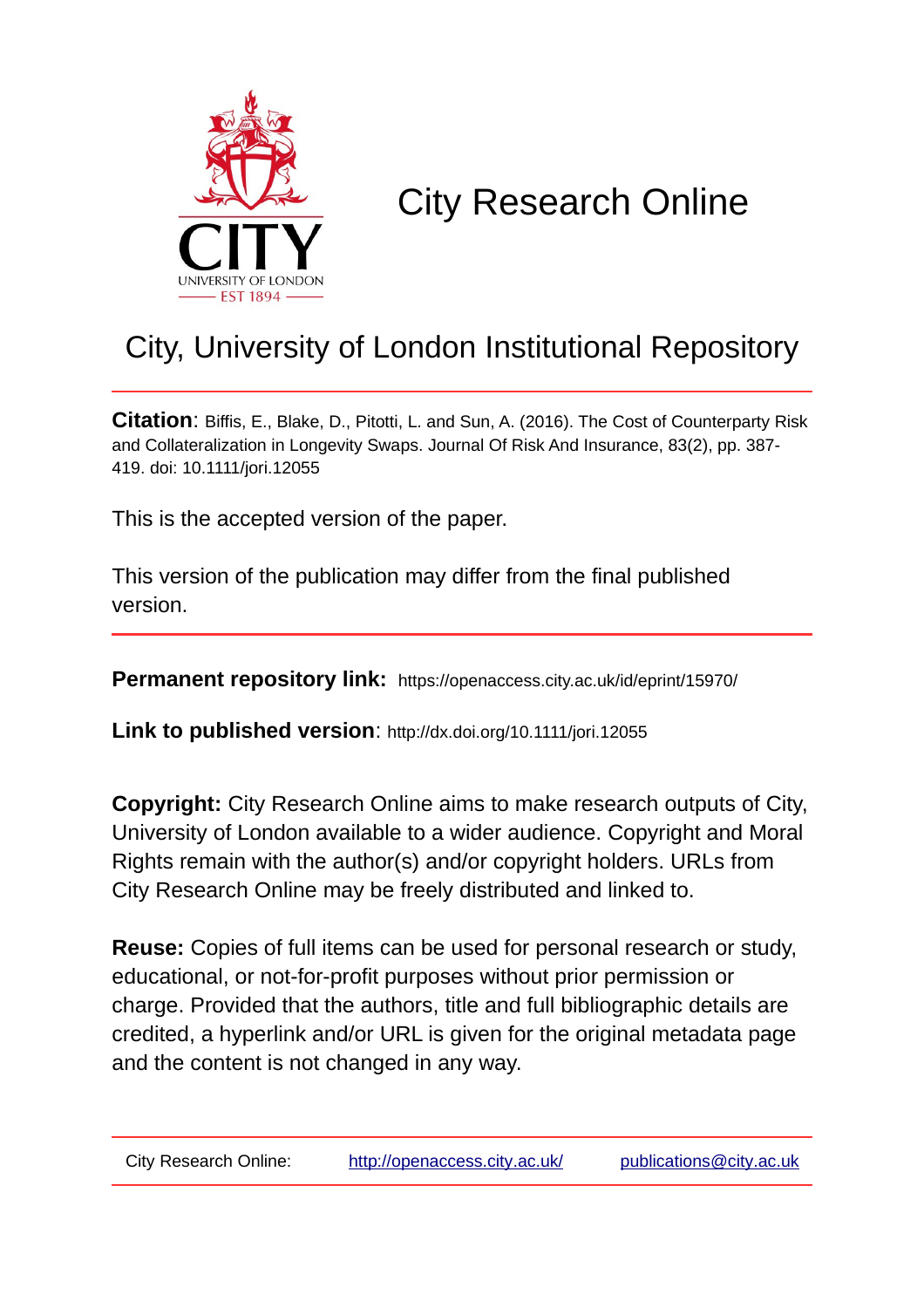# **TU** Pensions<br> **U** Institute

# **DISCUSSION PAPER PI-1107**

## **The Cost of Counterparty Risk and Collateralization in Longevity Swaps**

Enrico Biffis, David Blake, Lorenzo Pitotti, and Ariel Sun

November 2012

ISSN 1367-580X

The Pensions Institute Cass Business School City University London 106 Bunhill Row London EC1Y 8TZ UNITED KINGDOM

http://www.pensions-institute.org/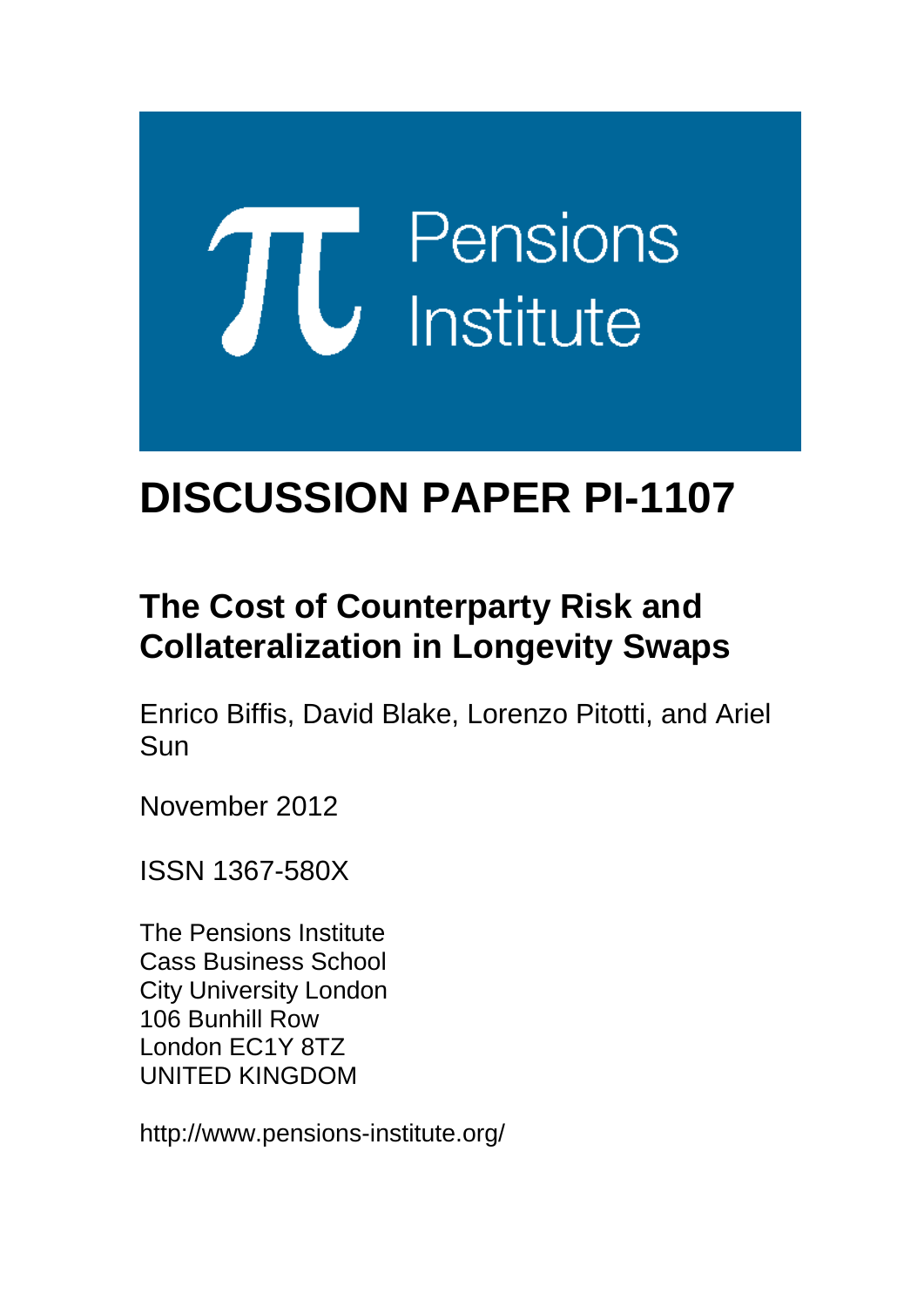### The cost of counterparty risk and collateralization in longevity swaps<sup>∗</sup>

Enrico Biffis† David Blake‡ Lorenzo Pitotti§ Ariel Sun†

#### Abstract

Derivative longevity risk solutions, such as bespoke and indexed longevity swaps, allow pension schemes and annuity providers to swap out longevity risk, but introduce counterparty credit risk, which can be mitigated if not fully eliminated by collateralization. We examine the impact of bilateral default risk and collateral rules on the marking to market of longevity swaps, and show how longevity swap rates must be determined endogenously from the collateral flows associated with the marking-to-market procedure. For typical interest rate and mortality parameters, we find that the impact of collateralization is modest in the presence of symmetric default risk, but more pronounced when default risk and/or collateral rules are asymmetric. Our results suggest that the overall cost of collateralization is comparable with, and often much smaller than, that found in the interest-rate swaps market, which may then provide the appropriate reference framework for the credit enhancement of both indemnity-based and indexed longevity risk solutions.

Keywords: longevity swap, counterparty risk, default risk, collateral, marking-tomarket.

<sup>∗</sup>First version: July 2010. This version: December 31, 2013. We benefited from comments and suggestions received from participants at the Longevity 6 conference (Sydney), AXA Longevity Risk and Pension Funds conference (Paris), Risk Minds Insurance (Geneva), Global Derivatives (Barcelona), Pension Research Council (Wharton), and at seminars at the universities of Ulm, Georgia State, Bologna, Copenhagen, and at Collegio Carlo Alberto. We are grateful to the editor, two anonymous referees, as well as to Damiano Brigo and an anonymous longevity swaps dealer for valuable feedback. Disclaimer: The views and opinions expressed in this study are those of the authors and are not those of Credit Suisse. The authors and Credit Suisse do not accept any liability in respect of the content of this study or any claims, losses or damages arising from the use of, or reliance on, all or any part of this study.

 $^\dagger$ Biffis (E.Biffis@imperial.ac.uk) and Sun (jingjing.sun08@imperial.ac.uk) are at Imperial College Business School, Imperial College London, South Kensington Campus, SW7 2AZ United Kingdom.

 $^{\ddagger}$ Blake (D.Blake@city.ac.uk) is at the Pensions Institute, Cass Business School, 106 Bunhill Row, London, EC1Y 8TZ, United Kingdom.

 $\S$ Pitotti (Lorenzo.Pitotti@credit-suisse.com) is at Credit Suisse Securities Ltd, One Cabot Square, London E14 4QJ, United Kingdom.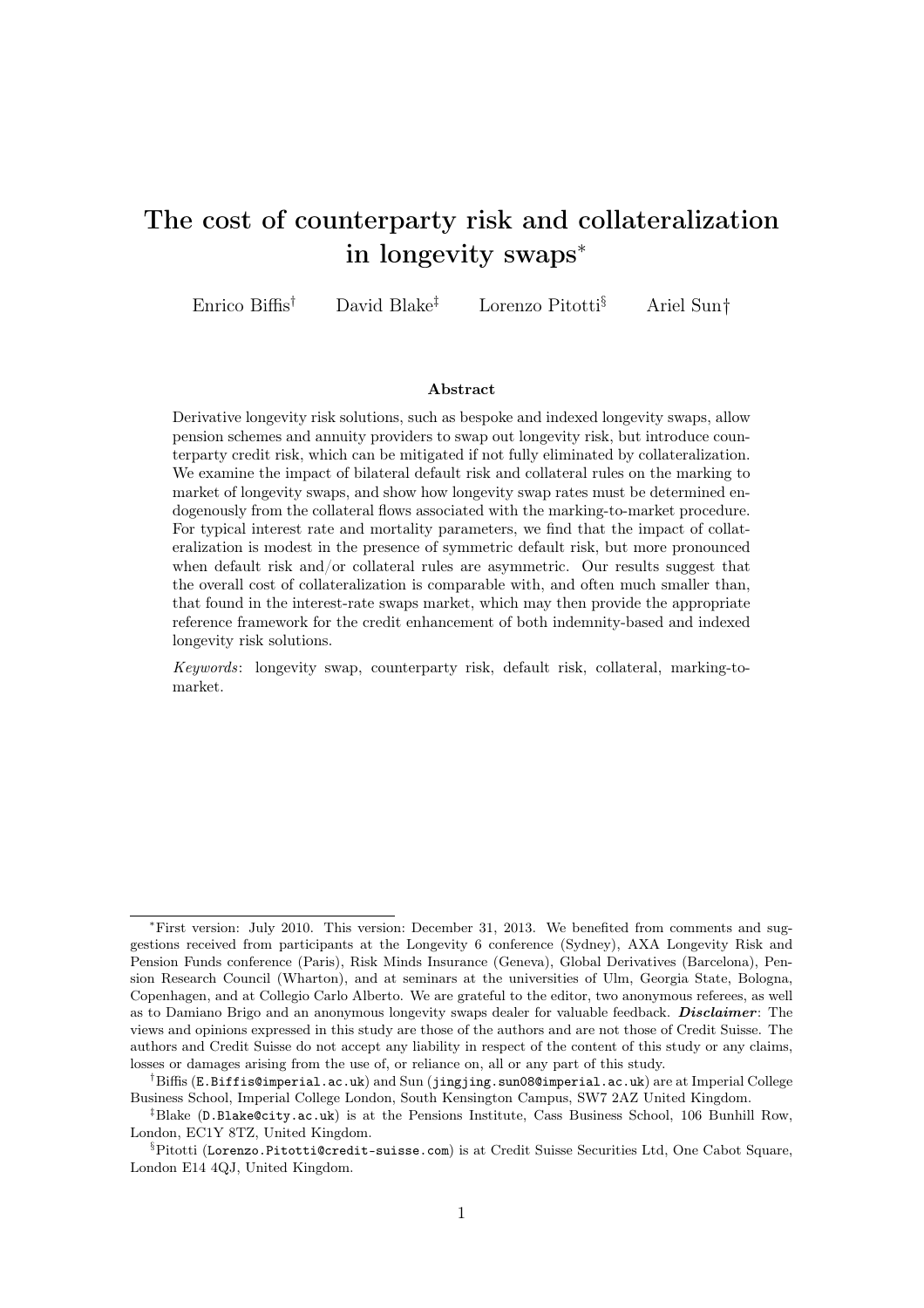#### <span id="page-3-0"></span>1 Introduction

The market for longevity-linked securities and derivatives has recently experienced a surge in transactions in longevity swaps [\(Blake et al., 2013\)](#page-29-0). These pure longevity hedges are agreements between two parties to exchange fixed payments against variable payments linked to the number of survivors in a reference population (see [Dowd et al., 2006](#page-30-0)). Table [1](#page-37-0) presents a list of recent deals that have been publicly disclosed. So far, transactions have mainly involved pension funds and annuity providers wanting to hedge their exposure to longevity risk<sup>1</sup> but without having to bear any basis risk. The variable payments in such longevity swaps are designed to match precisely the mortality experience of each individual hedger: hence the name bespoke longevity swaps. This is essentially a form of longevity risk insurance, similar to annuity reinsurance in reinsurance markets. Indeed, most of the longevity swaps executed to date have been bespoke, indemnity-based swaps of the kind familiar in reinsurance markets. This is true despite the fact that some of the swaps listed in table [1](#page-37-0) have been arranged by investment banks: the banks have worked with insurance companies (in some cases insurance company subsidiaries) in order to deliver a solution in a format familiar to the counterparty. A fundamental difference from other forms of reinsurance, however, is that longevity swaps are typically collateralized, whereas typical insurance/reinsurance transactions are not.<sup>2</sup> The main reason is that longevity swaps are often part of a wider de-risking strategy involving other collateralized instruments (interestrate and inflation swaps, for example), and also the fact that hedgers have been increasingly concerned with counterparty risk<sup>3</sup> in the wake of the Global Financial Crisis of  $2008-09$ . In this article, we provide a framework to quantify the trade-off between the exposure to counterparty risk in longevity swaps and the cost of credit enhancement strategies such as collateralization.

 ${}^{1}$ By longevity risk we mean exposure to the systematic risk of mortality improvements, which cannot be mitigated by pooling together large numbers of lives.

<sup>&</sup>lt;sup>2</sup>One rationale for this is that reinsurers aggregate several uncorrelated risks and pooling/diversification benefits compensate for the absence of collateral (e.g., [Cummins and Trainar, 2009;](#page-30-1) [Lakdawalla and Zanjani, 2012;](#page-31-0) [Kessler, 2013\)](#page-31-1). Insurers/reinsurers are still required by their regulators to post regulatory or solvency capital which plays a similar role to collateral but at aggregate level.

<sup>3</sup>[Basel II \(2006](#page-28-0), Annex 4) defines counterparty risk as 'the risk that the counterparty to a transaction could default before the final settlement of the transaction's cash flows'. The recent Solvency II proposal makes explicit allowance for a counterparty risk module in its 'standard formula' approach; see [CEIOPS](#page-30-2) [\(2009\)](#page-30-2).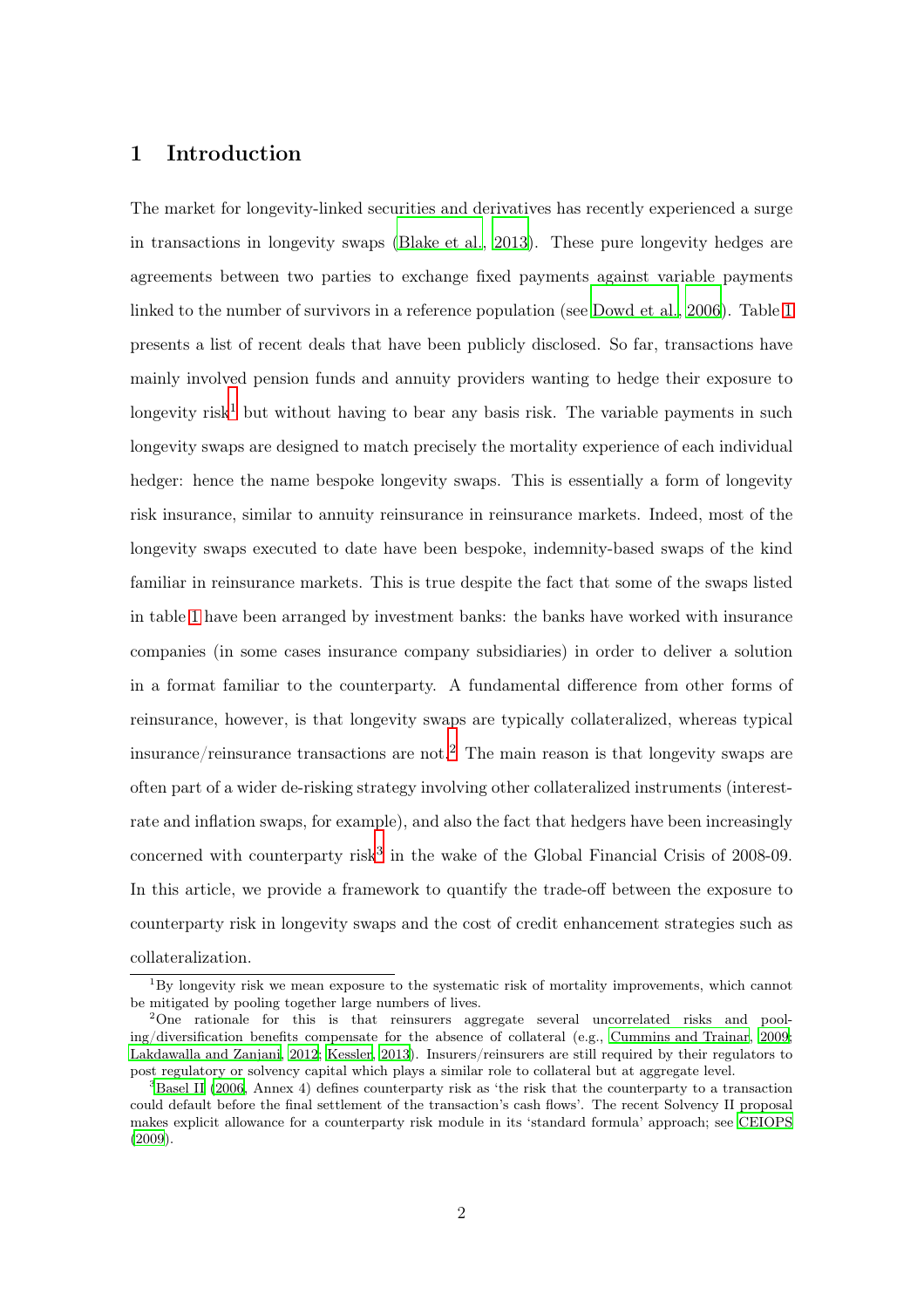As there is no accepted framework yet for marking to market/model longevity swaps, hedgers and hedge suppliers look to other markets to provide a reference model for counterparty risk assessment and mitigation. In interest-rate swap markets, for example, the most common form of credit enhancement is the posting of collateral. According to the International Swap and Derivatives Association (ISDA) almost every swap at major financial institutions is 'bilaterally' collateralized [\(ISDA](#page-31-2), [2010a\)](#page-31-2), meaning that either party is required to post collateral depending on whether the market value of the swap is positive or negative.<sup>4</sup> The vast majority of transactions is collateralized according to the Credit Support Annex (CSA) to the Master Swap Agreement introduced by [ISDA \(1994\)](#page-31-3). The Global Financial Crisis highlighted the importance of bilateral counterparty risk and collateralization for over-the-counter markets, spurring a number of responses (e.g, [ISDA](#page-31-4), [2009;](#page-31-4) [Brigo and Capponi](#page-29-1), [2009](#page-29-1); [Assefa et al., 2010;](#page-28-1) [Brigo et al.](#page-29-2), [2011](#page-29-2), [2012](#page-29-3)). The Dodd-Frank Wall Street Reform and Consumer Protection Act (signed into law by President Barack Obama on July 21, 2010) is likely to have a major impact on the way financial institutions will manage counterparty risk in the coming years.<sup>5</sup> The recently established Life and Longevity Markets Association (LLMA) <sup>6</sup> has counterparty risk at the center of its agenda, and will certainly draw extensively from the experience garnered in fixed-income and credit markets.

Collateralization strategies address the concerns aired by pension trustees regarding the efficacy of longevity swaps, but introduce another dimension in the traditional pricing framework used for insurance transactions. The 'insurance premium' embedded in a longevity swap rate reflects not only the aversion/appetite of the counterparties for the risk being transferred and the cost of regulatory capital involved in the transaction, but also the expected costs to be incurred from posting collateral during the life of the swap. To understand these costs, let us first take the perspective of a hedge supplier (reinsurer or investment bank) issuing a collateralized longevity swap to a counterparty (pension fund

<sup>4</sup> 'Unlike a firm's exposure to credit risk through a loan, where the exposure to credit risk is unilateral and only the lending bank faces the risk of loss, counterparty credit risk creates a bilateral risk of loss: the market value of the transaction can be positive or negative to either counterparty to the transaction. The market value is uncertain and can vary over time with the movement of underlying market factors.' [\(Basel II, 2006,](#page-28-0) Annex 4).

 $5$ See, for example, 'Berkshire may scale back derivative sales after Dodd-Frank', *Bloomberg*, August 10, 2010.

 $6$ See <http://www.llma.org>.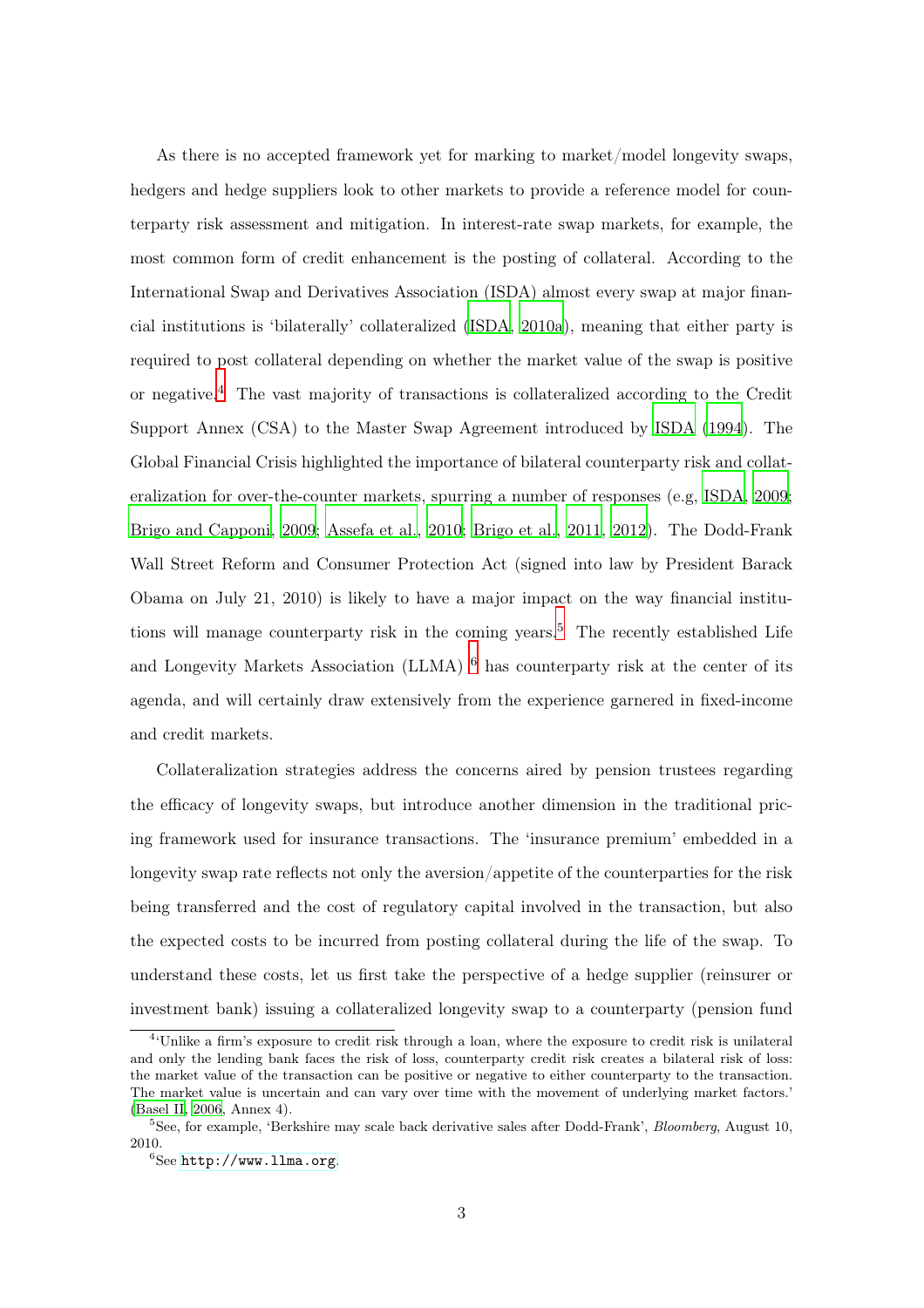or annuity provider). Whenever the swap is sufficiently out-of-the-money to the hedge supplier, the hedge supplier is required to post collateral, which can be used by the hedger to mitigate losses in the event of default. Although interest on collateral is typically rebated, there is both a funding cost and an opportunity cost, as the posting of collateral depletes the resources the hedge supplier can use to meet her capital requirements at aggregate level as well as to write additional business. On the other hand, whenever the swap is sufficiently in-the-money to the hedge supplier, the hedge supplier will receive collateral from the counterparty, thus benefiting from capital relief in regulatory valuations and freeing up capital that can be used to sell additional longevity protection. The benefits can be far larger if collateral can be re-pledged for other purposes, as in the interest-rate swaps market.<sup>7</sup> The same considerations can be made from the viewpoint of the hedger, but the funding needs and opportunity costs of the two parties are unlikely to offset each other exactly. This is particularly relevant for transactions involving parties subject to different regulatory frameworks. In the UK and several other countries, for example, longevity risk exposures are more capital intensive for hedge suppliers, such as insurers, than for pension funds.<sup>8</sup>

In the absence of collateral, and ignoring longevity risk aversion, swap rates<sup>9</sup> depend on best estimate survival probabilities for the hedged population and on the degree of covariation between the floating leg of the swap and the defaultable term structure of interest rates facing the hedger and the hedge supplier. This means that a proper analysis of a longevity swap cannot disregard the sponsor's covenant when the hedger is a pension plan (see section [3](#page-14-0) below). In the presence of collateralization, longevity swap rates are also shaped by the expected collateral costs, and swap valuation formulae involve a discount rate reflecting the cost of collateral. As a result, default-free valuation formulae are not appropriate even in the presence of full collateralization and the corresponding absence of default losses.<sup>10</sup>

<sup>&</sup>lt;sup>7</sup>According to [ISDA \(2010a\)](#page-31-2), the vast majority of collateral is rehypothecated for other purposes in interest-rate swap markets. Currently, collateral can be re-pledged under the New York Credit Support Annex, but not under the English Credit Support Deed (see [ISDA](#page-31-5), [2010b](#page-31-5)).

<sup>8</sup>This asymmetry is, in part, a by-product of rules allowing, for example, pension liabilities to be quantified by using outdated mortality tables or discount rates reflecting optimistic expected returns.

<sup>9</sup>Defined as the rates in the fixed legs of the swap zeroing its market value at inception.

 $10$ See [Johannes and Sundaresan \(2007](#page-31-6)) for the case of symmetric default risk and full collateralization in interest-rate swaps.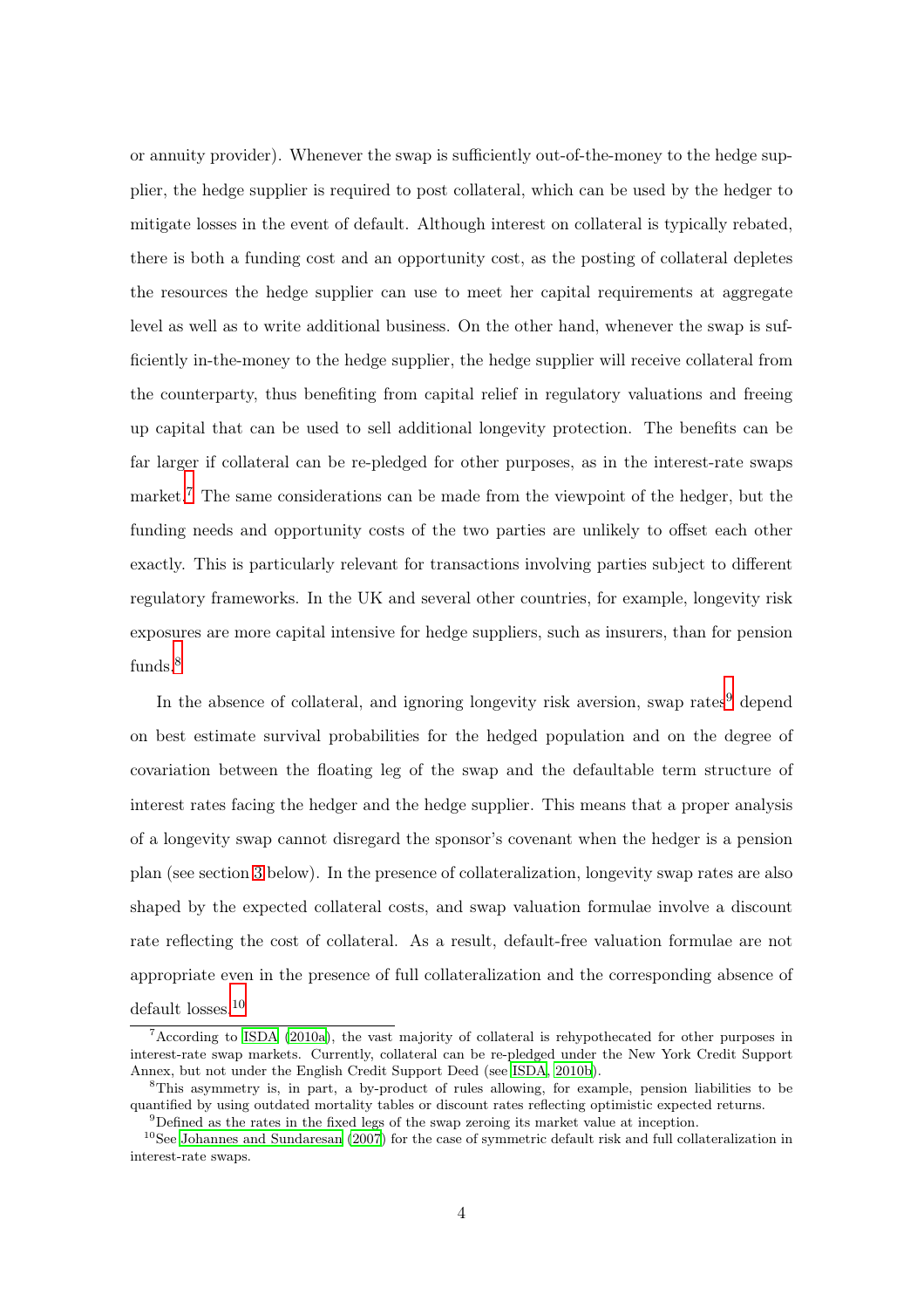We quantify collateral costs in two ways: i) in terms of funding costs that are incurred or mitigated when collateral is posted or received, and ii) as the opportunity cost of selling additional longevity protection. In both cases, we find that, for typical interest rate and mortality parameters, the impact of collateralization on swap rates is modest when default risk and collateral rules are symmetric. The main reason is that longevity risk and interestrate risk have countervailing effects that dilute the overall impact of collateralization on swap rates:

i) On the one hand, the receiver of the fixed survival rate (the hedge supplier) posts collateral when mortality is lower and hence longevity exposures are more capital intensive. On the other hand, she receives collateral when mortality is higher and longevity protection is less capital intensive. The overall effect is to push swap rates higher, to compensate the hedge supplier for the positive dependence between collateral posting and capital costs.

ii) When the hedger or hedge supplier is out-of-the-money, collateral outflows are larger in low interest rate environments (i.e., when liabilities are discounted at a lower rate), hence there is a negative relationship between the amount of collateral posted and the counterparties' funding/opportunity costs. This mitigates the overall impact of collateralization on longevity swap rates.

When default risk and/or collateral rules are asymmetric, the opposing effects are of different magnitudes and, as a result, the impact of collateral costs on longevity swap rates is larger. For example, we find that swap rates decrease substantially when the hedger has a lower credit standing (i.e., higher funding costs) and full collateralization is used, or when collateral rules are more favorable to the hedge supplier. Although collateralization introduces an explicit link between the individual risk exposures and the hedge supplier's funding risk (hence some of the pooling/diversification benefits used to substitute for collateralization in the standard insurance model may be lost), in our examples we find that the opposite effects of longevity and interest rate risk, and the different nature of the risk on which the swap is written (a floating rate in the case of interest-rate swaps, a smoother survival curve in the case of longevity swaps) make the overall impact of collateralization comparable with, and typically lower than, that observed in fixed-income markets (e.g., [Johannes and Sundaresan, 2007\)](#page-31-6). An important implication is that the interest-rate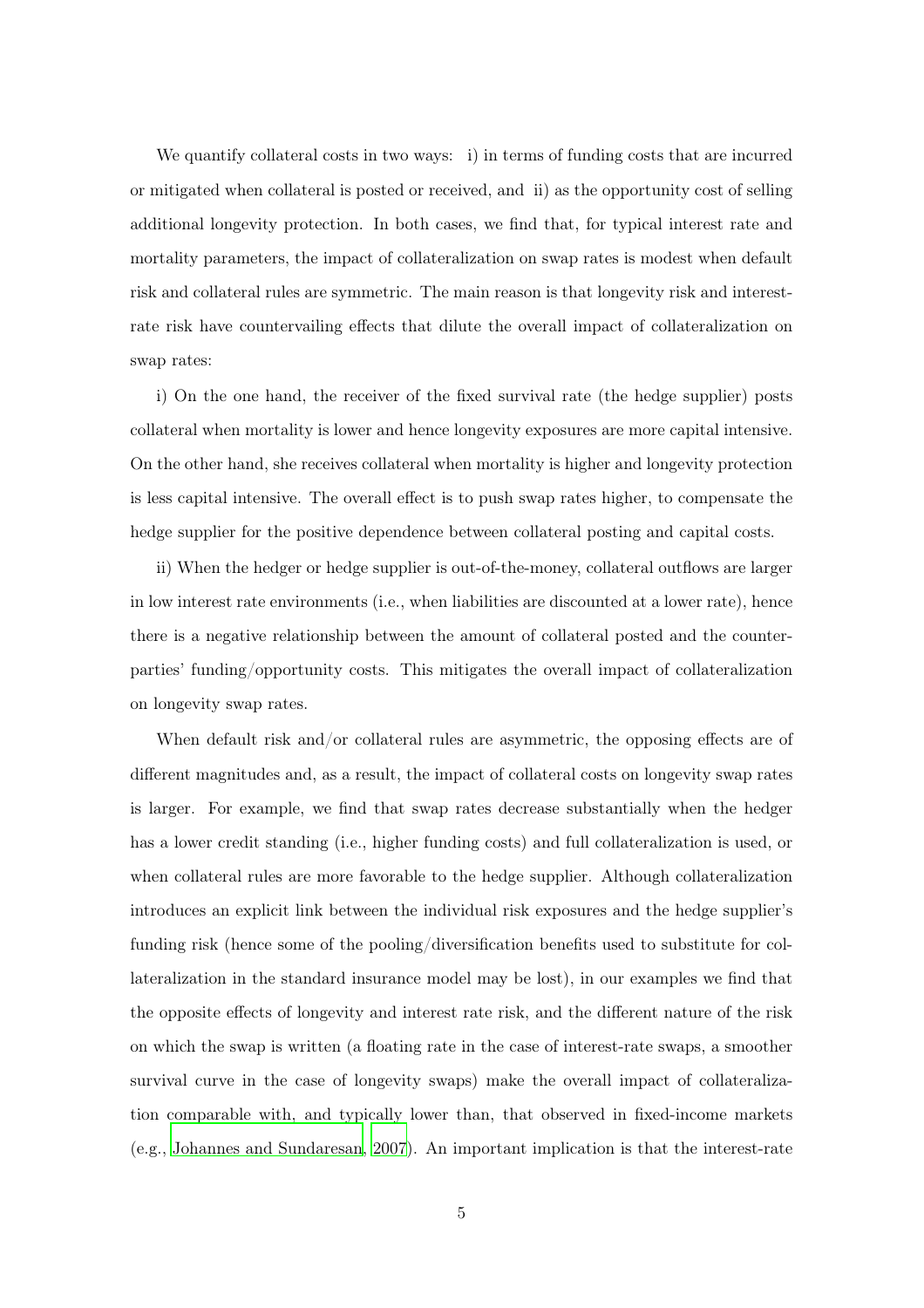swaps market might provide an appropriate framework for the collateralization of bespoke longevity solutions, even though such solutions lack of the transparency and standardization benefits associated with indexed-based instruments. Investment banks have sold index-based longevity swaps which have a structure that would be more familiar to capital markets investors, but they have so far been less popular than bespoke solutions to date.

On the methodological side, we show how longevity swap rates must be determined endogenously from the dynamic marking to market<sup>11</sup> of the swap and the collateral rules specified by the contract. To see why, note that the market value of the swap at each valuation date depends on the evolution of the relevant state variables (mortality, interest rates, credit spreads), as well as on the swap rate locked in at inception. On the other hand, the swap's market value will typically affect collateral amounts and, in a setting where collateral is costly, will embed the market value of the costs associated with future collateral flows. Hence, the swap rate can only be determined by explicitly taking into account the marking-to-market process and the dynamics of collateral posting. To avoid the computational burden of nested Monte Carlo simulations, we use an iterative procedure based on the Least-Squares Monte Carlo (LSMC) approach<sup>12</sup> (see [Glassermann](#page-31-7), [2004,](#page-31-7) and references therein). We provide several numerical examples showing how different collateralization rules shape longevity swap rates giving rise to margins in (best estimate) survival probabilities reflecting the cost of future collateral flows. Although our focus is on longevity risk solutions, the approach can be applied to other instruments, such as over-the-counter solutions for inflation and credit risk.

Our work contributes to the existing literature on longevity risk pricing in at least three ways: i) we introduce default risk in the pricing of longevity risk solutions, and properly address its bilateral nature; ii) we explicitly allow for collateralization rules, which are the backbone of any real-world hedging solution and materially affect the pricing of over-thecounter transactions; iii) we introduce a 'structural' dimension in an otherwise reduced-form

 $11$  Here and in what follows, by 'market value' and 'marking to market' we mean that assets and liabilities are valued according to a market-consistent valuation model or regulatory standard.

 $12A$  similar approach is used by [Bacinello et al. \(2009](#page-28-2), [2010](#page-28-3)) for surrender guarantees in life policies and by [Bauer et al. \(2009\)](#page-28-4) for the computation of capital requirements within the Solvency II framework. The term American Monte Carlo is often used in financial engineering to refer to this approach. We stick to the term Least Squares Monte Carlo, as it is more common in the insurance industry (e.g., [Hörig and Leitschkis,](#page-31-8) [2012](#page-31-8)).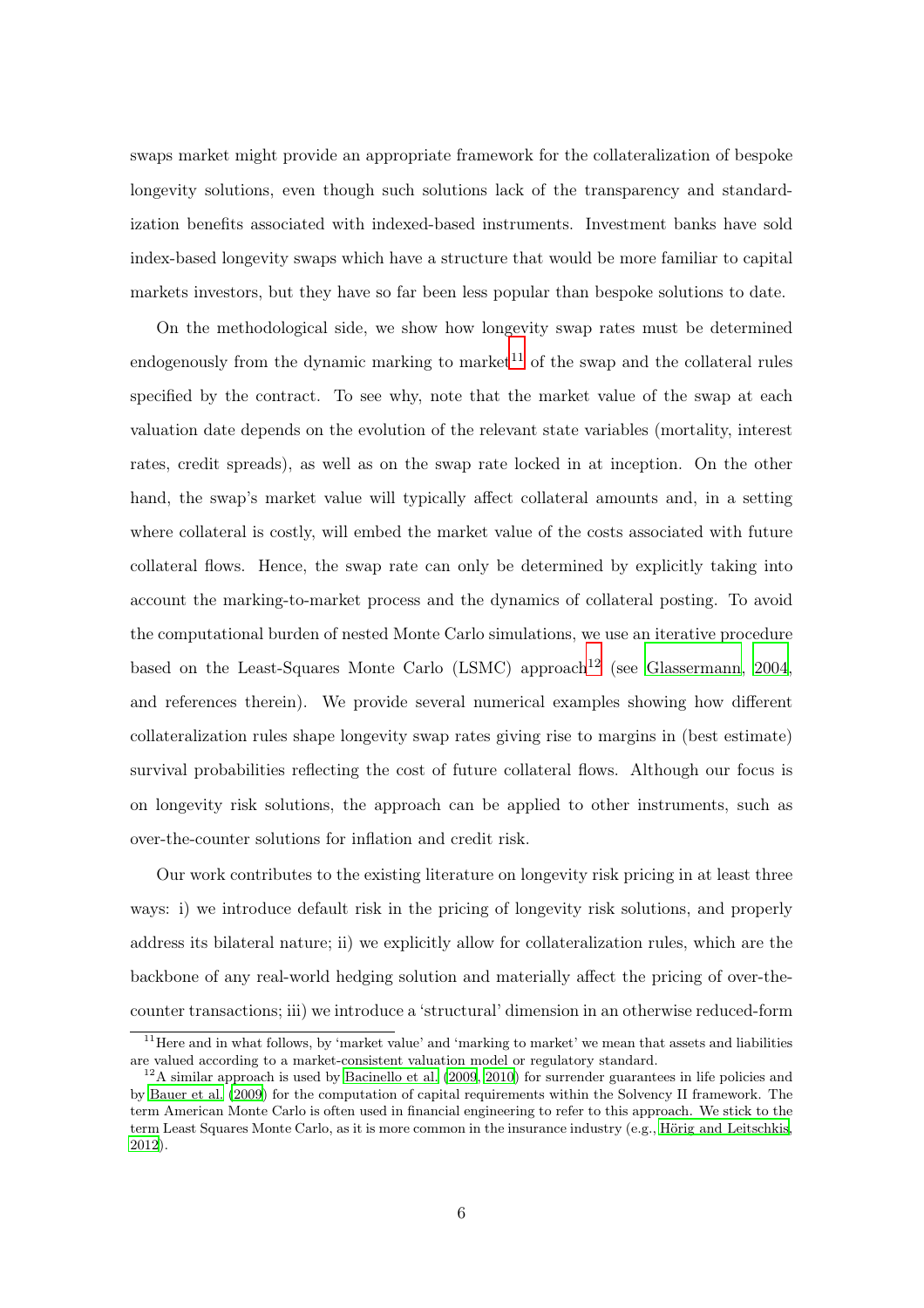pricing framework, by allowing for funding/opportunity costs associated with longevity risk exposures held by hedgers and hedge suppliers. As there is essentially no publicly available information on swap rates, our approach<sup>13</sup> has the advantage of using publicly available information on credit markets and regulatory standards, without having to rely exclusively on calibration to primary insurance market prices, approximate hedging methods or assumptions on agents' risk preferences (e.g., [Dowd et al., 2006;](#page-30-0) [Ludkovski and Young, 2008;](#page-31-9) [Bauer et al., 2012,](#page-28-5) [2010;](#page-28-6) [Biffis et al., 2010;](#page-29-4) [Chen and Cummins, 2010;](#page-30-3) [Cox et al.](#page-30-4), [2010;](#page-30-4) [Deng et al.](#page-30-5), [2012](#page-30-5); [Wang et al., 2013](#page-32-0), among others).

The article is organized as follows. In the next section, we introduce longevity swaps and formalize their payoffs. Although the setup covers the case of both bespoke and indexbased swaps, we focus on the former to keep the paper focused. In section [2.1,](#page-12-0) we examine the marking to market of a longevity swap during its lifetime to demonstrate the impact of counterparty risk on the hedger's balance sheet. Section [3](#page-14-0) introduces bilateral default risk in longevity swap valuation formulae, identifying the main channels through which default risk affects the market value of swaps. Section [4](#page-17-0) introduces credit enhancement in the form of collateralization, and shows how longevity swap rates are affected even in the presence of full cash collateralization (and hence absence of default losses). We compute swap rates by using an iterative procedure based on the LSMC approach. In section [5,](#page-22-0) several stylized examples are provided to understand how different collateralization rules may affect longevity swap rates. Concluding remarks are offered in section [6.](#page-27-0) Further details and technical remarks are collected in an appendix.

 $<$  Table 1 about here  $>$ 

#### <span id="page-8-0"></span>2 Longevity swaps

We consider a hedger (insurer selling annuities, pension fund), referred to as party h, and a hedge supplier (reinsurer, investment bank), referred to as counterparty hs. Agent H has the obligation to pay amounts  $X_{T_1}, X_{T_2}, \ldots$ , possibly dependent on interest rates

<sup>13</sup>Similarly, [Biffis and Blake \(2010b,](#page-29-5) [2013\)](#page-29-6) endogenize longevity risk premia by introducing asymmetric information and capital requirements in a risk-neutral setting.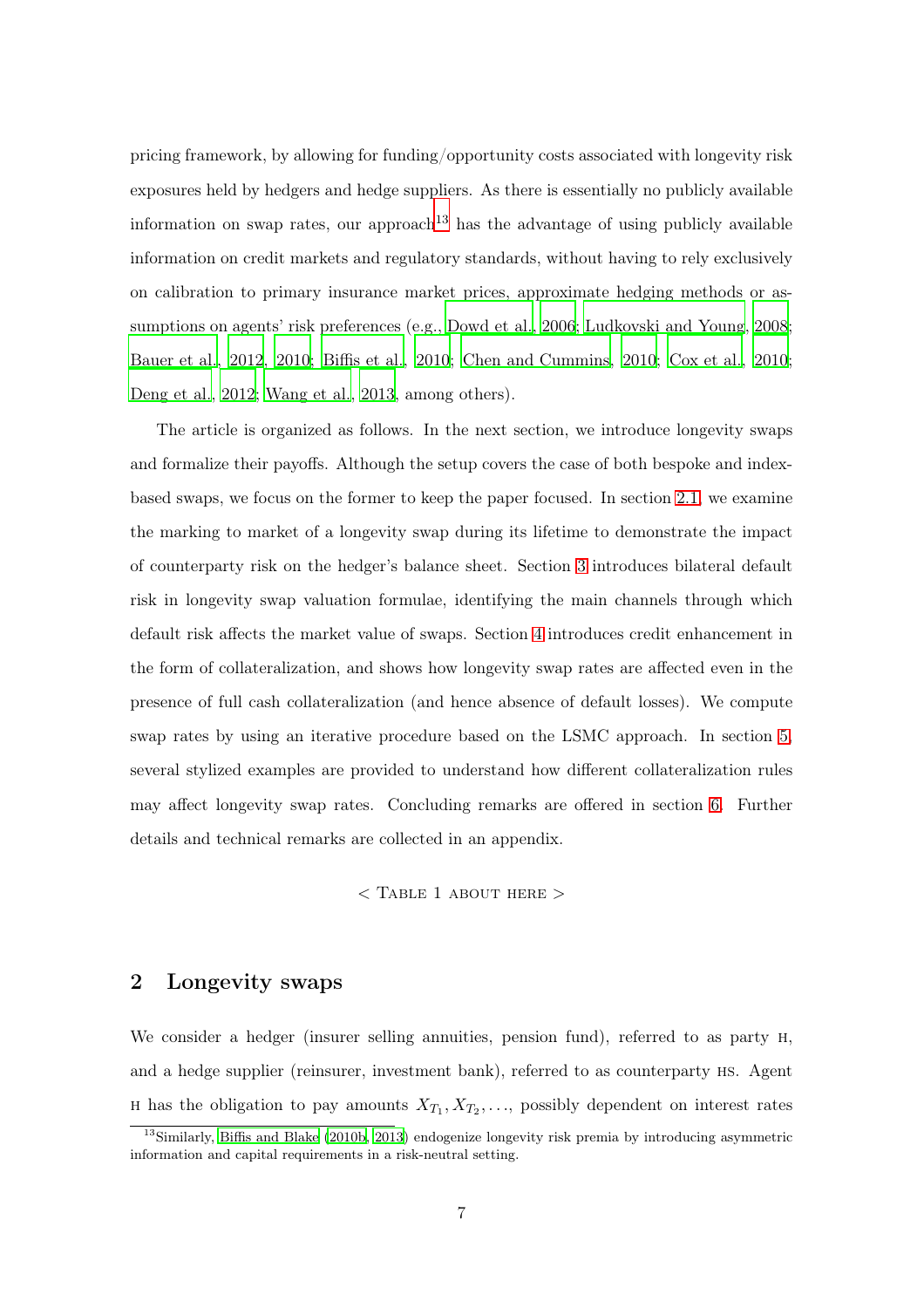and inflation, to each survivor at fixed dates  $0 < T_1 \leq T_2, \ldots$  of an initial population of n individuals (annuitants or pensioners) alive at time zero. We are clearly restricting our attention to homogeneous liabilities for ease of exposition, more general situations requiring obvious modifications. Party H's liability at a generic payment date  $T > 0$  is given by the random variable  $(n - N_T)X_T$ , where  $N_T$  counts the number of deaths experienced by the population during the period  $[0, T]$ . Assuming that the individuals' death times have common intensity<sup>14</sup> ( $\mu_t$ )<sub>t≥0</sub>, the expected number of survivors at time T can be written as  $E^{\mathbb{P}}[n - N_T] = np_T$ , with the survival probability  $p_T$  given by (see the appendix)

<span id="page-9-0"></span>
$$
p_T := E^{\mathbb{P}} \left[ \exp \left( - \int_0^T \mu_t \mathrm{d}t \right) \right]. \tag{2.1}
$$

Here and in the following,  $\mathbb P$  denotes the real-world probability measure. The intensity could be modeled by using, for example, any of the stochastic mortality models considered in [Cairns et al. \(2009\)](#page-29-7). For our examples, we will rely on the simple Lee-Carter mortality projection model [\(Lee and Carter, 1992\)](#page-31-10).

Let us now consider a financial market and introduce the risk-free rate process  $(r_t)_{t\geq 0}$ (in practice, an overnight rate). We assume that a market-consistent price of the liabilities can be computed by using a risk-neutral measure  $\widetilde{\mathbb{P}}$ , equivalent to  $\mathbb{P}$ , such that the death times have the same intensity process  $(\mu_t)_{t>0}$  (with different dynamics, in general, under the two measures; see [Biffis et al.](#page-29-4), [2010\)](#page-29-4). The time-0 market value of the aggregate liability can then be written as

$$
E^{\widetilde{\mathbb{P}}}\left[\sum_{i} \exp\left(-\int_{0}^{T_i} r_t \mathrm{d}t\right)(n - N_{T_i}) X_{T_i}\right] = n \sum_{i} E^{\widetilde{\mathbb{P}}}\left[\exp\left(-\int_{0}^{T_i} (r_t + \mu_t) \mathrm{d}t\right) X_{T_i}\right].
$$

For the moment, we take the pricing measure as given: we will give it more structure later on.

We consider two instruments which  $H$  can enter into with HS to hedge its exposure: a bespoke longevity swap and an index-based longevity swap. In these swaps, in contrast with interest rate swaps, the fixed leg will be a series of fixed rates each one pertaining

<sup>14</sup>As discussed more in detail in the appendix, for tractability we restrict our attention to the case of doubly stochastic (or Cox, conditionally Poisson) death times; see [Biffis et al. \(2010\)](#page-29-4).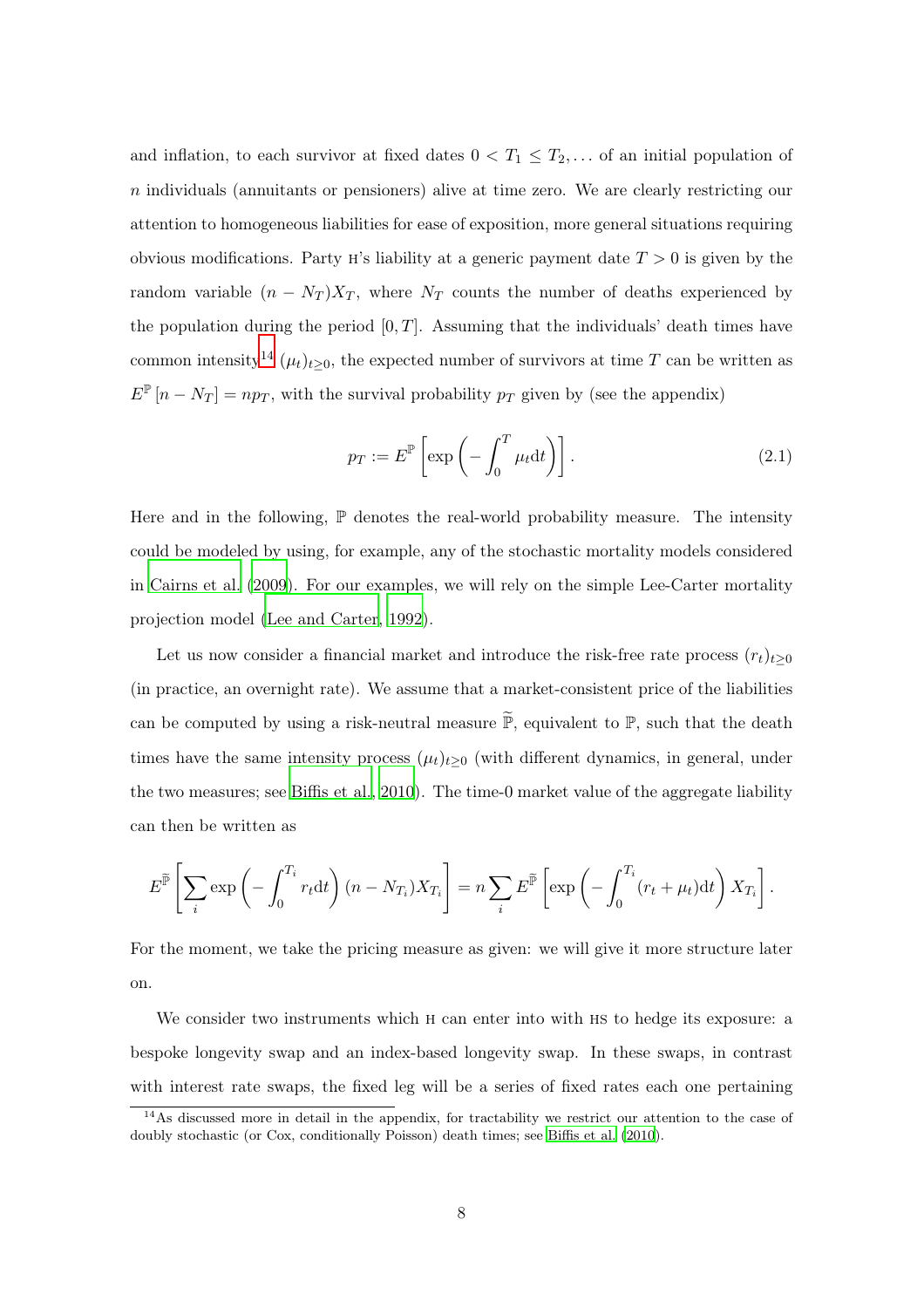to an individual payment date. The reason is that mortality increases substantially at old ages and a single fixed rate would introduce a growing mismatch between the cashflows provided by the swap and those needed by the hedger. However, as with interest rate swaps, we can treat a longevity swap as a portfolio of forward contracts on the underlying floating (survival) rate.<sup>15</sup> In this section, we ignore default risk and focus on individual payments at maturity  $T > 0$ . Throughout the article, we always assume the perspective of the hedger.

A bespoke longevity swap allows party H to pay a fixed rate  $\bar{p}^N \in (0,1)$  against the realized survival rate experienced by the population between time zero and time T. Assuming a notional amount equal to the initial population size,  $n$ , the net payout to the hedger at time  $T$  is  $16$ 

$$
n\left(\frac{n-N_T}{n}-\overline{p}^N\right),\,
$$

i.e., the difference between the realized number of survivors and the pre-set number of survivors  $n\bar{p}^N$  agreed at inception. Letting  $S_0$  denote the market value of the swap at inception, we can write

$$
S_0 = nE^{\widetilde{\mathbb{P}}}\left[\exp\left(-\int_0^T r_t dt\right)\left(\frac{n - N_T}{n} - \overline{p}^N\right)\right]
$$
  
=  $nE^{\widetilde{\mathbb{P}}}\left[\exp\left(-\int_0^T (r_t + \mu_t) dt\right)\right] - nB(0, T)\overline{p}^N,$  (2.2)

<span id="page-10-1"></span>with  $B(0,T)$  denoting the time-zero price of a zero-coupon bond with maturity T. By setting  $S_0 = 0$ , we obtain the swap rate as

<span id="page-10-0"></span>
$$
\overline{p}^N = \widetilde{p}_T + B(0,T)^{-1} \text{Cov}^{\widetilde{\mathbb{P}}}\left(\exp\left(-\int_0^T r_t dt\right), \exp\left(-\int_0^T \mu_t dt\right)\right),\tag{2.3}
$$

where the risk-adjusted survival probability  $\tilde{p}_T$  is defined as in [\(2.1\)](#page-9-0) with expectations taken under  $\widetilde{\mathbb{P}}$ . Expression [\(2.3\)](#page-10-0) shows that if the intensity of mortality is uncorrelated with bond market returns (a reasonable first-order approximation), the longevity swap

<sup>15</sup>With a slight abuse of terminology, we use the term 'swap rate' for individual forward rates as well as for swap curves (a series of swap rates). We note that swap curves are often summarized by the improvement factor applied to the survival probabilities of a reference mortality table/model; see examples in section [5.](#page-22-0)

 $16$ For ease of exposition, here and in the following sections, we consider contemporaneous settlement only. Other settlement conventions (e.g. in arrears) have negligible effects, but make valuation formulae more involved when bilateral and asymmetric default risk is introduced.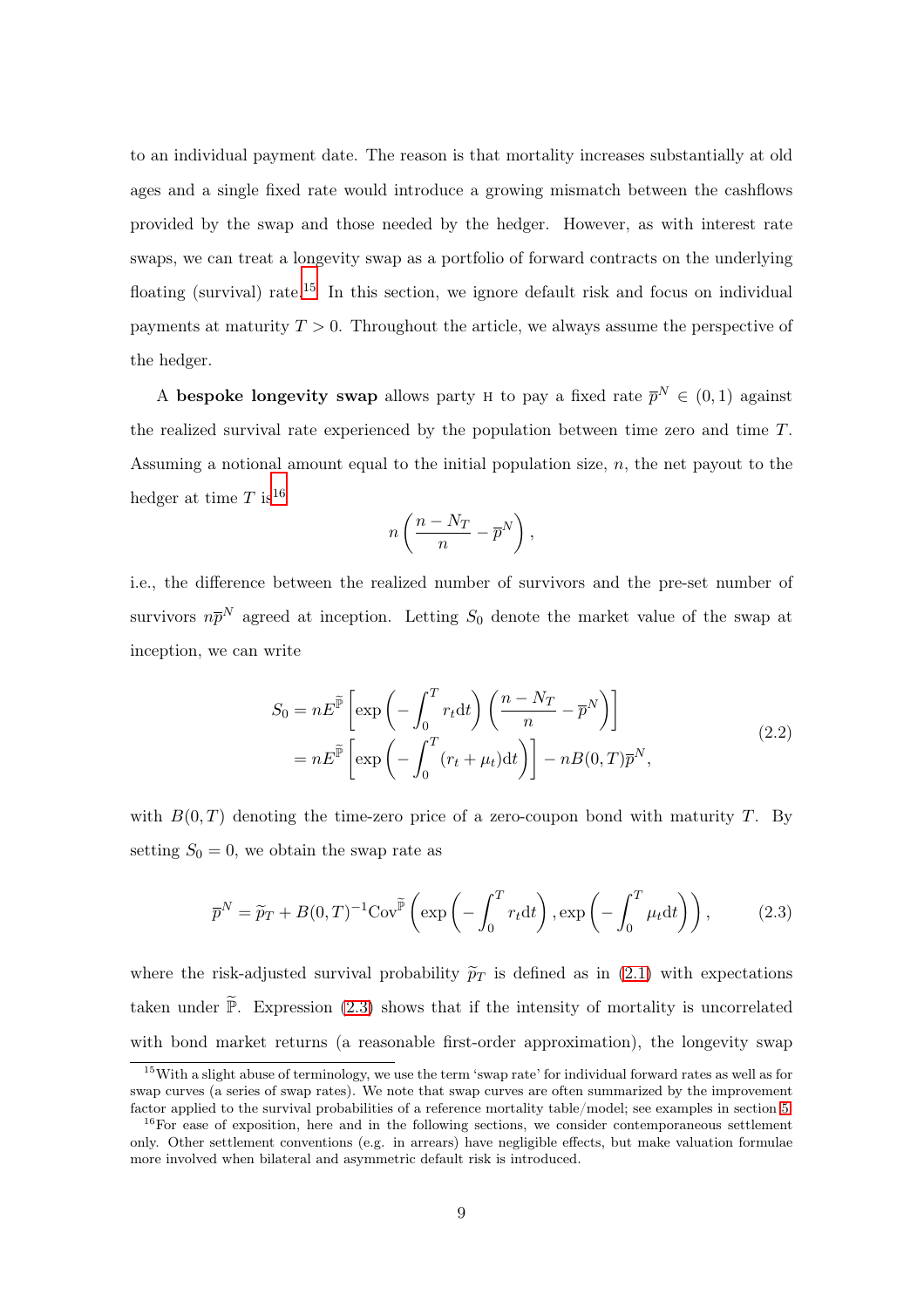curve just involves the survival probabilities  $\{\widetilde{p}_{T_i}\}\$  relative to the different maturities  $\{T_i\}$ . Several studies have recently addressed the issue of how to quantify risk-adjusted survival probabilities, for example, by calibration to annuity prices and books of life policies traded in secondary markets, or by use of approximate hedging methods (see references in Section [1\)](#page-3-0). As there is essentially no publicly available information on swap rates, for our numerical examples we will suppose a baseline case in which  $\tilde{p}_{T_i} = p_{T_i}$  for each maturity  $T_i$ and focus on how counterparty default risk and collateral requirements might generate a positive or negative spread on best estimate survival rates. This is consistent with market practice where counterparties would agree on a real-world mortality model (and estimation methodology) to mark-to-model the swap at future dates. Although in what follows, we mainly concentrate on longevity risk, in practice, the floating payment of a longevity swap might involve an interbank rate component (e.g., LIBOR) or survival indexation rules different from the ones considered above. To keep the setup general, we will at times consider instruments making a generic variable payment,  $P$ , and write the corresponding swap rate  $\bar{p}$  as

$$
\overline{p} = E^{\widetilde{\mathbb{P}}}[P] + B(0,T)^{-1} \text{Cov}^{\widetilde{\mathbb{P}}}\left(\exp\left(-\int_0^T r_t \, \mathrm{d}t\right), P\right). \tag{2.4}
$$

The setup can easily accommodate index-based longevity swaps, standardized instruments allowing the hedger to pay a fixed rate  $\bar{p}^I \in (0,1)$  against the realized value of a survival index  $(I_t)_{t>0}$  at time T. The latter might reflect the mortality experience of a reference population closely matching<sup>17</sup> that of the liability portfolio. Examples are represented by the LifeMetrics indices developed by J.P. Morgan, the Pensions Institute and Towers Watson,<sup>18</sup> or the Xpect indices developed by Deutsche Börse.<sup>19</sup> The relative advantages and disadvantages of index-based versus bespoke swaps are discussed, for example, in [Biffis and Blake \(2010a](#page-29-8)). Assuming that the index admits the representation  $I_t = \exp(-\int_0^t \mu_s^I ds)$ , with  $(\mu_t^I)_{t \geq 0}$  the intensity of mortality of a reference population, the swap rate  $\bar{p}^I$  is given again by expression [\(2.3\)](#page-10-0), but with the process  $\mu$  replaced by  $\mu^I$ , and with  $\widetilde{p}_T$  replaced by the corresponding risk-adjusted survival probability  $\widetilde{p}_T^I$ .

<sup>&</sup>lt;sup>17</sup>The risk of mismatch is called basis risk. See, for example, [Coughlan et al. \(2011\)](#page-30-6), [Stevens et al.](#page-32-1) [\(2011\)](#page-32-1), [Salhi and Loisel \(2012](#page-32-2)), [Gatzert and Wesker \(2012](#page-30-7)), and [Cairns \(2013](#page-30-8)) for some results related to this risk dimension.

<sup>&</sup>lt;sup>18</sup>See <http://www.lifemetrics.com>. The indices were transferred to LLMA in 2011.

<sup>19</sup>See <http://www.xpect-index.com>.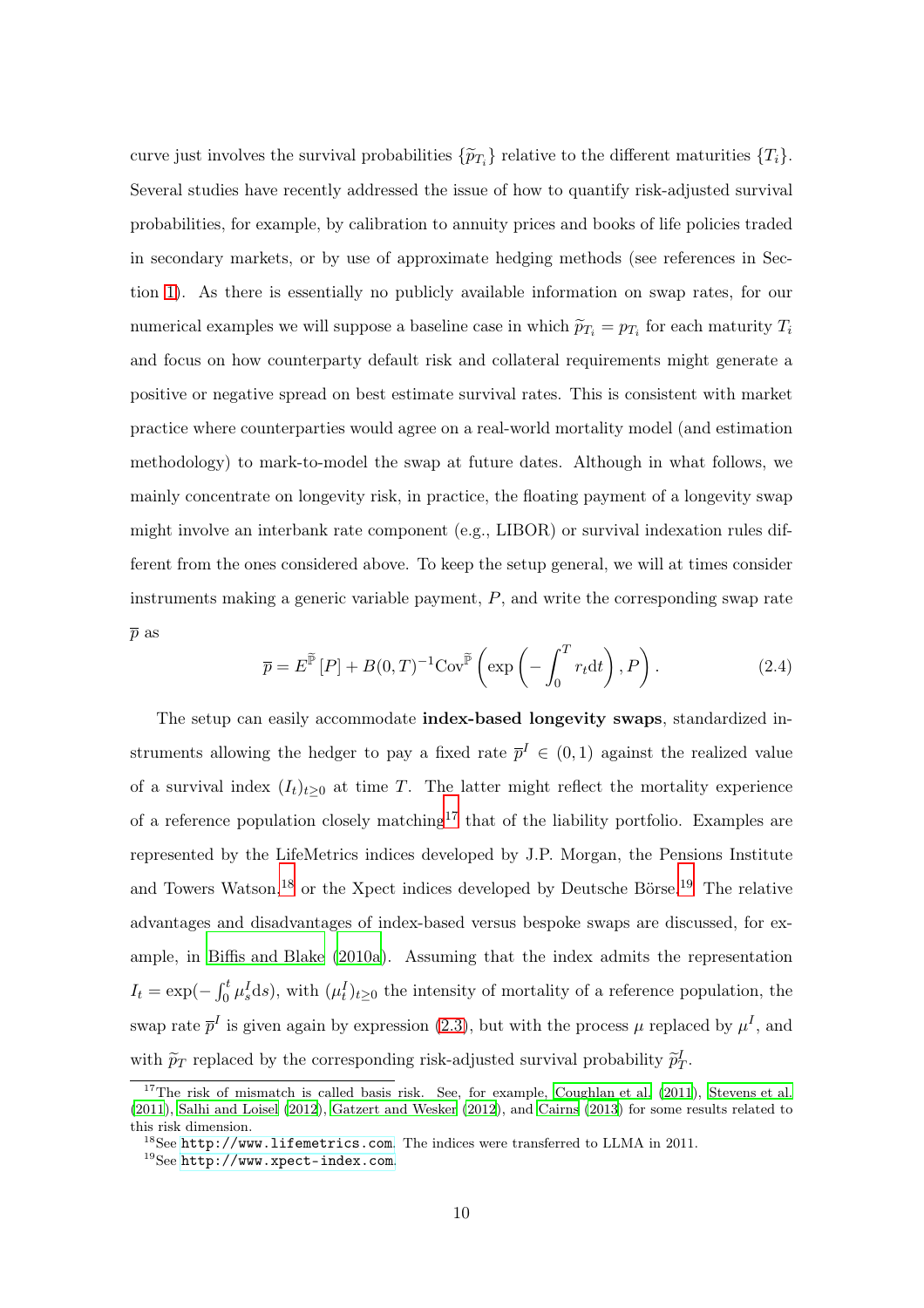#### <span id="page-12-0"></span>2.1 The marking-to-market (MTM) process

Longevity swaps are not currently exchange traded and there is no commonly accepted framework for counterparties to mark to market/model their positions.<sup>20</sup> The presence of counterparty default risk and collateralization rules, however, makes the MTM procedure a very important feature of these transactions for at least two reasons. First, at each payment date, the difference between the variable and pre-set payment generates a cash inflow or outflow to the hedger, depending on the evolution of mortality. In the absence of basis risk (which is the case for bespoke solutions), these differences show a pure 'cashflow hedge' of the longevity exposure in operation. However, as market conditions change (e.g., mortality patterns, counterparty default risk), the impact of the swap on the hedger's balance sheet can evolve dramatically. For example, even if the swap payments are expected to provide a good hedge against longevity risk, the hedger's position will weaken considerably if the expected present value of the net payments shrinks due to deterioration in the hedge supplier's credit quality. Second, for solvency requirements, it is important to value a longevity swap under extreme market/mortality scenarios ('stress testing'). This means, for example, that even if a longevity swap qualifies as a liability on a market-consistent basis, it might still provide considerable capital relief when valued on a regulatory basis due to its recognized effectiveness as a hedge.

To illustrate some of these points, let us consider the hypothetical situation of an insurer h with a liability represented by a group of ten thousand 65-year-old annuitants drawn from the population of England & Wales in 1980. We assume that party h entered a 25-year pure longevity swap in 1980 and we follow the evolution of the contract until maturity. The population is assumed to evolve according to the death rates reported in the Human Mortality Database (HMD) for England  $\&$  Wales.<sup>21</sup> We assume that interest-rate risk is hedged away through interest rate swaps, locking in a rate of 5% throughout the life of the swap. The role of collateral is examined later on; here, we show how the hedging instrument operates from the point of view of the hedger. For this bespoke solution, the market value of each floating-for-fixed payment occurring at a generic date  $T$  can be computed by using

<sup>20</sup>At the time of writing, LLMA was working on this issue.

 $^{21}$ See <http://www.mortality.org>.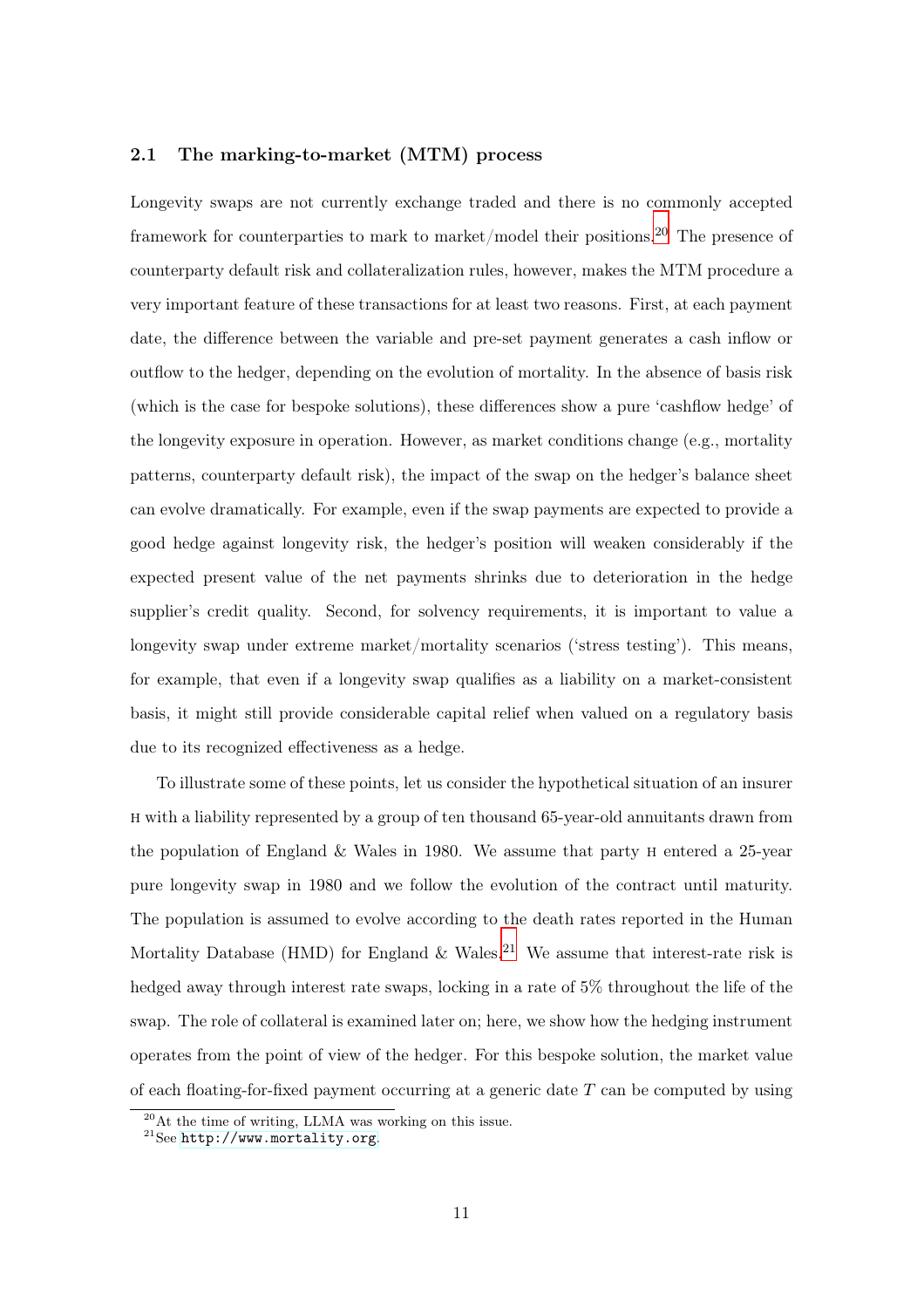the valuation formula

$$
S_t = nE_t^{\widetilde{\mathbb{P}}}\left[\exp\left(-\int_t^T r_s \mathrm{d}s\right) \left(\frac{n - N_t}{n} \exp\left(-\int_t^T \mu_s \mathrm{d}s\right)\right)\right] - n(t,T)\overline{p}^N,\tag{2.5}
$$

for each time t in  $[0, T]$  at which no default has yet occurred, with  $B(t, T)$  denoting the market value of a zero-coupon bond with time to maturity  $T-t$ , and  $E_t^{\tilde{\mathbb{P}}}\left[\cdot\right]$  the conditional expectation under a pricing measure  $\widetilde{\mathbb{P}}$ , given the information available at time t. As a simple benchmark case, we assume that market participants receive information from the HMD and use the Lee-Carter model to value longevity-linked cashflows. In other words, at each MTM date (including inception), longevity swap rates are based on Lee-Carter forecasts computed using the latest HMD information available.<sup>22</sup> Figure [1](#page-39-0) illustrates the evolution of swap survival rates for an England & Wales cohort tracked from age 65 in 1980 to age 90 in 2005. It is clear that the systematic underestimation of mortality improvements by the Lee-Carter model in this particular example will mean that the hedger's position will become increasingly in-the-money as the swap matures. This is shown in figure [2.](#page-40-0) In practice, the contract may allow the counterparty to cancel the swap or re-set the fixed leg for a nonnegative fee, but we ignore these features in this example. Figure [2](#page-40-0) also reports the sequence of net cashflows generated by the swap. As interest rate risk is hedged away − and again ignoring default risk for the moment − cash inflows/outflows arising in the backtesting exercise only reflect the difference between the realized survival rates and the swap rates locked in at inception. On the other hand, the swap's market value reflects changes in market swap rates, which by assumption follow the updated Lee-Carter forecasts plotted in figure [1](#page-39-0) and differ from the realized survival rates. As is evident from figure [2,](#page-40-0) the credit exposure of a longevity swap is close to zero at inception and at maturity, but may be sizable in between, depending on the trade-off between changes in market/mortality conditions and the residual swap payments (amortization effect). The credit exposure is quantified by the replacement cost, i.e., the cost that the nondefaulting counterparty would have to incur at the default time to replace the instrument at market prices then available. As a simple example which predicts the next section, let us introduce credit risk (but no

<sup>&</sup>lt;sup>22</sup>See [Dowd et al. \(2010a](#page-30-9)[,b](#page-30-10)); [Cairns et al. \(2011](#page-29-9)) for a comprehensive analysis of alternative mortality models; see also [Girosi and King \(2008](#page-31-11)) and [Pitacco et al. \(2009](#page-31-12)).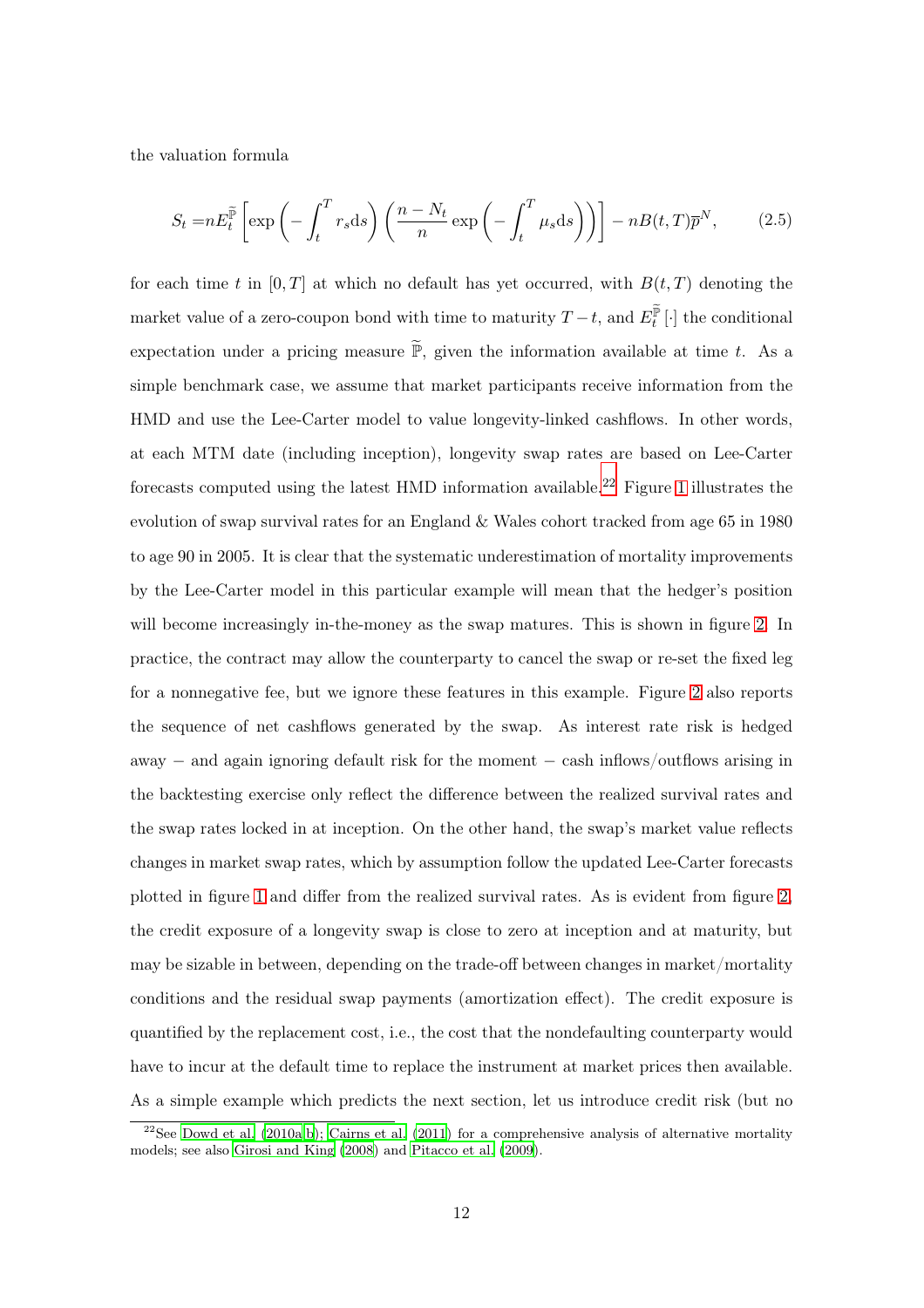default) and assume that in 1988 the credit spread of the hedge supplier widens across all maturities by 50 and 100 basis points. The impact of these two scenarios on the hedger's balance sheet is dramatic, as shown in figures [2](#page-40-0)[-3,](#page-41-0) demonstrating how MTM profits and losses can jeopardize a successful cashflow hedge.

 $<$  FIGURE [1](#page-39-0) ABOUT HERE  $>$ 

 $<$  FIGURE [2](#page-40-0) ABOUT HERE  $>$ 

 $<$  FIGURE [3](#page-41-0) ABOUT HERE  $>$ 

#### <span id="page-14-0"></span>3 Counterparty default risk

The backtesting exercise of the previous section has demonstrated the importance of the hedge supplier's credit risk and the marking to market procedure in assessing the value of a longevity swap to the hedger. A correct approach, however, should allow for the fact that counterparty risk is bilateral. This is the case even when the hedger is a pension plan. Private sector defined benefit pension plans in countries such as the UK are founded on trust law and rely on a promise by (rather than a guarantee from) the sponsoring employer to pay the benefits to plan members. This promise is known as the 'sponsor covenant'. The strength of the sponsor covenant depends on both the financial strength of the employer and the employer's commitment to the scheme.<sup>23</sup> As a reasonable but imperfect proxy for the effect of the sponsor covenant, we use the sponsor's default intensity (party h's default intensity). For large corporate pension plans, the intensity can be derived/extrapolated from spreads observed in corporate bond and CDS markets. For smaller plans, an analysis of the funding level and strategy of the scheme is required.<sup>24</sup>

 $^{23}$ In the UK, for example, [The Actuarial Profession \(2005,](#page-32-3) par. 3.2) defined the sponsor covenant as: "the combination of (a) the ability and (b) the willingness of the sponsor to pay (or the ability of the trustees to require the sponsor to pay) sufficient advance contributions to ensure that the scheme's benefits can be paid as they fall due." See also [The Pensions Regulator \(2009](#page-32-4)).

<sup>&</sup>lt;sup>24</sup>Along the same lines, Inkmann and Blake  $(2010)$  show how the discount rate for the valuation of pension liabilities should reflect funding risk.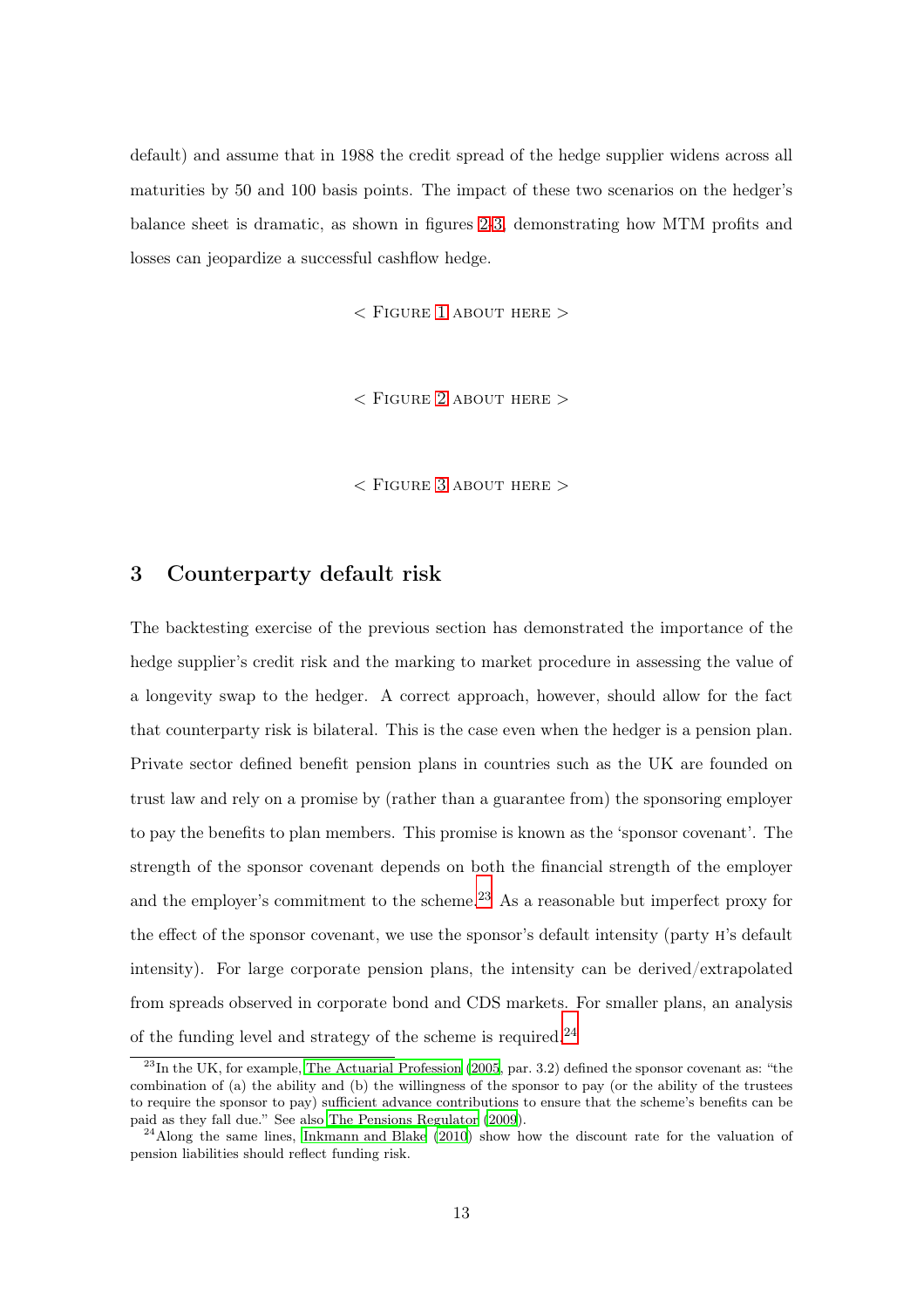Assume that both party H and HS may default at random times  $\tau^{\text{H}}, \tau^{\text{HS}}$ , admitting default intensities<sup>25</sup> ( $\lambda_t^{\text{H}}$  $(t_t^H)_{t\geq 0}, \; (\lambda_t^{\text{HS}})$ <sup>HS</sup> $(t<sup>H</sup>)$ <sub>t</sub> $\geq$ <sub>0</sub>. Defining by  $\tau := \min(\tau<sup>H</sup>, \tau<sup>H</sup>)$  the default time of the swap transaction, we further assume that, on the event  $\{\tau \leq T\}$ , the nondefaulting counterparty, say party *i*, receives a fraction  $\psi^j \in [0,1]$   $(i \neq j$ , with  $i, j \in \{H, H\}$ ) of the market value of the swap before default,  $S_{\tau-}$ , if she is in-the-money, otherwise she has to pay the full pre-default market value  $S_{\tau-}$  to the defaulting counterparty. Following [Duffie and Huang \(1996\)](#page-30-11), we can then write the market value of a swap with notional amount  $n$  as

<span id="page-15-0"></span>
$$
S_0 = nE^{\tilde{\mathbb{P}}}\left[\exp\left(-\int_0^T (r_t + 1_{\{S_t < 0\}}(1 - \psi^{\text{H}})\lambda_t^{\text{H}} + 1_{\{S_t \ge 0\}}(1 - \psi^{\text{HS}})\lambda_t^{\text{HS}})\mathrm{d}t\right)\left(P - \overline{p}^d\right)\right],\tag{3.1}
$$

where  $P$  denotes the variable payment,  $\overline{p}^d$  the fixed rate, and the indicator function  $1_A$  takes the value of unity if the event  $A$  is true, zero otherwise. To understand the above formula, note that, in our setting, the risk-neutral valuation of a defaultable claim involves the use of a default-risk-adjusted short rate  $r_t + \lambda_t^{\text{H}} + \lambda_t^{\text{HS}}$  and dividend payment  $\lambda_t^{\text{H}}$  $t^{\text{H}}(\psi^{\text{H}}1_{S_{t}-<0} +$  $1_{S_{t-}\geq 0}$  +  $\lambda_t^{\text{HS}}$ <sup>HS</sup> $(t^{\text{HS}}1_{S_{t-} \geq 0} + 1_{S_{t-} < 0})$  determined by the recovery rules described above. As a result, the valuation formula [\(3.1\)](#page-15-0) entails discounting at a spread above the risk-free rate given by

$$
\Lambda_t := \lambda_t^{\text{H}} + \lambda_t^{\text{HS}} - \lambda_t^{\text{H}} (\psi^{\text{H}} 1_{S_t < 0} + 1_{S_t \ge 0}) - \lambda_t^{\text{HS}} (\psi^{\text{HS}} 1_{S_t \ge 0} + 1_{S_t < 0})
$$
  
=  $1_{\{S_t < 0\}} (1 - \psi^{\text{H}}) \lambda_t^{\text{H}} + 1_{\{S_t \ge 0\}} (1 - \psi^{\text{HS}}) \lambda_t^{\text{HS}},$ 

showing a switching-type dependence on the characteristics of the counterparty that is outof-the-money at each given time prior to default. The swap rate admits the representation

<span id="page-15-1"></span>
$$
\overline{p}^d = E^{\widetilde{\mathbb{P}}}[P] + \frac{\text{Cov}^{\widetilde{\mathbb{P}}}\left(\exp\left(-\int_0^T (r_t + \Lambda_t) dt\right), P\right)}{E^{\widetilde{\mathbb{P}}}\left[\exp\left(-\int_0^T (r_t + \Lambda_t) dt\right)\right]},
$$
\n(3.2)

and hence depends in a complex way not only on the interaction between the variable

 $25$ For tractability and symmetry with the mortality model of section 2, we work with doubly stochastic default times (see the appendix). The main drawback is that the occurrence of default does not affect the conditional default probability of the surviving counterparty, thus limiting the extent to which close-out risk can be properly modelled.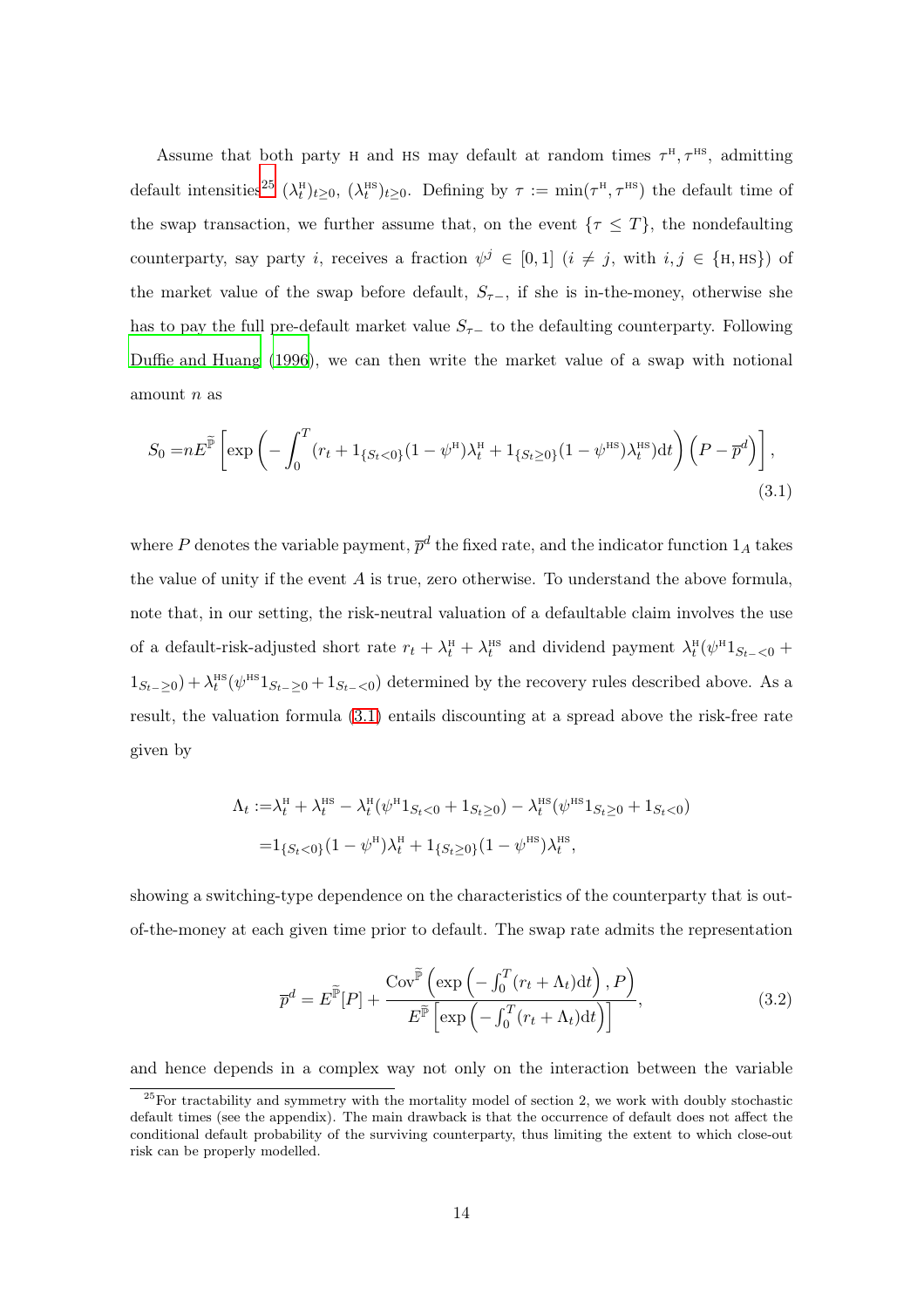payments and risk factors such as interest rates, default intensities and recovery rates, but also on the path of the swap's market value itself. When P does not include a demographic component, as in the case of interest-rate swaps, the covariance term is typically negative. To see this, consider the case of the standard swap valuation formula obtained by assuming that both counterparties have the same default intensity  $(\lambda_t := \lambda_t^{\text{H}} = \lambda_t^{\text{HS}})$  $t<sup>HS</sup>$  and there is no recovery conditional on default  $(\psi^{\text{H}}$  and  $\psi^{\text{HS}}$  are simply zero). If the credit risk of the counterparties is equal to the average credit quality of the LIBOR panel, the discount rate in [\(3.2\)](#page-15-1) is simply given by  $r + \lambda$ , where  $\lambda$  is just the LIBOR-Treasury (TED) spread. For a swap paying the LIBOR rate, we would then have a negative covariance term and hence  $\overline{p}^d \leq E^{\tilde{\mathbb{P}}}[P]$ . When P only includes a demographic component (as in expression [\(2.3\)](#page-10-0) for example), which is uncorrelated with the other variables, we would still have a non-null covariance term, due to the regime-switching nature of the discount rate in formula [\(3.2\)](#page-15-1), and the fact that switching is triggered by the value of the swap, which also depends on the floating rate of interest. More generally, one might expect the covariance term to be negative, as longevity-linked payments are likely to be positively correlated with the credit quality of hedge suppliers<sup>26</sup> and companies with significant pension liabilities. The case of floating payments linked to both mortality and interest rates would then suggest a swap rate satisfying  $\bar{p}^d \leq E^{\tilde{\mathbb{P}}}[P]$ . In the next section, we will show that this is not necessarily the case. To understand why, consider the case of full recovery as an example (set  $\psi^{\text{H}}$  and  $\psi^{\text{HS}}$  equal to one): expression [\(3.2\)](#page-15-1) reduces to a default-free risk-neutral valuation formula, irrespective of both the default intensities of the counterparties and the costs involved by the credit enhancement tools needed to ensure that full recovery is indeed achieved upon default. This suggests that it is essential to consider explicitly counterparty risk mitigation tools in the pricing functional.

Counterparty risk can be mitigated in a number of ways, for example by introducing termination rights (e.g., credit puts and break clauses) or using credit derivatives (e.g., credit default swaps and credit spread options). We will focus on collateralization, a form of direct credit support requiring each party to post cash or securities when it is out-of-the-money. For simplicity, we consider the case of cash, which is by far the most

 $26$ This is a reasonable assumption for monoline insurers such as pension buyout firms, but might be less so for well-diversified reinsurers.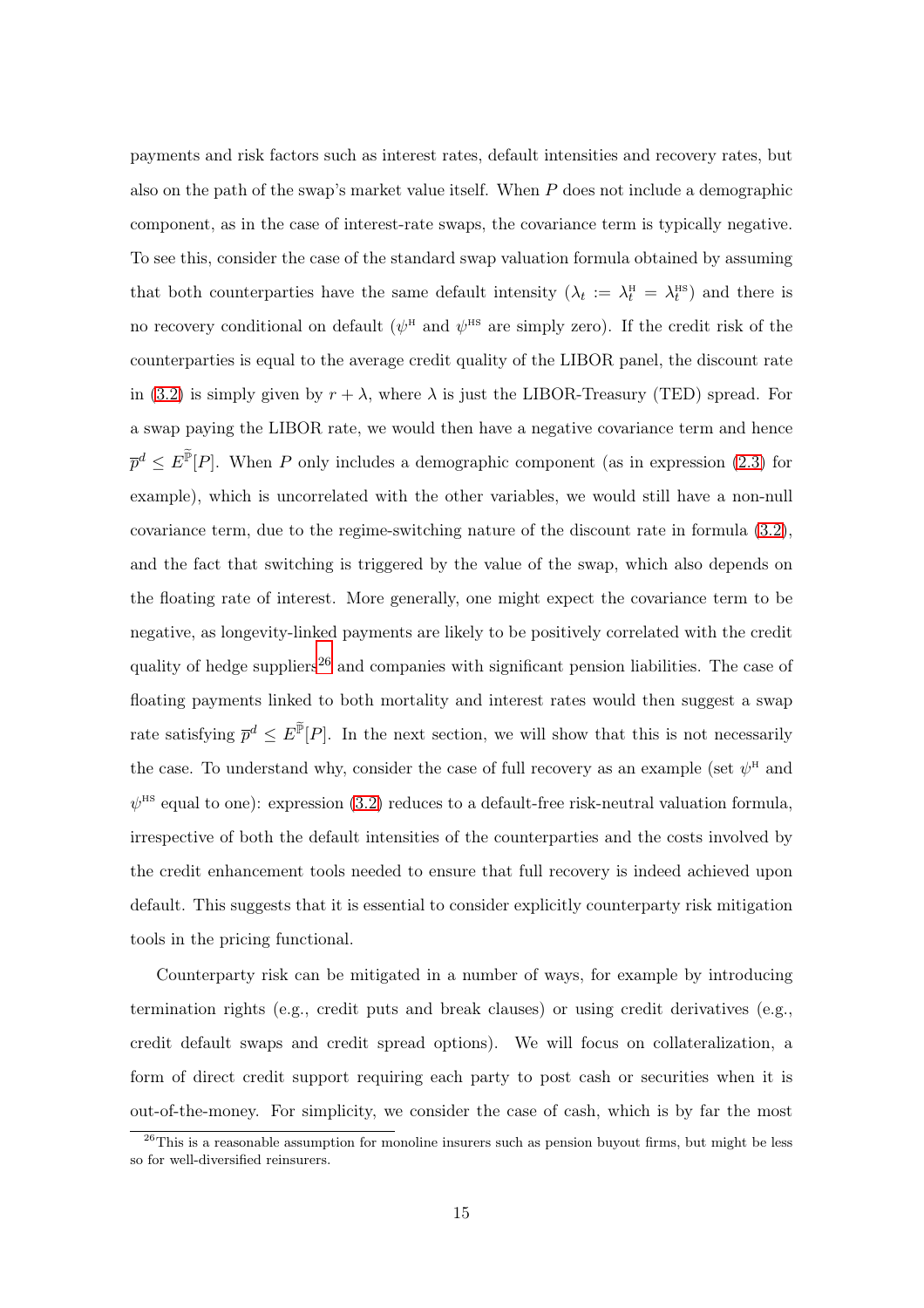common type of collateral (e.g., [ISDA](#page-31-5), [2010b\)](#page-31-5) and allows us to disregard close-out risk, the risk that the value of collateral may change at default. In the interest-rate swaps market, [Johannes and Sundaresan \(2007\)](#page-31-6) find evidence of costly collateral by comparing swap market data with swap values based on portfolios of futures and forward contracts, and by estimating a dynamic term structure model by using Treasury and swap data. We cannot carry out a similar exercise for longevity swaps, because there are no publicly available data on these transactions. On the other hand, we can quantify the funding/opportunity costs associated with the collateral flows originating from the MTM procedure, as will be shown in section [5.](#page-22-0)

#### <span id="page-17-0"></span>4 Collateralization

Collateral agreements reflect the amount of acceptable credit exposure that each party agrees to take on. We consider simple collateral rules capturing the main features of the problem. Formally, let us introduce the pre-default collateral process<sup>27</sup> ( $C_t$ )<sub>t≥0</sub>, which indicates how much cash,  $C_t$ , to post at each time t prior to default in response to changes in market conditions, including, in particular, the MTM value of the swap (we provide explicit examples below). Again, we develop our analysis from the point of view of the hedger, so that  $C_t > 0$  ( $C_t < 0$ ) means that party H is holding (posting) collateral. Using the notation  $a^+ := max(a, 0)$  and  $a^- := max(-a, 0)$ , we assume the recovery rules to take the following form:

- On the event  $\{\tau^{\text{\tiny{H}}} \leq \min(\tau^{\text{\tiny{HS}}},T)\}\$  (hedger's default), party HS recovers any collateral received by the hedger an instant prior to default,  $C_{\tau^{\text{H}}-}^{-}$ , and pays the full MTM value of the swap to party H if  $S_{\tau^{\text{H}}-} \geq 0$ . The net flow to party H is then  $S_{\tau^{\text{H}}-}^+ - C_{\tau^{\text{H}}-}^-$ .
- On the event  $\{\tau^{HS} \leq \min(\tau^{H},T)\}\$  (hedge supplier's default), party H pays the full MTM value of the swap to party HS if  $S_{\tau^{\text{HS}}-} < 0$ , and recovers any collateral received by HS an instant prior to default,  $C_{\tau^{\text{HS}}-}^+$ . The net flow to party H can then be written as  $-S_{\tau^{\text{HS}}-}^- + C_{\tau^{\text{HS}}-}^+$ .

<sup>&</sup>lt;sup>27</sup>In other words, the actual collateral process supporting the transaction is  $(1_{\{\tau>t\}}C_t)_{t\geq0}$ ; hence, we are not concerned with the value taken by  $C_t$  after default.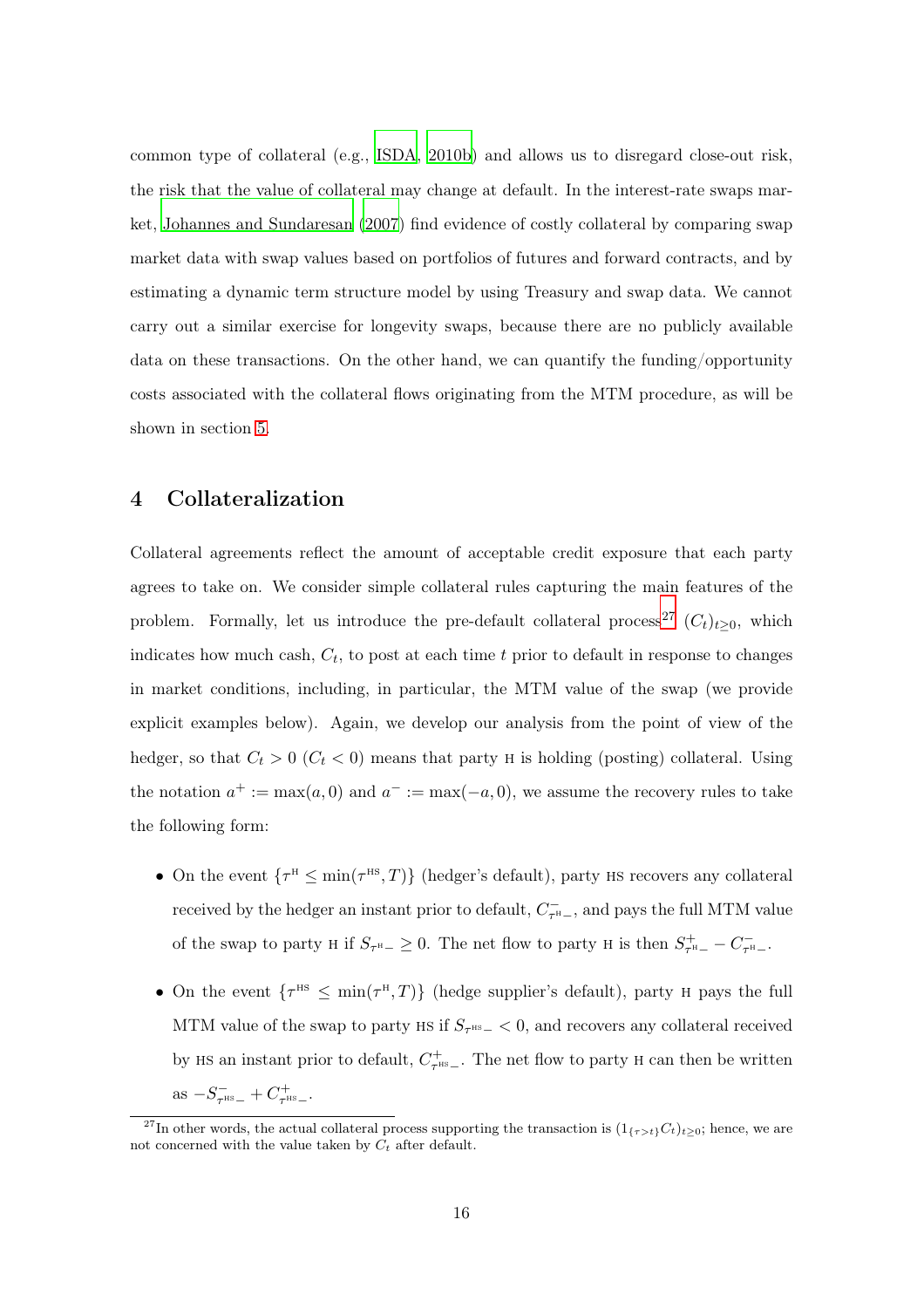• Whenever the nondefaulting counterparty, say H, is out-of-the-money, payment of the full MTM value of the swap is accomplished by party h recovering the extra amount  $(S_{\tau-}^+ - C_{\tau-}^+)^+$  in the case of overcollateralization, or by party H paying the extra amount  $(S_{\tau-}^- - C_{\tau-}^-)^+$  in case of undercollateralization. In case of full collateralization, party h simply loses any collateral posted with hs.

To obtain neater results, it is convenient to express the collateral before default of either party as a fraction of the MTM value of the swap,

<span id="page-18-0"></span>
$$
C_t = (c_t^{\text{HS}} 1_{\{S_{t-} \ge 0\}} + c_t^{\text{H}} 1_{\{S_{t-} < 0\}}) S_{t-}, \tag{4.1}
$$

where  $c^{\text{H}}$ ,  $c^{\text{HS}}$  are two nonnegative left-continuous processes giving the fraction of the MTM value of the swap that is posted as collateral by party H or HS, respectively.<sup>28</sup> Finally, we introduce a nonnegative continuous process  $(\delta_t)_{t>0}$  representing the yield on collateral, in the sense that holding/posting collateral of amount  $C_t$  yields/costs instantaneously the net amount  $\delta_t C_t$  (after rebate). We can introduce some asymmetry, by setting  $\delta_t = \delta_t^{\text{H}} 1_{\{S_{t-} < 0\}} +$  $\delta_t^{\text{HS}}1_{\{S_{t-}\geq 0\}}$ , so that  $\delta_t^{\text{H}}$  be interpreted as party H's net cost of posting collateral when she is out-of-the-money, and  $\delta_t^{\text{HS}}$  as the net yield on the collateral posted by party HS when party h is in-the-money. In general, one may regard the collateral costs embedded in swap market values as those of the marginal market participant. However, when considering individual longevity swap transactions with bespoke CSAs, it may be convenient to allow the pricing formula to take into account the cost of collateral of the counterparty: in this case  $\delta^{\text{H}}$  and  $\delta^{\text{HS}}$  may be regarded as the cost of posting collateral for party H and HS whenever they are out-of-the-money.

Denoting by  $\bar{p}^c$  the swap rate available in case of collateralization, we can write the MTM value of the swap as in  $(3.1)$ , but with the spread  $\Lambda$  now replaced by (see the appendix for a proof)

<span id="page-18-1"></span>
$$
\Gamma_t = \lambda_t^{\text{H}} (1 - c_t^{\text{H}}) 1_{\{S_t < 0\}} + \lambda_t^{\text{HS}} (1 - c_t^{\text{HS}}) 1_{\{S_t \ge 0\}} - \left( \delta_t^{\text{H}} c_t^{\text{H}} 1_{\{S_t < 0\}} + \delta_t^{\text{HS}} c_t^{\text{HS}} 1_{\{S_t \ge 0\}} \right). \tag{4.2}
$$

<sup>&</sup>lt;sup>28</sup>Note that representation  $(4.1)$  comes at a cost: we cannot encompass the case when collateral is posted by a counterparty at inception (a form of overcollateralization), which may be the case for some transactions.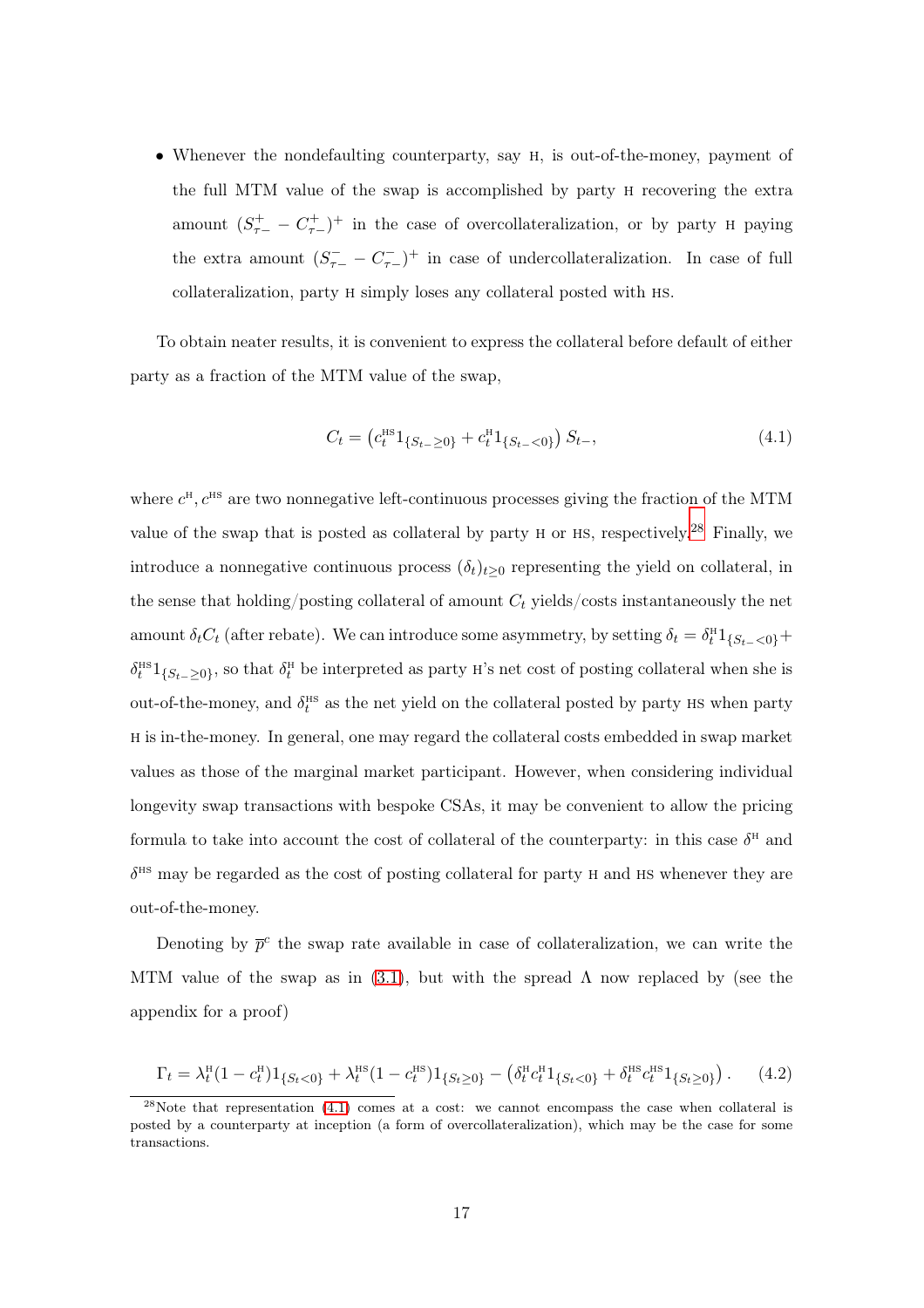In the above expression, we recognize the typical features of valuation formulae for creditrisky securities (e.g., [Bielecki and Rutkowski](#page-28-7), [2002\)](#page-28-7): the first two terms account for the fractional recovery of the swap MTM value in case of default of the counterparty, the third one for the costs incurred when posting collateral before default. An important difference, however, is that in  $(4.2)$  recovery rates depend on collateral rules, and collateral costs enter explicitly in the discount rate. We now examine simple special cases to understand better the role of collateral in shaping swap rates.

#### 4.1 Full collateralization

Consider the collateral rule obtained by setting  $c^{\text{H}}$  and  $c^{\text{HS}}$  equal to one, meaning that the full MTM value of the swap is received/posted as collateral depending on whether the marking-to-market procedure results in a positive/negative value for  $S_t$ . As we consider cash collateral, default is immaterial. In contrast with section [3,](#page-14-0) however, the expression for the swap MTM value does not reduce to the usual default-free, risk-neutral valuation formula in general, unless collateral costs are zero. In the case of symmetric collateral costs, for example, we obtain:

$$
\overline{p}^c = E^{\widetilde{\mathbb{P}}}[P] + \frac{\text{Cov}^{\widetilde{\mathbb{P}}}\left(\exp\left(\int_0^T (\delta_t - r_t) dt\right), P\right)}{E^{\widetilde{\mathbb{P}}}\left[\exp\left(\int_0^T (\delta_t - r_t) dt\right)\right]}.
$$
\n(4.3)

If the cost of collateral is positively dependent on  $P$ , we expect the swap rate to be higher than  $\bar{p}^d$  in expression [\(3.2\)](#page-15-1) (see [Johannes and Sundaresan, 2007](#page-31-6)), reflecting the fact that (costly) collateralization results in the payer of the floating rate being compensated with a higher fixed rate. In the interest-rate swap market this happens for example if either the short rate or the TED spread are positively correlated with  $\delta$ . The intuition is that the floating rate payer will have to both post collateral and incur higher funding costs when the floating rate increases. In longevity space, one may expect the cost of collateral to be positively dependent on mortality improvements and negatively dependent on interest rates, as longevity-linked liabilities are more capital intensive in low mortality and low interest rate environments (due to lower discounting of future cashflows). The combined impact of these two effects is ambiguous, and is discussed in the examples of section [5.](#page-22-0)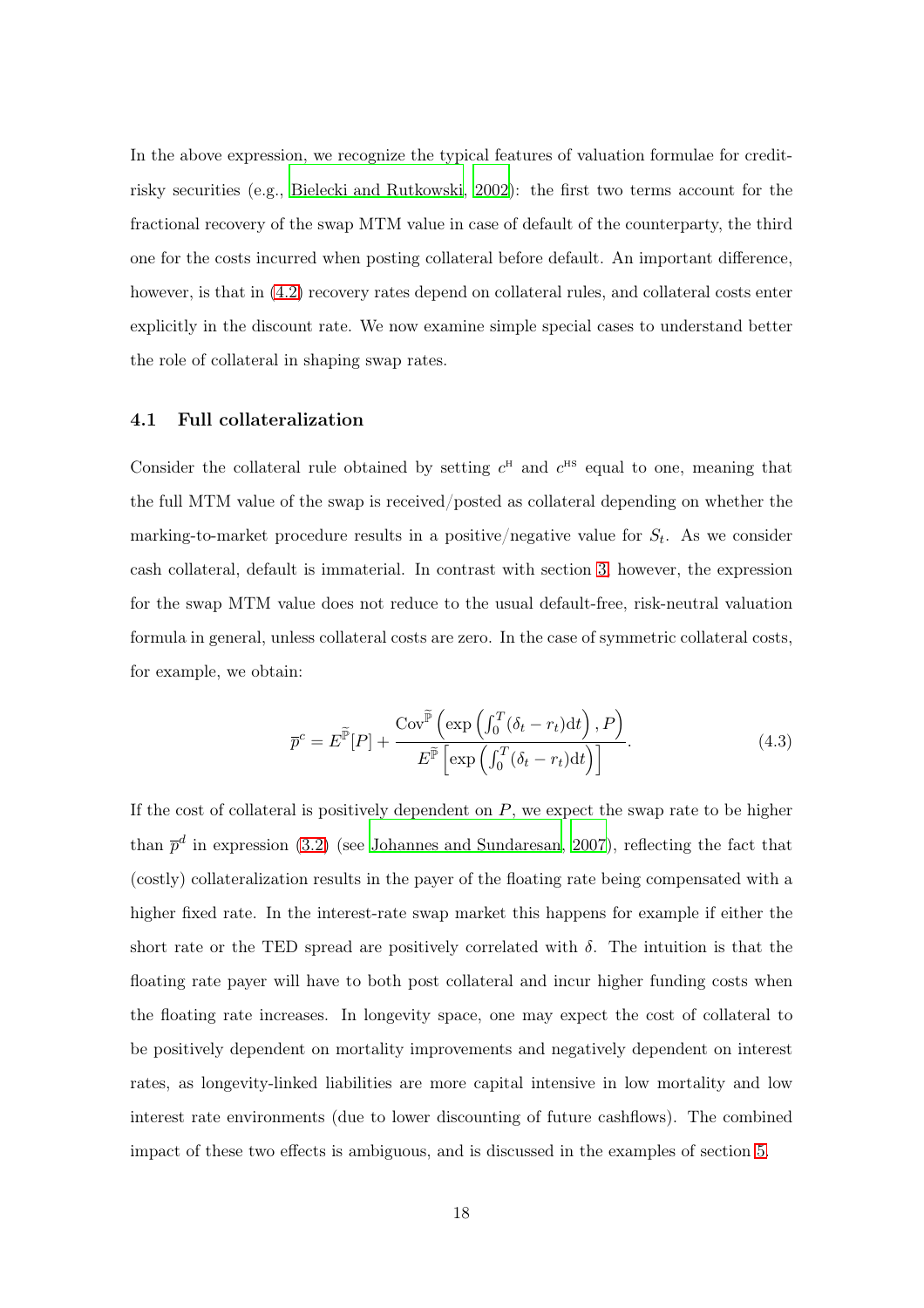#### 4.2 Common collateral rules

According to [ISDA \(2010b\)](#page-31-5), it is typical for collateral agreements to specify collateral triggers based on the market value of the swap or other relevant variables (credit ratings, credit spreads, etc.) crossing pre-specified threshold levels. In longevity swaps, the CSA may define collateral rules that depend on the underlying mortality experience, involve path dependence (with respect to mortality experience/expectations for instance), and monitor different variables at different frequency. For example, the CSA may allow for daily collateral adjustments for financial conditions, quarterly adjustments for death experience, and annual adjustments for changes in future mortality improvements. The following examples illustrate some of these aspects:

- a) Set  $c_t^{\text{HS}} = 1_{\{S_{t-} \geq s(t)\}}$  and  $c_t^{\text{H}} = 1_{\{S_{t-} \leq \overline{s}(t)\}}$  (for continuous functions  $s, \overline{s}$  defined on  $[0, T]$  and satisfying  $s \leq \overline{s}$ , meaning that the hedge supplier (hedger) is required to post full collateral if the swap's MTM value is above (below) the appropriate time-dependent threshold. More general collateral rules can be obtained by setting  $c_t^{\text{HS}} = \gamma_t^{\text{HS}} 1_{\{S_{t-} \geq s(t)\}}$  and  $c_t^{\text{H}} = \gamma_t^{\text{H}} 1_{\{S_{t-} \leq \overline{s}(t)\}}$ , for suitable processes  $\gamma^{\text{H}}, \gamma^{\text{HS}}$  depending on prevailing market conditions or expectations about future mortality.
- b) In longevity swaps, however, it is more common to define collateral thresholds in terms of mortality forecasts based on a model agreed at contract inception, and monitor the deaths in the hedger's population instead of the market value of the swap. This is due to both the re-estimation risk affecting any given mortality model and the presence of substantial model risk, which most likely would prevent the counterparties from agreeing on a common model at future dates. We can set, for example,  $c_t^{\text{HS}} = 1_{\{N_{t-} \leq \alpha(t)\}}$  and  $c_t^{\text{H}} = 1_{\{N_{t-} \geq \beta(t)\}}$ , for continuous functions  $\alpha$  and  $\beta$ satisfying  $0 \le \alpha \le \beta \le n$ , meaning that the hedge supplier (hedger) is required to post full collateral if realized deaths are below (above) the relevant threshold.
- c) For an index-based swap, it may be more convenient to work with the mortality intensity  $\mu^I$  of the reference population (see section [2\)](#page-8-0) and set  $c_t^{\text{HS}} = 1_{\{ \int_0^t \mu_s^I ds \le a(t) \}}$  and  $c_t^{\text{H}} =$  $1_{\{ \int_0^t \mu_s^I ds \ge b(t) \}}$  for (say) continuous functions a, b satisfying  $0 \le a \le b$ . This means that collateral posting is triggered at each time  $t$  if the realized value of the longevity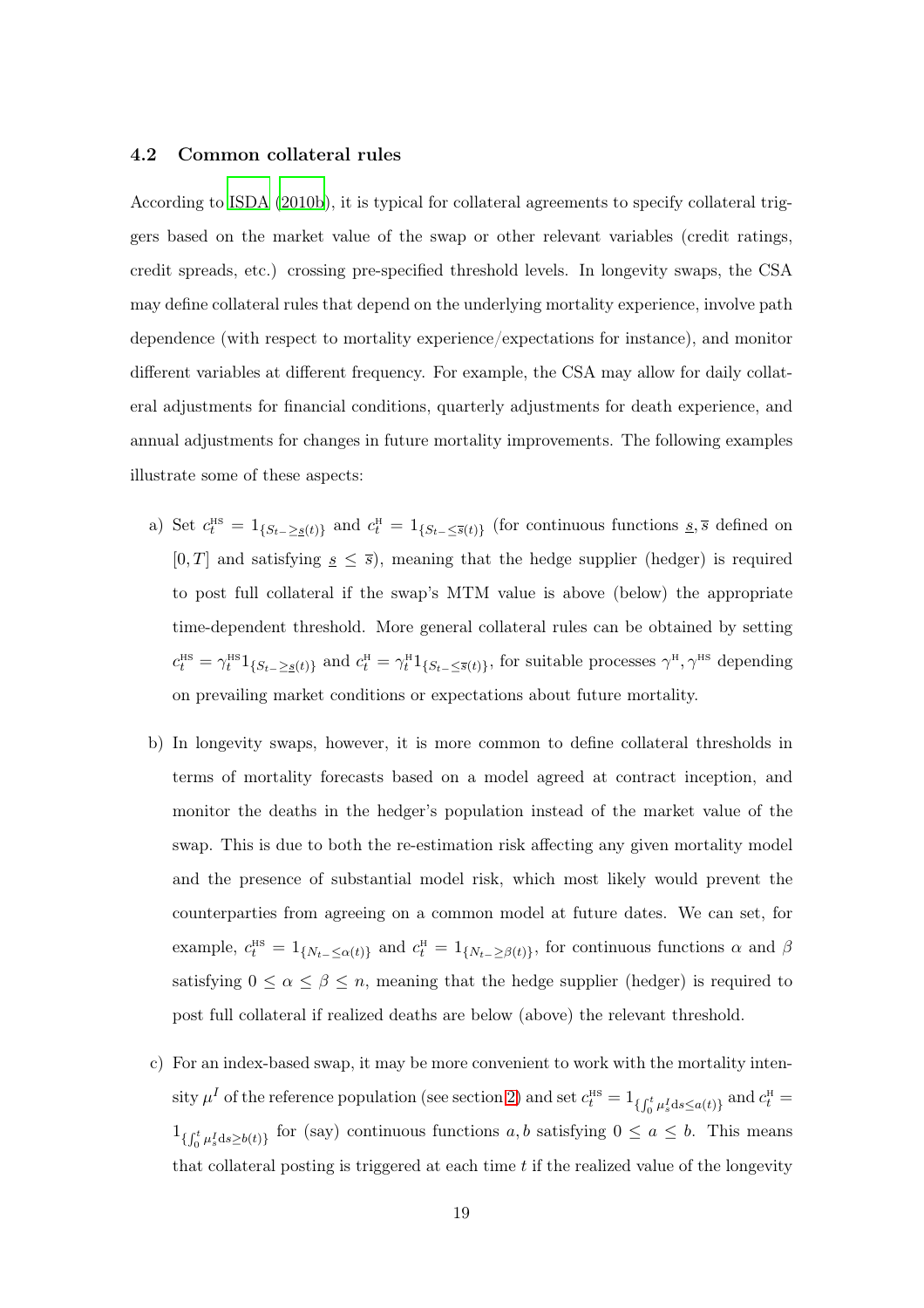index,  $\exp(-\int_0^t \mu_s^I ds)$ , falls outside the open interval  $(\exp(-b(t)), \exp(-a(t)))$ .

d) As was emphasized in section [2.1,](#page-12-0) the severity of counterparty risk depends on the credit quality of the counterparties. This is why collateralization agreements may set collateral thresholds that explicitly depend on credit ratings or CDS spreads. A simple example of this practice can be obtained as a special case of (a) by setting  $c_t^{\text{HS}} = 1_{\{N_{t-} \leq \alpha(t)\} \cup \{\lambda_t^{\text{HS}} \geq \underline{\lambda}\}}, c_t^{\text{H}} = 1_{\{N_{t-} \geq \beta(t)\} \cup \{\lambda_t^{\text{H}} \geq \underline{\lambda}\}},$  meaning that, at each time t, the hedger (hedge supplier) receives collateral when either realized deaths fall below the level  $\alpha(t)$  (respectively  $\beta(t)$ ) or the hedge supplier's (respectively hedger's) default intensity overshoots a given threshold  $\lambda \geq 0$ . Note that both  $c^{\text{H}}$  and  $c^{\text{HS}}$  can be non zero at the same time (for example on the event  $\{N_{t-} \leq \alpha(t)\} \cap \{\lambda_t^{\text{H}} \geq \underline{\lambda}\}\)$ , but expression [\(4.1\)](#page-18-0) ensures that only the party out-of-the-money will have to post collateral.

#### <span id="page-21-0"></span>4.3 Computing the swap rate

The recursive nature of swap valuation formulae in the case of bilateral and asymmetric counterparty risk (in a doubly stochastic setting) was already noted by [Duffie and Huang](#page-30-11) [\(1996\)](#page-30-11). By modeling the recovery rates and the difference in counterparties' credit spreads in reduced form, however, they could use a simple iterative procedure to determine the swap rate.<sup>29</sup> Here, we explicitly allow for the impact of collateral and the MTM procedure in the pricing functional: working in a high-dimensional Markov setting, we use a Least-Squares Monte Carlo approach. Exploiting the properties of the doubly stochastic setup, we do not model death/default times explicitly, but just rely on the mortality/default intensities (see algorithm 2 in [Bacinello et al., 2010,](#page-28-3) for example). The procedure involves the following steps (we focus on the individual forward rates for convenience):

Step 1. For an arbitrary maturity  $T_i$  and fixed rate  $\bar{p}_i^c := \bar{p}_{T_i}^c \in (0,1)$ , generate M simulated paths of the state variable process, X, under  $\widetilde{\mathbb{P}}$  along the time grid  $\mathcal{T}_i := \{0 \leq i \leq n \}$  $t_1, t_2, \ldots, t_{n_i} = T_i$ . Denote by  $S_{t_i}^{i,m}$  $t_j^{n,m}$  the (ex-dividend) MTM value of the swap, and by

<sup>&</sup>lt;sup>29</sup>[Johannes and Sundaresan \(2007\)](#page-31-6) sidestep recursivity issues by considering full collateralization and symmetric default risk and collateral costs.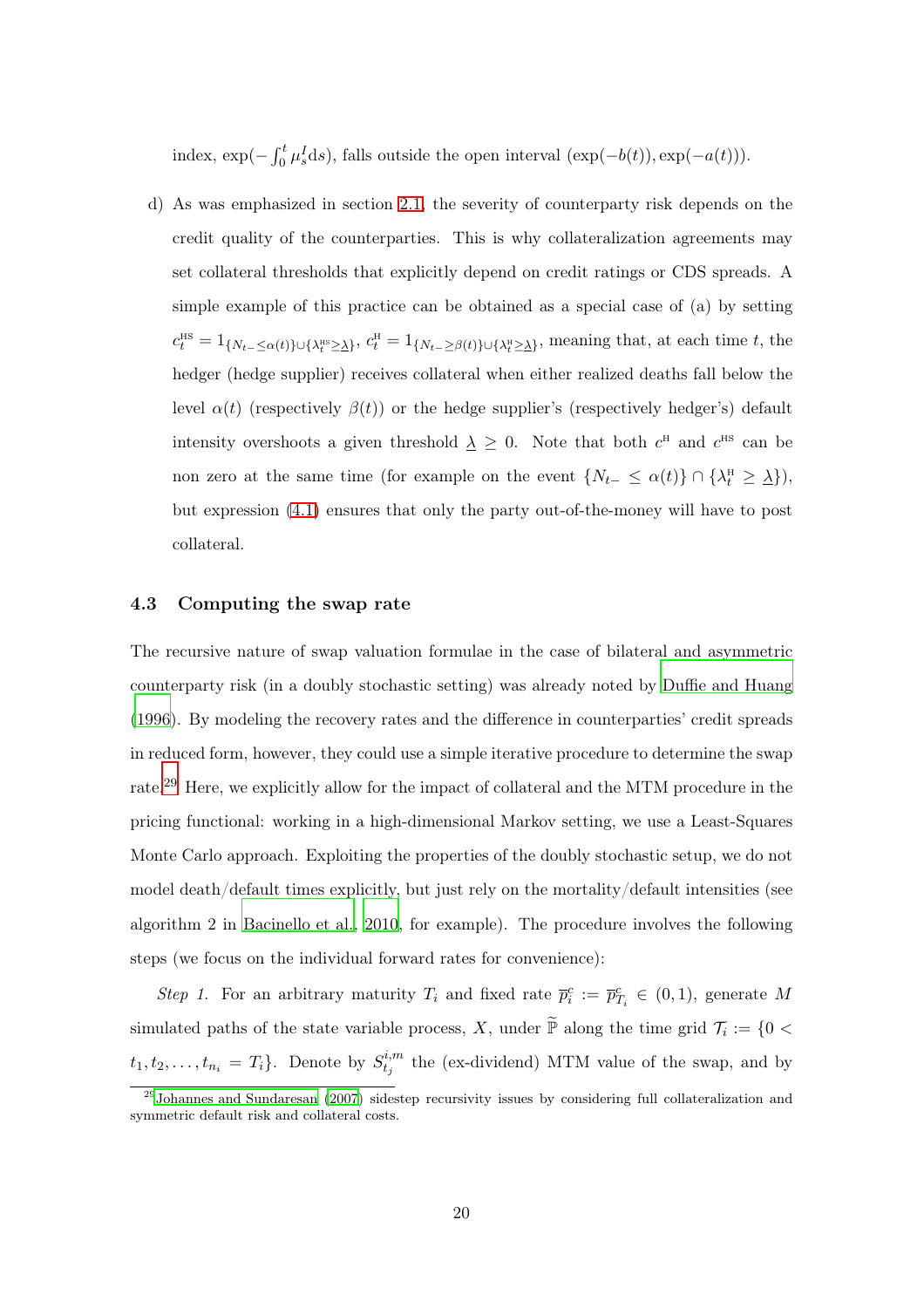$f_{t_i}^{i,m}$  $t_j^{i,m}$  the net payments<sup>30</sup> from the swap (excluding collateral flows) at time  $t_j$ , on path m, and for given forward rate  $\bar{p}_i^c$ .

Step 2. Compute recursively the approximate<sup>31</sup> value  $\overline{S}_{t_i}^{i,m}$  $t_j^{t,m}$  of the swap at time  $t_j$  (for  $j = n_i - 1, \ldots, 0$  with  $t_0 = 0$ ) as  $\overline{S}_{t_j}^{i,m} = \beta_{i,j}^* \cdot e(X_{t_j}^m)$ , where  $e(x) := (e_1(x), \ldots, e_H(x))^{\mathsf{T}}$ and  $\{e_1,\ldots,e_H\}$  is a finite set of functions taken from a suitable basis of  $L^2(\Omega)$ , and  $\beta^*_{i,j}$ is given by

$$
\beta_{i,j}^* = \arg \min_{\beta \in \mathbb{R}^H} \sum_{m=1}^M \left\{ \left( S_{t_{j+1}}^{i,m} + f_{t_{j+1}}^{i,m} \right) \exp \left( - \int_{t_j}^{t_{j+1}} r_u^m \mathrm{d}u \right) - \beta e \left( X_{t_j}^m \right) \right\}^2,
$$

where  $S_{t_j}^{i,m} = \sum_{h=j+1}^{n_i} \exp \left(-\int_{t_j}^{t_h}$  $\left(r_u^m + \Gamma_u^m (\overline{S}_{t_i}^{i,m})\right)$  $_{t_j}^{i,m},\ldots, \overline{S}_{t_{h-}}^{i,m}$  $\begin{pmatrix} i,m \\ t_{h-1} \end{pmatrix}$  du  $\left( \begin{matrix} f^{i,m} \\ f^{i,h} \end{matrix} \right)$  $t_h^{i,m}$  is the discounted cumulative value of the cash-flows originating from the swap allowing for collateral costs, where the spread  $\Gamma^m$  depends on the approximations  $\{\overline{S}_{t_{i+1}}^{i,m}$  $\{t_{j+u}\}_{u=0}^{n_i-1}$  determined in the previous iterations, which are used to check at each time  $t_{h-1}$  whether the collateral thresholds are triggered and determine the corresponding amount/cost of collateral over the time interval  $[t_{h-1}, t_h)$ . The value of the swap at time  $t_0$  is then given by  $\frac{1}{M} \sum_{m=1}^{M} S_{t_0}^{i,m}$  $t_0^{u,m}$ .

Step 3. Iterate<sup>32</sup> the above procedure over different values for  $\bar{p}_i^c$  until a candidate rate  $\overline{p}_{i}^{c*}$  is found, such that the initial price,  $S_{t_0}^{i,m}$  $t_0^{n,m}$ , is close enough to zero.

Of course, the procedure relies on knowledge of the dynamics of the state variable process under the pricing measure. To this end, in the next section, we outline a calibration approach based on the joint use of fixed-income data and funding costs / capital requirements for longevity-linked liabilities.

#### <span id="page-22-0"></span>5 Examples

We use a continuous-time model for the risk-free yield curve, the LIBOR and mortality rates, as well as for the cost of collateral. The credit risk of party hs is assumed to be equal

<sup>&</sup>lt;sup>30</sup>In the case of a  $T_i$ -forward contract, we have  $f_{t_j}^{i,m} = 0$  for  $0 \leq j < n_i$ , and  $f_{t_j}^{i,m} = n\left(n^{-1}(n - N_{T_i}^m) - \overline{p}_i^c\right)$ for  $j = n_i$ ; compare with expression  $(2.2)$ .

<sup>&</sup>lt;sup>31</sup>The approximation does not take into account default risk and collateral costs over  $[t_j, t_{j+1})$ , but is used to determine which party is in-the-money and out-of-the-money (and hence default risk and collateral costs) in the following step of the recursion.

 $32$ In the numerical examples of section [5,](#page-22-0) we use a combination of bisection, secant, and inverse quadratic interpolation methods to compute  $\bar{p}_i^{c*}$  (see [Forsythe et al., 1976\)](#page-30-12).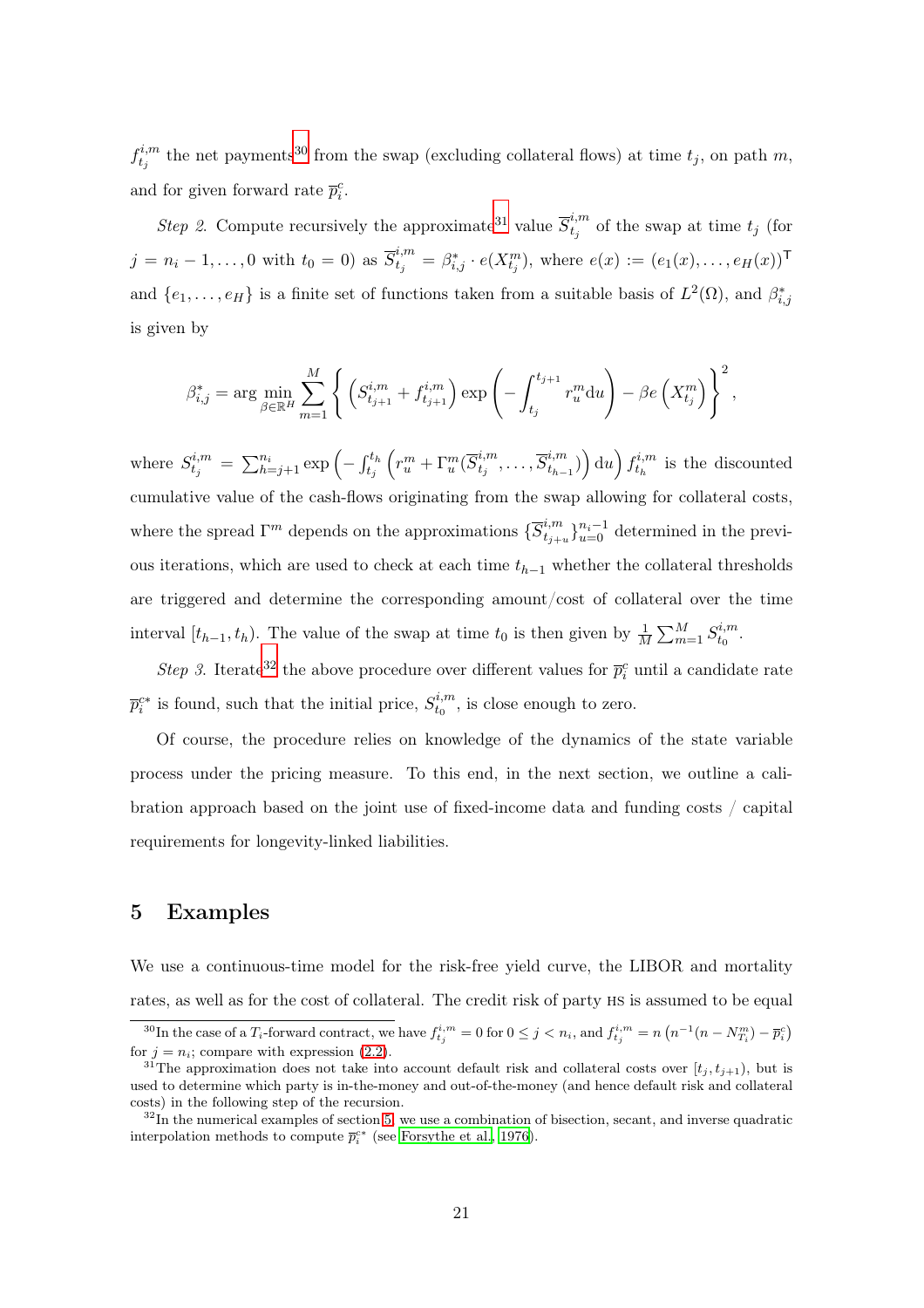to the average credit quality of the LIBOR panel, so that the TED spread would be party hs's default intensity if there were zero recovery upon default (see section [3\)](#page-14-0). We then set  $\lambda^{\text{H}} = \lambda^{\text{HS}} + \Delta$  and consider two cases: party H is either of the same credit quality as party HS  $(\Delta = 0)$  or is more credit-risky  $(\Delta > 0)$ .

We describe the evolution of uncertainty by a six-dimensional state variable vector  $X$  with the Gaussian dynamics reported in appendix [B.](#page-35-0) The first four components are: the short rate,  $r = X^{(1)}$ , assumed to revert to the long-run central tendency factor  $X^{(2)}$ , representing the slope of the risk-free yield curve; the TED spread  $X^{(3)}$ , so that the LIBOR rate is given by  $X^{(1)} + X^{(3)}$ ; and the net yield on collateral in the interest-rate swap market,  $X^{(4)}$ . The latter factor is used to draw a comparison with the cost of collateral in the longevity swap market. The remaining two components describe the opportunity cost of longevity swap dealers,  $X^{(5)}$ , and the log-intensity of mortality of a given population,  $\log \mu = X^{(6)}$ . Under the assumption of independence between  $(X^{(1)}, X^{(2)}, X^{(3)}, X^{(4)})$  and  $X^{(6)}$ , we can estimate separately the dynamics of the two groups of factors. For the first vector, we rely on the estimates of [Johannes and Sundaresan](#page-31-6) [\(2007](#page-31-6)), who use weekly Treasury and swap data from 1990 to 2002 to obtain the parameter values reported in table [2.](#page-38-0) For the intensity  $\exp(X_t^{(6)})$  $t^{(0)}$ , we use a continuous-time version of the Lee-Carter mortality projection model for a cohort of 65-year olds; see appendix B for details.

As a first example, we focus on funding costs and simply take  $\delta^{\text{Hs}} = X^{(3)}$  and  $\delta^{\text{H}} =$  $X^{(3)} + \Delta$ , meaning that the hedger's net cost of collateral coincides with its funding costs net of the short rate (assuming it is rebated), whereas the hedger's net yield on the collateral amounts posted by party hs coincides with the TED spread. Assuming that the pricing formula uses information on the collateral costs of the counterparty, an alternative interpretation is that each party's net collateral costs coincide with their borrowing costs net of the risk-free rate. In the case of asymmetric default risk, we consider values of 100 and 200 basis points for  $\Delta$ .

We compute the longevity swap rates for a 25-year swap written on a population of 10,000 US males aged 65 at the beginning of 2008. In figure [4,](#page-42-0) we plot the underlying forward rates obtained for different collateralization rules against the percentiles of survival rate improvements based on Lee-Carter forecasts. We see that margins are positive and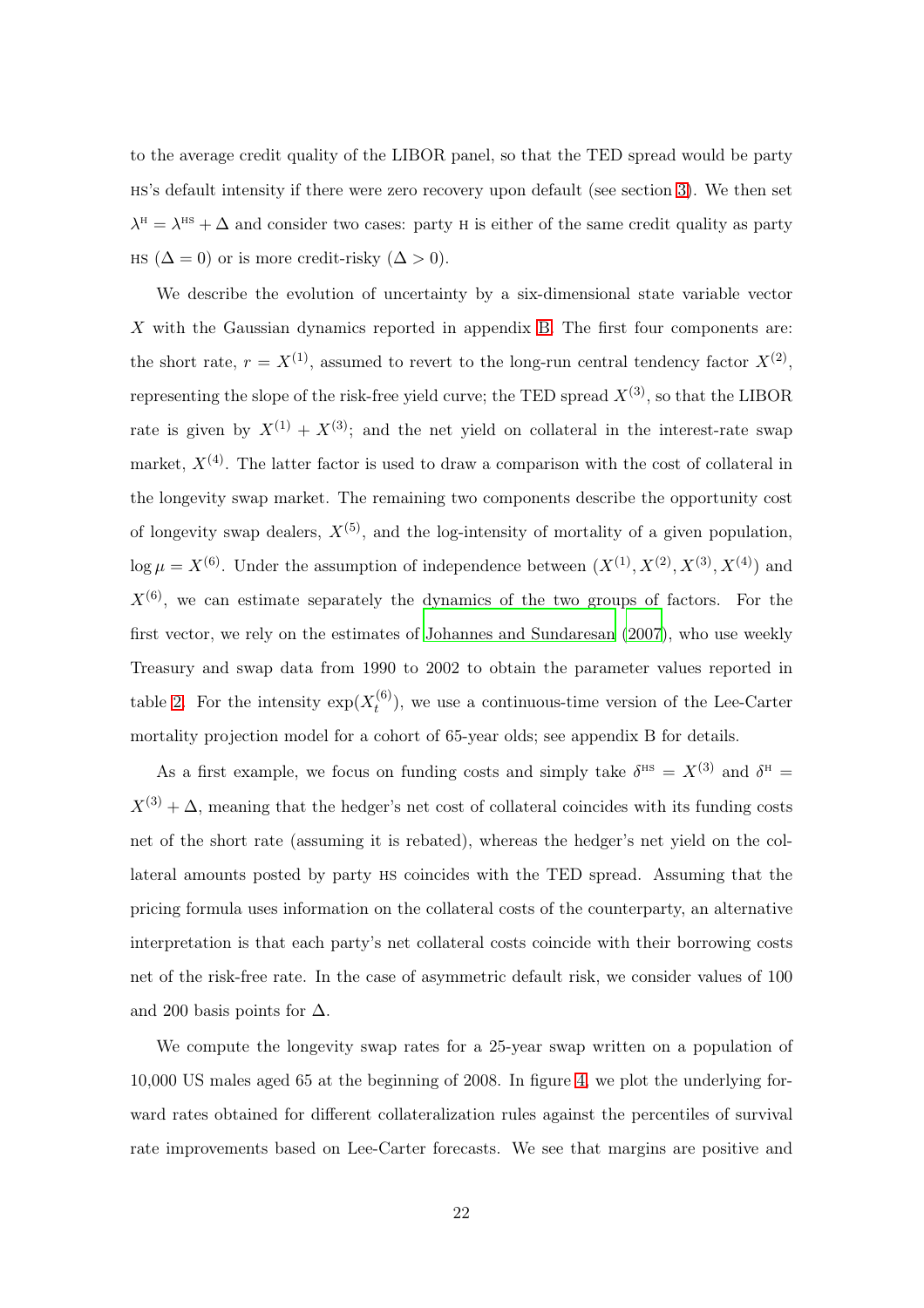increasing with payment maturity in the case of symmetric default risk, for both uncollateralized and fully collateralized transactions. As soon as we introduce asymmetry in default risk  $(\Delta > 0)$ , however, margins widen in the case of no collateralization, reflecting the fact that the hedger needs to pay an additional premium on account of its higher credit risk. In the case of full collateralization, counterparty risk is neutralized, but the hedger is compensated for her higher funding costs and the positive dependence between funding costs and collateral amounts discussed before: equilibrium swap rates are pushed lower and produce a negative margin on best estimate swap rates.

#### $<$  Table 2 about here  $>$

In figure [5,](#page-43-0) we examine the swap margins induced by one-way collateralization in the case of asymmetric default risk. When only the hedge supplier has to post full collateral, forward rates are higher than best estimate survival probabilities, meaning that the hedger has to compensate the hedge supplier for bearing both the cost of risk mitigation and the hedger's higher default risk. The opposite is true when it is the hedger who has to post full collateral when out-of-the money. In this case, swap margins are clearly negative, and decreasing in payment maturity. These effects are amplified when the asymmetry in counterparties' credit quality is greater, as can be seen from the spreads reported in table [3](#page-38-1) for some key maturities and collateralization rules.

Plotting the swap rate margins against best estimate mortality improvements allows one to interpret the swap rates as outputs of a pricing functional based on adjustments to a reference mortality model (which is common practice in longevity space; see [Biffis et al.](#page-29-4), [2010\)](#page-29-4). On the other hand, longevity swap spreads are easier to compare with those emerging in other transactions. In table [4,](#page-38-2) we make a comparison with the interest-rate swap spreads implied by our parameterization of the state vector  $(X^{(1)}, X^{(2)}, X^{(3)}, X^{(4)})$ . In particular, we report the difference between interest-rate futures prices (obtained by considering full collateralization and setting the cost of collateral equal to the risk-free rate) and interestrate forward rates for collateralized transactions with collateral costs equal to the funding costs of the counterparties. Spreads are negative, in line with the intuition that interest rate risk leads to a discount for the payer of the fixed rate, as discussed in the introduction,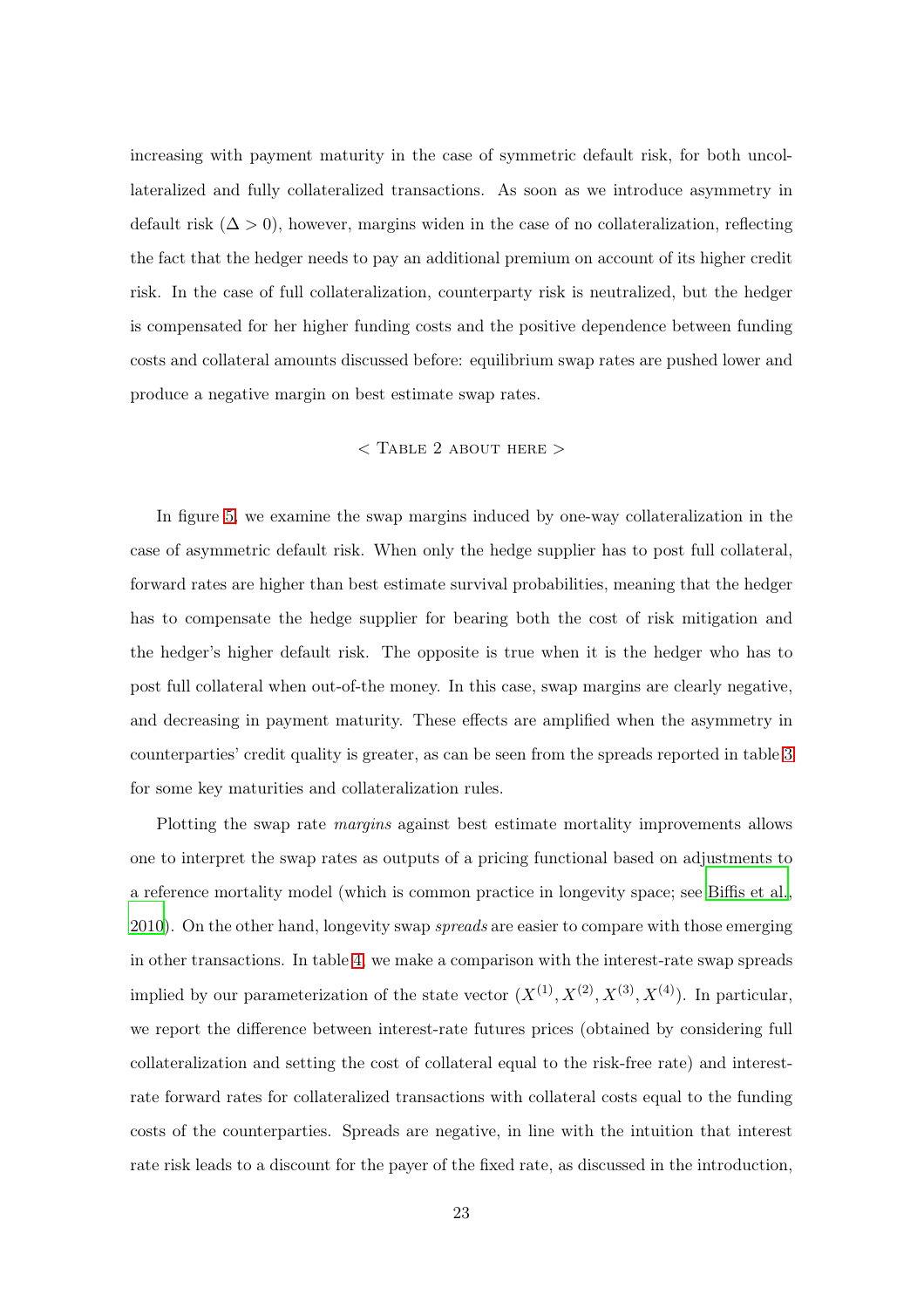and are of a magnitude consistent with the findings of [Johannes and Sundaresan](#page-31-6) [\(2007](#page-31-6)). The results show that longevity swap spreads are comparable with, and often much smaller (in absolute value) than, those found in the interest-rate swap market. For example, in the case of bilateral full collateralization, longevity forward rates for 15- to 25-year maturities embed a spread substantially smaller than that of interest-rate forwards of corresponding maturity. In the case of one-way collateralization on the hedger's side, in interest-rate forward rates we find a discount (negative spread) that turns into a premium (positive spread) of comparable size in the corresponding longevity swap, due to the additional and opposite effect of longevity risk on swap rates. Our findings are robust to the choice of maturity, collateralization rules, and counterparty credit quality, and are mainly driven by two effects: i) the different nature of the risk underlying the swap, a survival curve in the case of longevity swaps, and a floating rate in the case of interest-rate swaps; ii) the fact that interest rate risk and longevity risk impact longevity swap margins in opposite directions, thus diluting the overall effect of collateralization on longevity swap rates.

 $<$  TABLE 3 ABOUT HERE  $>$ 

 $<$  Table 4 about here  $>$ 

 $<$  FIGURE 3 ABOUT HERE  $>$ 

 $\langle$  FIGURE 4 ABOUT HERE  $\rangle$ 

In a second example, we focus on the opportunity cost of selling additional longevity protection. As we do not have any publicly available transaction data from the longevity swap market to calibrate  $X^{(5)}$ , we simulate the capital charges arising from holding a representative longevity-linked liability in response to changes in the evolution of the factors  $(X^{(1)},..., X^{(4)})$  and  $X^{(6)}$ . We therefore 'synthesize' the realizations of  $X^{(5)}$  by using information on regulatory requirements to quantify the capital charges accruing to the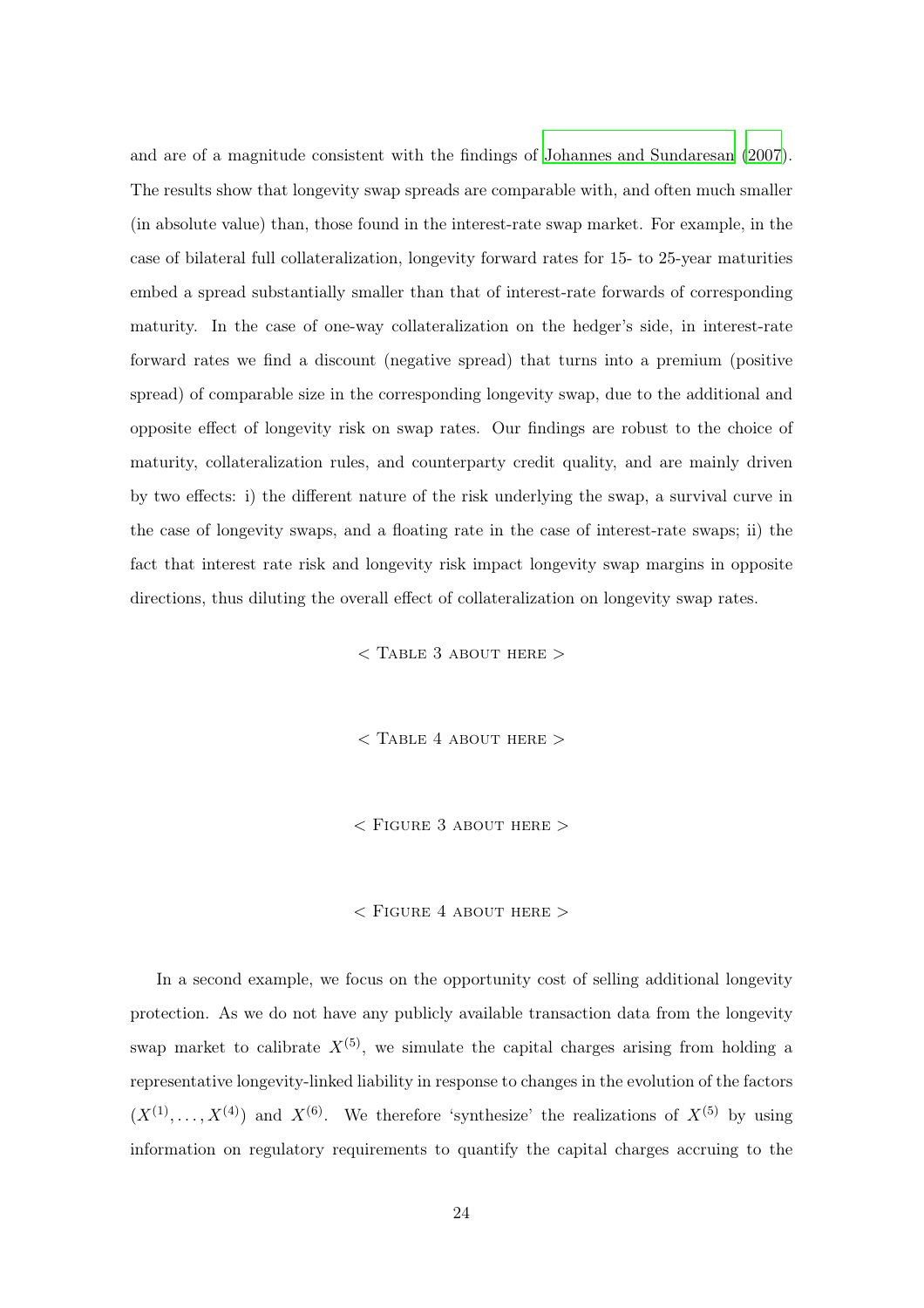counterparties during the life of the swap. In particular, we use the following bottom-up procedure:

Step 1: We simulate several paths of the factors  $X^{(1)}, \ldots, X^{(4)}$  and  $X^{(6)}$  along a time grid  $\hat{\mathcal{T}} := \{t_1, t_2, \ldots, t_k\}$  (with  $t_k = \hat{\mathcal{T}} > t_1 > 0$ ) and under the pricing measure  $\tilde{\mathbb{P}}$ . Again, for our example, we assume the  $\widetilde{\mathbb{P}}$ -dynamics of  $X^{(6)}$  to be the same as under the physical measure.

Step 2: The paths simulated in the previous step are used to compute, at each date  $t \in \hat{\mathcal{T}}$ , the regulatory capital needed by an insurer to hold the liability  $n - N_{t+\overline{\mathcal{T}}}$ , where  $\overline{T}$  <  $\hat{T}$  is a representative maturity proxying the average duration of longevity-linked liabilities in the longevity swap market. We use  $\overline{T} = 15$  and  $\hat{T} = 40$  (years) for our example. To compute the capital requirements, we use the Solvency II framework, which is based on the 99.5% value-at-risk of the net assets over a one-year horizon. For simplicity, we assume holders of longevity exposures to be invested in cash. The distribution of the one-year-ahead market-consistent value of the liability usually requires nested simulation, unless a simplified approach is adopted. In our setting, market-consistent discount factors can be computed analytically based on the one-year-ahead simulated realizations, as the pair  $(X^{(1)}, X^{(2)})$  is an affine process. We use the LSMC approach (see section [4.3\)](#page-21-0) to determine the expected number of survivors.<sup>33</sup>

Step 3: We use the simulated capital charges obtained in the previous step to compute the gains/costs incurred to reduce/increase capital at each time step along each simulated path. We assume that capital charges are funded at the counterparties' funding cost, plus a spread of  $6\%^{34}$  to reflect the opportunity cost of diverting to an individual liability funds that could be used to support insurance business at the aggregate level. The simulated realizations of the opportunity cost of capital (see figure [7](#page-45-0) for an example) are used to estimate the dynamics of  $X^{(5)}$  reported in the appendix. The parameter estimates are included in table [2.](#page-38-0)

In the case of symmetric collateralization, we find results comparable with those obtained by using the counterparties' funding costs for the process  $\delta$ . However, figure [6](#page-44-0) shows

 $33$ See [Stevens et al. \(2010\)](#page-32-5) for other approximation methods in the context of Lee-Carter forecasts.

<sup>&</sup>lt;sup>34</sup>This is a reasonable, conservative value for the return on capital of longevity swaps dealers: anecdotal evidence suggests that it can be twice as large.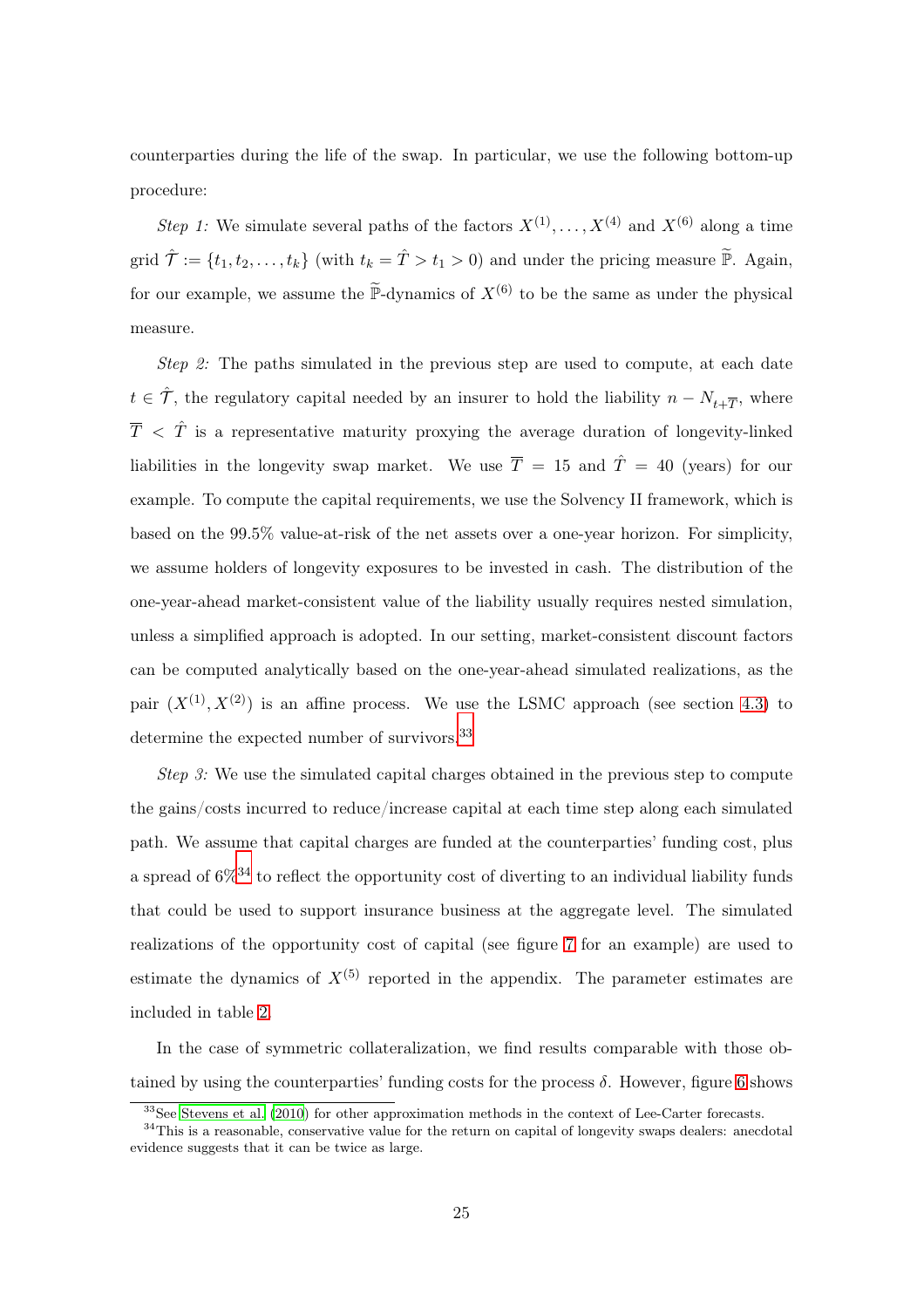that margins increase (decrease) considerably when one-way collateralization on the hedge supplier's (hedger's) side is considered. This is because the party required to post collateral explicitly takes into account tail events in computing collateral costs, whereas in figure [5](#page-43-0) funding costs where computed on the basis of the market value of the longevity swap.

Finally, we study the sensitivity of longevity forward spreads to the volatility of the net collateral cost  $X^{(5)}$ . To close off the interest-rate risk channel, we fix the factors  $X^{(1)}, X^{(2)}$  equal to their long-run means. Table [5](#page-39-1) reports the results obtained for different values of the volatility parameter  $\sigma_5$  in the case of symmetric default risk and bilateral full collateralization. We see that spreads increase dramatically for large values of the volatility parameter, but are comparable with those found in the previous examples for reasonable volatility levels (i.e., below 5%).

 $<$  Table 4 about here  $>$ 

 $<$  FIGURE 5 ABOUT HERE  $>$ 

 $<$  FIGURE 6 ABOUT HERE  $>$ 

#### <span id="page-27-0"></span>6 Conclusion

In this study, we have provided a framework for understanding and quantifying the cost of bilateral default risk and collateral strategies on longevity risk solutions. The results address the concerns aired by potential hedgers regarding how to measure the trade-off between the hedge effectiveness of longevity-linked instruments and the counterparty risk they entail. We have described a methodology for pricing longevity swaps that explicitly takes into account the dynamics of the marking-to-market process, the collateral flows it generates, and the costs associated with the posting of collateral. We have shown how collateral strategies can mitigate if not eliminate counterparty risk, but inevitably introduce an extra cost that must be borne by the hedge supplier or by the hedger, depending on how their credit quality and collateral costs compare with each other. Our most significant and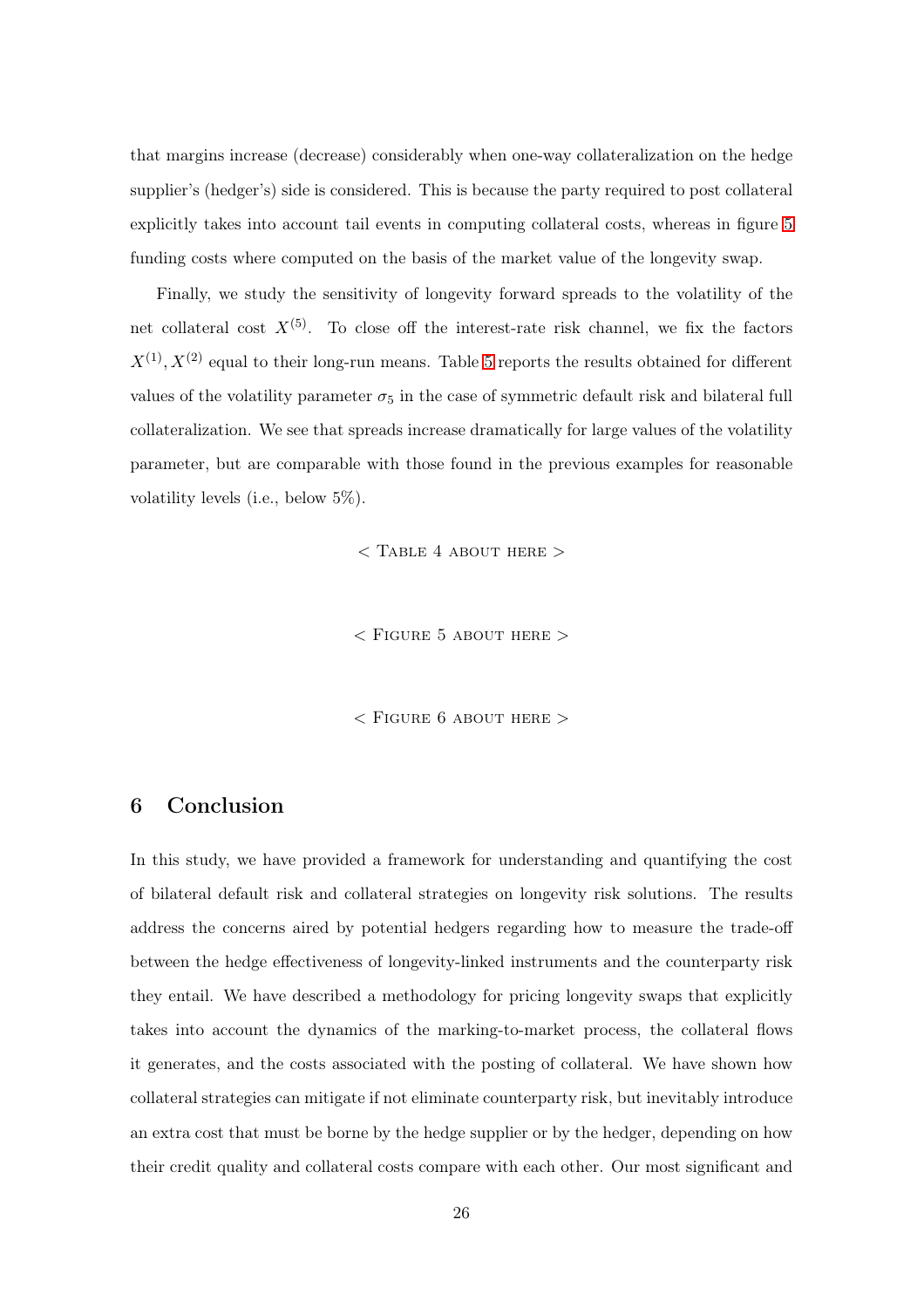useful finding is that the overall cost of the collateralization strategies in the longevity swap market is comparable with, and often smaller than, that found in the much more liquid interest-rate swap market. Hence, there is no reason to suppose that counterparty risk will provide an insurmountable barrier to the further development of the longevity swap market. Our analysis accordingly provides a robust framework for comparing the costs of credit enhancement in bespoke longevity swaps with the benefits offered by competing solutions such as securitization and indexed swaps.

#### References

<span id="page-28-1"></span>Assefa, S., Bielecki, T. R., Crépey, S., and Jeanblanc, M. (2010). CVA computation for counterparty risk assessment in credit portfolios. In Bielecki, T., Brigo, D., and Patras, F., editors, Recent Advancements in the Theory and Practice of Credit Derivatives. Bloomberg Press.

<span id="page-28-3"></span><span id="page-28-2"></span>Bacinello, A., Biffis, E., and Millossovich, P. (2009). Pricing life insurance contracts with early exercise features. Journal of Computational and Applied Mathematics, 233(1):27–35. Bacinello, A., Biffis, E., and Millossovich, P. (2010). Regression-based algorithms for life insurance contracts with surrender guarantees. Quantitative Finance, 10:1077–1090.

<span id="page-28-0"></span>Basel II (2006). International Convergence of Capital Measurement and Capital Standards: A Revised Framework. Basel Committee on Banking Supervision.

<span id="page-28-5"></span>Bauer, D., Benth, F., and Kiesel, R. (2012). Modeling the forward surface of mortality. SIAM Journal on Financial Mathematics, 3(1):639–666.

<span id="page-28-4"></span>Bauer, D., Bergmann, D., and Reuß, A. (2009). Solvency II and nested simulations - A Least-Squares Monte Carlo approach. Technical report, University of Ulm and Georgia State University, [http://www.cb.wsu.edu/aria2009/ARIA2009Papers/FullPapers/](http://www.cb.wsu.edu/aria2009/ARIA2009Papers/Full Papers/session6D_Bauer_Bergmann_Reuss.pdf) [session6D\\_Bauer\\_Bergmann\\_Reuss.pdf](http://www.cb.wsu.edu/aria2009/ARIA2009Papers/Full Papers/session6D_Bauer_Bergmann_Reuss.pdf).

<span id="page-28-6"></span>Bauer, D., Börger, M., and Ruß, J. (2010). On the pricing of longevity-linked securities. Insurance: Mathematics & Economics,  $46(1):139 - 149$ .

<span id="page-28-7"></span>Bielecki, T. and Rutkowski, M. (2002). Credit Risk: Modeling, Valuation and Hedging. Springer.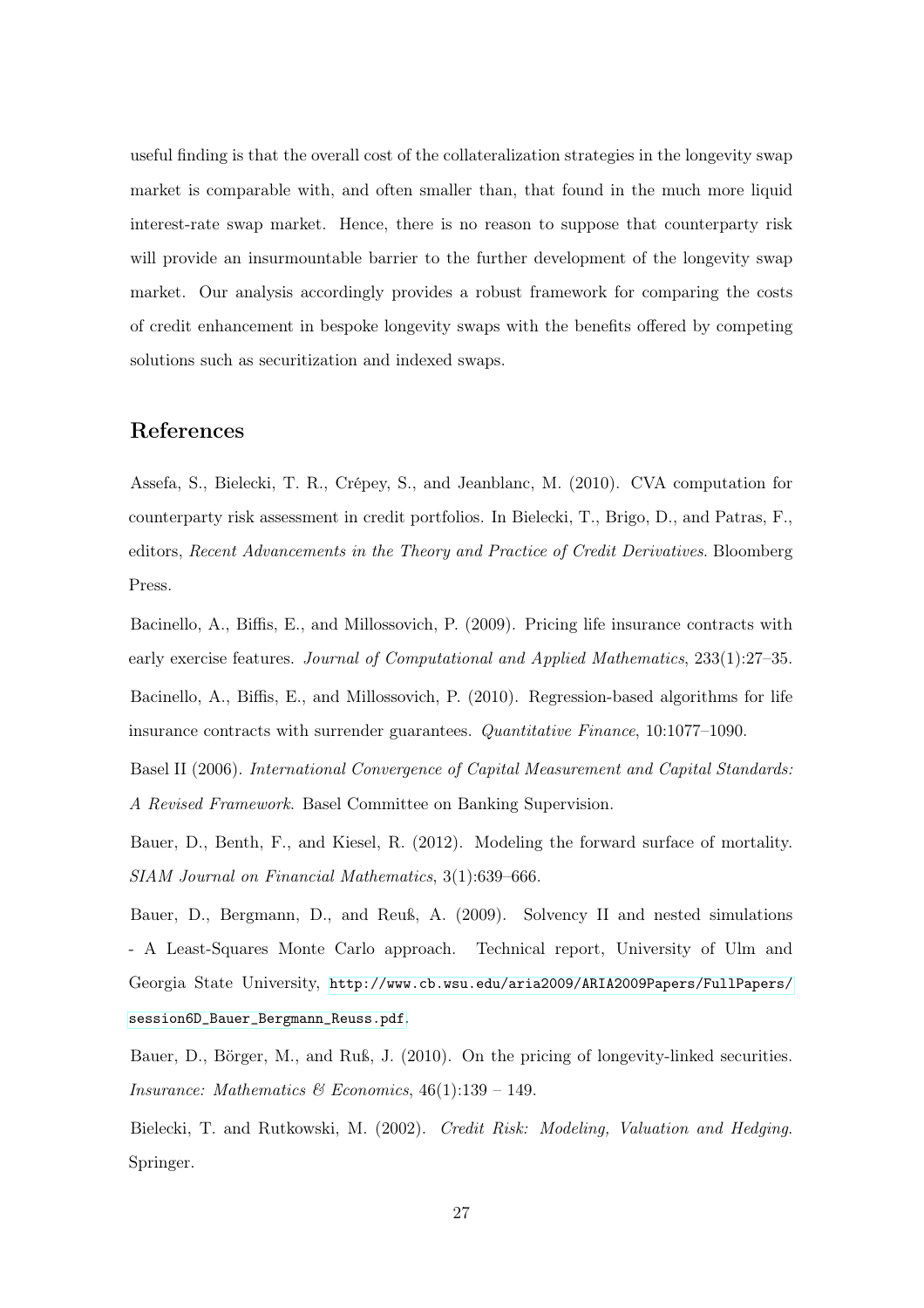<span id="page-29-8"></span>Biffis, E. and Blake, D. (2010a). Mortality-linked securities and derivatives. In Bertocchi, M., Schwartz, S., and Ziemba, W., editors, Optimizing the Aging, Retirement and Pensions Dilemma. John Wiley & Sons.

<span id="page-29-5"></span>Biffis, E. and Blake, D. (2010b). Securitizing and tranching longevity exposures. Insurance: Mathematics & Economics,  $46(1):186-197$ .

<span id="page-29-6"></span>Biffis, E. and Blake, D. (2013). Informed intermediation of longevity exposures. Journal of Risk and Insurance, 80(3):559–584.

<span id="page-29-10"></span>Biffis, E. and Denuit, M. (2006). Lee-Carter goes risk-neutral: An application to the Italian annuity market. Giornale dell'Istituto Italiano degli Attuari, LXIX:33–53.

<span id="page-29-4"></span>Biffis, E., Denuit, M., and Devolder, P. (2010). Stochastic mortality under measure changes. Scandinavian Actuarial Journal, 2010:284–311.

<span id="page-29-0"></span>Blake, D., Cairns, A., Coughlan, G., Dowd, K., and MacMinn, R. (2013). The new life market. Journal of Risk and Insurance, 80(3):501–558.

<span id="page-29-1"></span>Brigo, D. and Capponi, A. (2009). Bilateral counterparty risk valuation with stochastic dynamical models and application to CDSs. Technical report, King's College London and California Institute of Technology, <http://arxiv.org/abs/0812.3705>.

<span id="page-29-3"></span>Brigo, D., Capponi, A., and Pallavicini, A. (2012). Arbitrage-free bilateral counterparty risk valuation under collateralization and application to credit default swaps. Mathematical Finance. to appear, [http://onlinelibrary.wiley.com/doi/10.1111/j.1467-9965.2012.](http://onlinelibrary.wiley.com/doi/10.1111/j.1467-9965.2012.00520.x/pdf) [00520.x/pdf](http://onlinelibrary.wiley.com/doi/10.1111/j.1467-9965.2012.00520.x/pdf).

<span id="page-29-2"></span>Brigo, D., Pallavicini, A., and Papatheodorou, V. (2011). Arbitrage-free valuation of bilateral counterparty risk for interest-rate products: Impact of volatilities and correlations. International Journal of Theoretical and Applied Finance, 14(6):773802.

<span id="page-29-9"></span>Cairns, A., Blake, D., Dowd, K., Coughlan, G., Epstein, D., and Khalaf-Allah, M. (2011). Mortality density forecasts: An analysis of six stochastic mortality models. *Insurance:* Mathematics & Economics, 48:355-367.

<span id="page-29-7"></span>Cairns, A., Blake, D., Dowd, K., Coughlan, G., Epstein, D., Ong, A., and Balevich, I. (2009). A quantitative comparison of stochastic mortality models using data from England & Wales and the United States. North American Actuarial Journal, 13(1):1–35.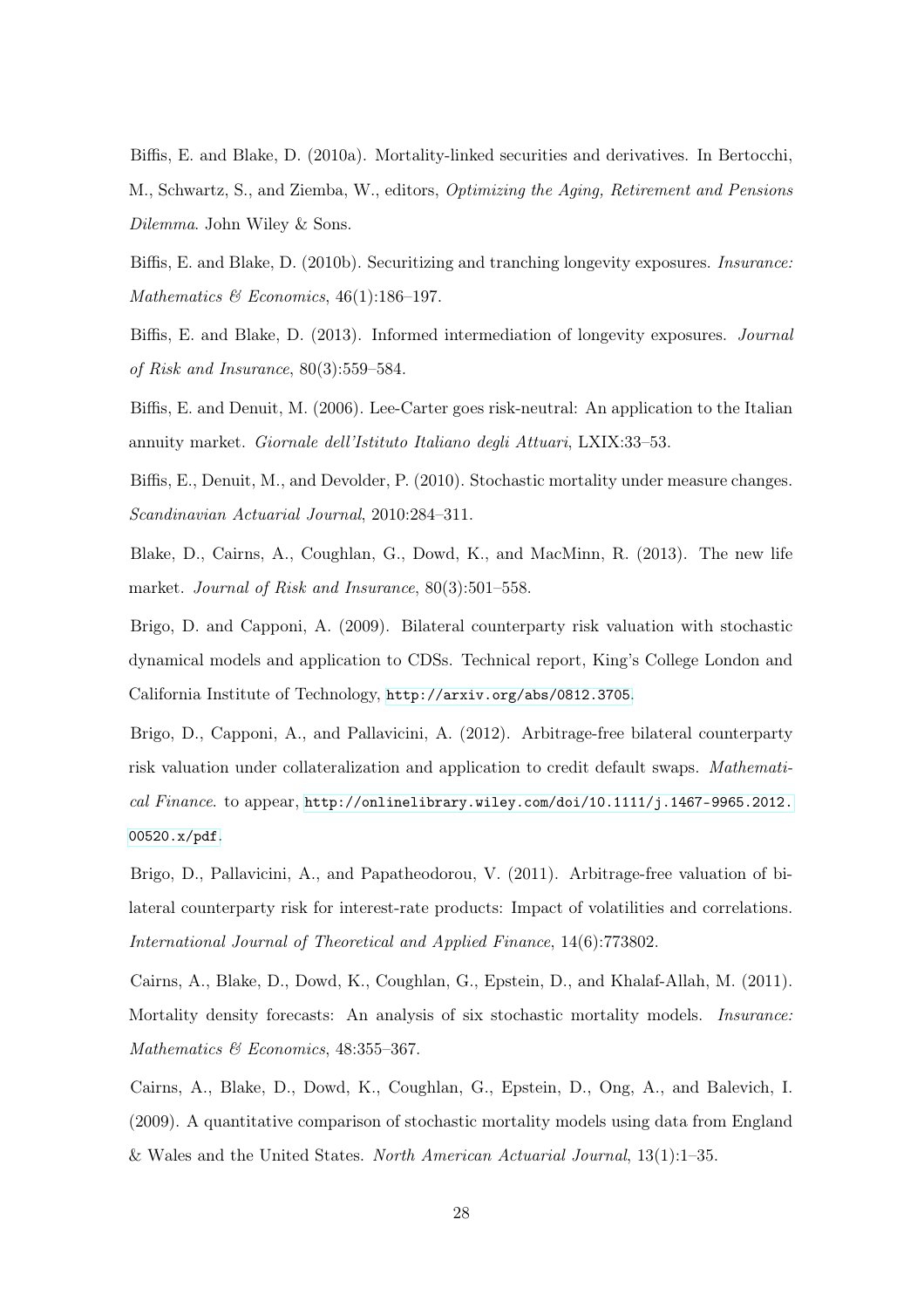<span id="page-30-8"></span>Cairns, A. J. G. (2013). Robust hedging of longevity risk. Journal of Risk and Insurance, 80(3):621–648.

<span id="page-30-2"></span>CEIOPS (2009). SCR standard formula: Further advice on the counterparty default risk module. Technical report, Committee of European Insurance and Occupational Pension Supervisors' Consultation Paper no. 51.

<span id="page-30-3"></span>Chen, H. and Cummins, J. (2010). Longevity bond premiums: The extreme value approach and risk cubic pricing. *Insurance: Mathematics*  $\mathcal{B}$  *Economics*, 46(1):150–161.

<span id="page-30-6"></span>Coughlan, G., Khalaf-Allah, M., Ye, Y., Kumar, S., Cairns, A., Blake, D., and Dowd, K. (2011). Longevity hedging 101: A framework for longevity basis risk analysis and hedge effectiveness. North American Actuarial Journal, 15(2):150–176.

<span id="page-30-4"></span>Cox, S., Lin, Y., and Pedersen, H. (2010). Mortality risk modeling: Applications to insurance securitization. Insurance: Mathematics & Economics,  $46(1):242-253$ .

<span id="page-30-1"></span>Cummins, J. and Trainar, P. (2009). Securitization, insurance, and reinsurance. Journal of Risk and Insurance, 76(3):463–492.

<span id="page-30-5"></span>Deng, Y., Brockett, P. L., and MacMinn, R. D. (2012). Longevity/mortality risk modeling and securities pricing. Journal of Risk and Insurance, 79(3):697–721.

<span id="page-30-0"></span>Dowd, K., Blake, D., Cairns, A., and Dawson, P. (2006). Survivor swaps. *Journal of Risk* and Insurance,  $73(1):1-17$ .

<span id="page-30-9"></span>Dowd, K., Cairns, A., Blake, D., Coughlan, G., Epstein, D., and Khalaf-Allah, M. (2010a). Backtesting stochastic mortality models: An ex-post evaluation of multi-period-ahead density forecasts. North American Actuarial Journal, 14(3):281–298.

<span id="page-30-10"></span>Dowd, K., Cairns, A., Blake, D., Coughlan, G., Epstein, D., and Khalaf-Allah, M. (2010b). Evaluating the goodness of fit of stochastic mortality models. Insurance: Mathematics  $\mathcal{C}$ Economics, 47:255–265.

<span id="page-30-11"></span>Duffie, D. and Huang, M. (1996). Swap rates and credit quality. Journal of Finance, 51(3):921–949.

<span id="page-30-12"></span>Forsythe, G., Malcolm, M., and Moler, C. (1976). Computer Methods for Mathematical Computations. Prentice-Hall.

<span id="page-30-7"></span>Gatzert, N. and Wesker, H. (2012). Mortality risk and its effect on shortfall and risk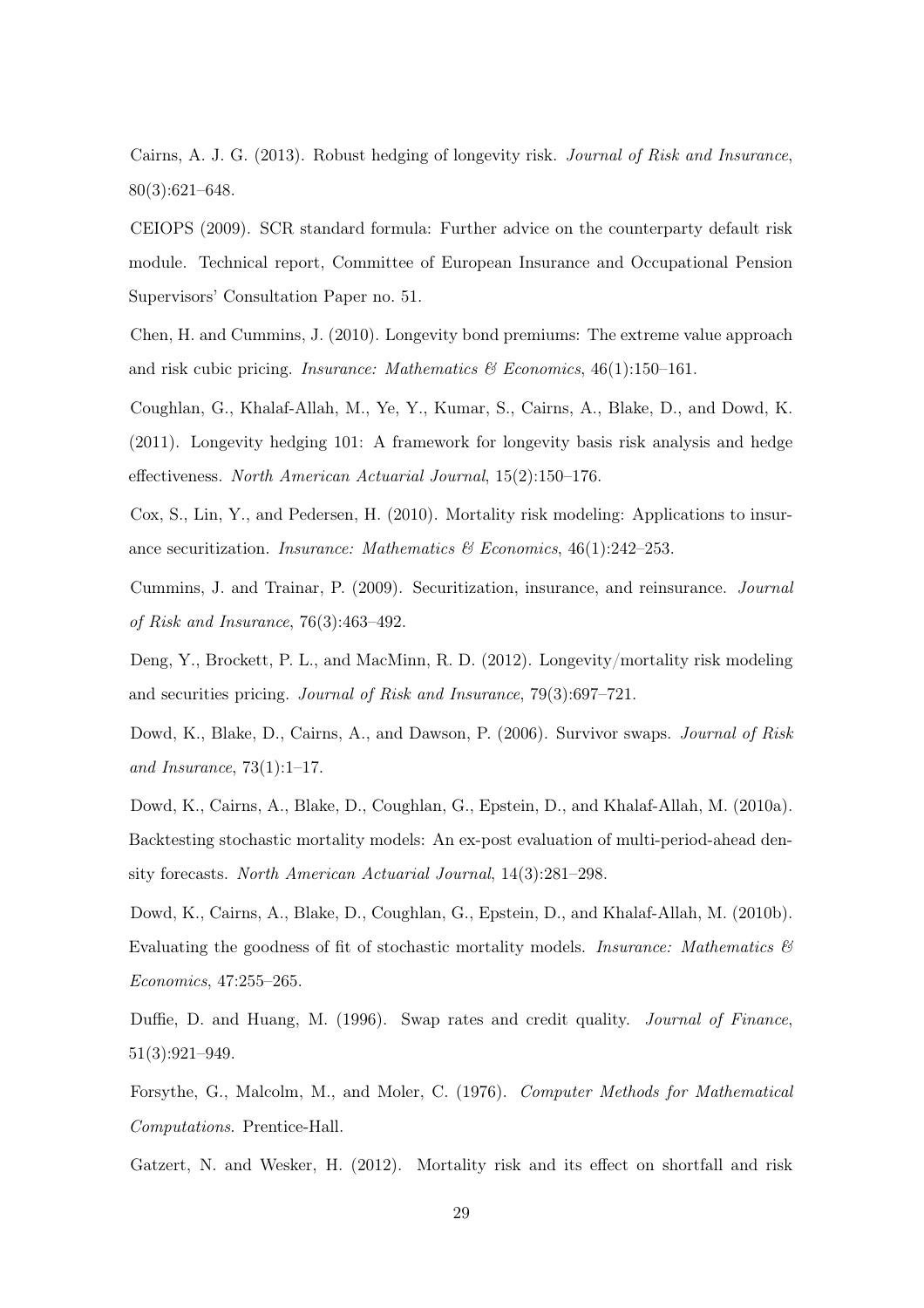management in life insurance. Journal of Risk and Insurance. In press, [http://dx.doi.](http://dx.doi.org/10.1111/j.1539-6975.2012.01496.x) [org/10.1111/j.1539-6975.2012.01496.x](http://dx.doi.org/10.1111/j.1539-6975.2012.01496.x).

<span id="page-31-11"></span><span id="page-31-7"></span>Girosi, F. and King, G. (2008). Demographic Forecasting. Princeton University Press. Glassermann, P. (2004). Monte Carlo Methods in Financial Engineering. Springer.

<span id="page-31-8"></span>Hörig, M. and Leitschkis, M. (2012). Solvency ii proxy modelling via least squares monte carlo. Technical report, Milliman, [http://publications.milliman.com/publications/](http://publications.milliman.com/publications/life-published/pdfs/solvency-II-proxy-modelling.pdf) [life-published/pdfs/solvency-II-proxy-modelling.pdf](http://publications.milliman.com/publications/life-published/pdfs/solvency-II-proxy-modelling.pdf).

<span id="page-31-13"></span>Inkmann, J. and Blake, D. (2010). Managing financially distressed pension plans in the interest of beneficiaries. Technical report, Pensions Institute Discusson Paper PI-0709, <http://www.pensions-institute.org/workingpapers/wp0709.pdf>.

<span id="page-31-3"></span>ISDA (1994). Credit Support Annex. International Swaps and Derivatives Association.

<span id="page-31-4"></span>ISDA (2009). Big Bang Protocol. International Swaps and Derivatives Association.

<span id="page-31-2"></span>ISDA (2010a). 2010 Margin Survey. International Swaps and Derivatives Association.

<span id="page-31-5"></span>ISDA (2010b). Market Review of OTC Derivative Bilateral Collateralization Practices. International Swaps and Derivatives Association.

<span id="page-31-6"></span>Johannes, M. and Sundaresan, S. (2007). The impact of collateralization on swap rates. Journal of Finance, 62(1):383–410.

<span id="page-31-1"></span>Kessler, D. (2013). Why (re)insurance is not systemic. Journal of Risk and Insurance. In press, <http://dx.doi.org/10.1111/j.1539-6975.2013.12007.x>.

<span id="page-31-0"></span>Lakdawalla, D. and Zanjani, G. (2012). Catastrophe bonds, reinsurance, and the optimal collateralization of risk transfer. Journal of Risk and Insurance, 79(2):449–476.

<span id="page-31-10"></span>Lee, R. and Carter, L. (1992). Modeling and forecasting US mortality. Journal of the American statistical association, 87(419):659–671.

<span id="page-31-9"></span>Ludkovski, M. and Young, V. (2008). Indifference pricing of pure endowments and life annuities under stochastic hazard and interest rates. Insurance: Mathematics and Economics, 42(1):14–30.

<span id="page-31-12"></span>Pitacco, E., Denuit, M., Haberman, S., and Olivieri, A. (2009). *Modelling Longevity Dy*namics for Pensions and Annuity Business. Oxford University Press.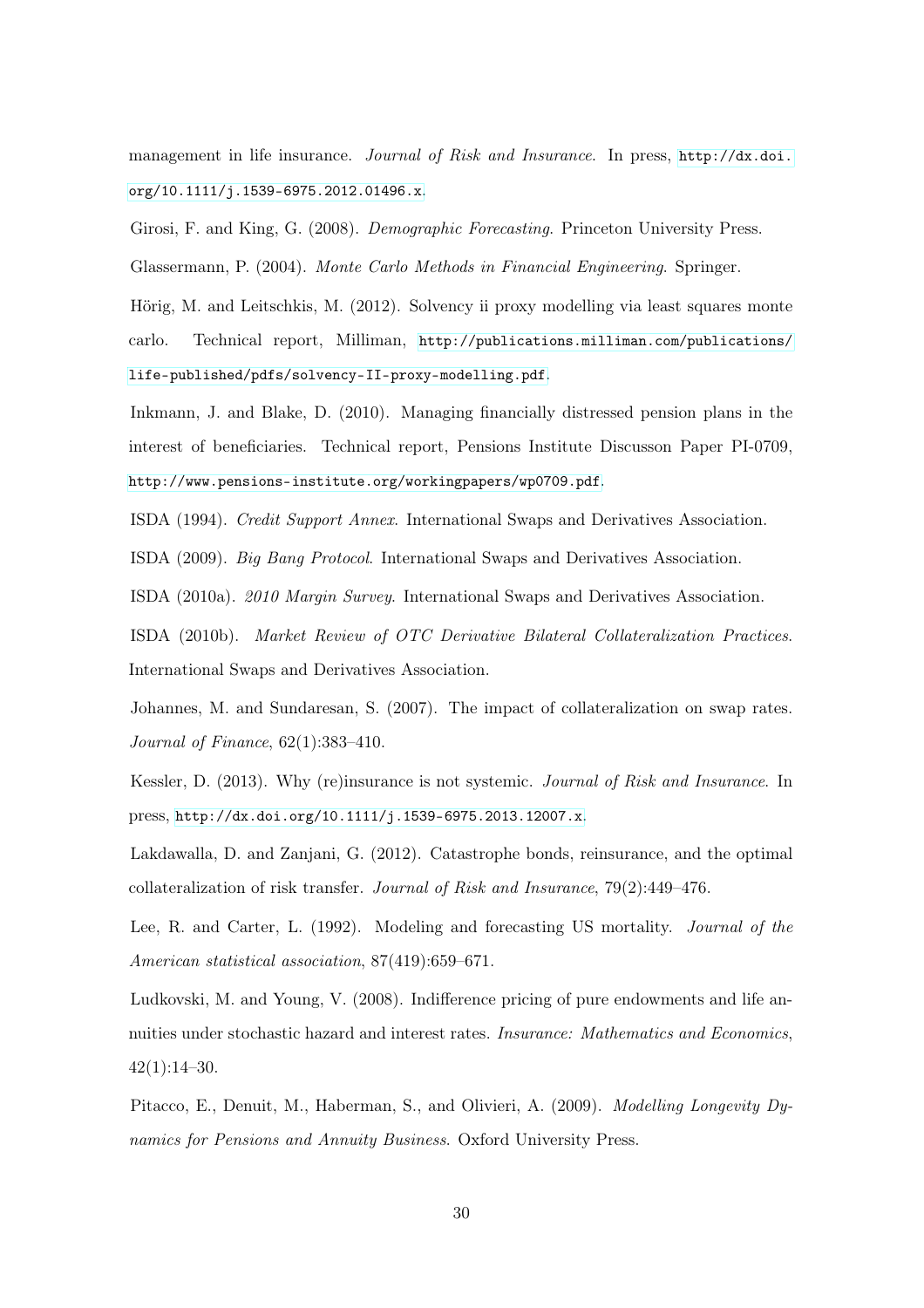<span id="page-32-2"></span>Salhi, Y. and Loisel, S. (2012). Basis risk modelling: A co-integration based approach. Technical report, ISFA Lyon, <http://hal.archives-ouvertes.fr/hal-00746859>.

<span id="page-32-5"></span>Stevens, R., De Waegenaere, A., and Melenberg, B. (2010). Calculating capital requirements for longevity risk in life insurance products: Using an internal model in line with Solvency II. Technical report, Tilburg University, [http://www.netspar.nl/files/Evenementen/](http://www.netspar.nl/files/Evenementen/20100610/067 ralph stevens.pdf) [20100610/067ralphstevens.pdf](http://www.netspar.nl/files/Evenementen/20100610/067 ralph stevens.pdf).

<span id="page-32-1"></span>Stevens, R., De Waegenaere, A., and Melenberg, B. (2011). Longevity risk and hedge effects in a portfolio of life insurance products with investment risk. Technical report, Tilburg University, [http://papers.ssrn.com/sol3/papers.cfm?abstract\\_id=1799325](http://papers.ssrn.com/sol3/papers.cfm?abstract_id=1799325).

<span id="page-32-3"></span>The Actuarial Profession (2005). Allowing for the Sponsor Covenant in Actuarial Advice. Sponsor Covenant Working Party Final Report, [http://www.actuaries.org.uk/sites/all/](http://www.actuaries.org.uk/sites/all/files/documents/pdf/sponsorcovenantrep.pdf) [files/documents/pdf/sponsorcovenantrep.pdf](http://www.actuaries.org.uk/sites/all/files/documents/pdf/sponsorcovenantrep.pdf).

<span id="page-32-4"></span>The Pensions Regulator (2009). Scheme Funding and the Employer Covenant. [http://www.](http://www.thepensionsregulator.gov.uk/docs/employer-covenant-statement-june-2009.pdf) [thepensionsregulator.gov.uk/docs/employer-covenant-statement-june-2009.pdf](http://www.thepensionsregulator.gov.uk/docs/employer-covenant-statement-june-2009.pdf).

<span id="page-32-0"></span>Wang, C.-W., Huang, H.-C., and Liu, I.-C. (2013). Mortality modeling with non-Gaussian innovations and applications to the valuation of longevity swaps. Journal of Risk and Insurance, 80(3):775–798.

#### A Details on the setup

We take as given a filtered probability space  $(\Omega, \mathcal{F}, (\mathcal{F}_t)_{t\in[0,T]}, \mathbb{P})$ , and model the death times in a population of *n* individuals (annuitants or pensioners) as stopping times  $\tau^1, \ldots, \tau^n$ . This means that at each time t the information carried by  $\mathcal{F}_t$  allows us to state whether each individual has died or not. The hedger's liability is given by the random variable  $\sum_{i=1}^{n} 1_{\{\tau^i > T\}}$ , which can be equivalently written as  $n - \sum_{i=1}^{n} 1_{\{\tau^i \le T\}} = n - N_T$ . We assume that death times coincide with the first jumps of  $n$  conditionally Poisson processes with common random intensity of mortality  $(\mu_t)_{t\geq 0}$  under both  $\mathbb P$  and an equivalent martingale measure  $\widetilde{\mathbb{P}}$  (see [Biffis et al.](#page-29-4), [2010](#page-29-4), for details). The expected number of survivors over [0, T] under the two measures can then be expressed as  $E^{\mathbb{P}}\left[\sum_{i=1}^{n}1_{\{\tau^i>T\}}\right] = np_T$  and  $E^{\tilde{\mathbb{P}}}\left[\sum_{i=1}^{n}1_{\{\tau^i>T\}}\right]=n\tilde{p}_T$ , with  $p_T$  and  $\tilde{p}_T$  given by the expectation [\(2.1\)](#page-9-0) computed under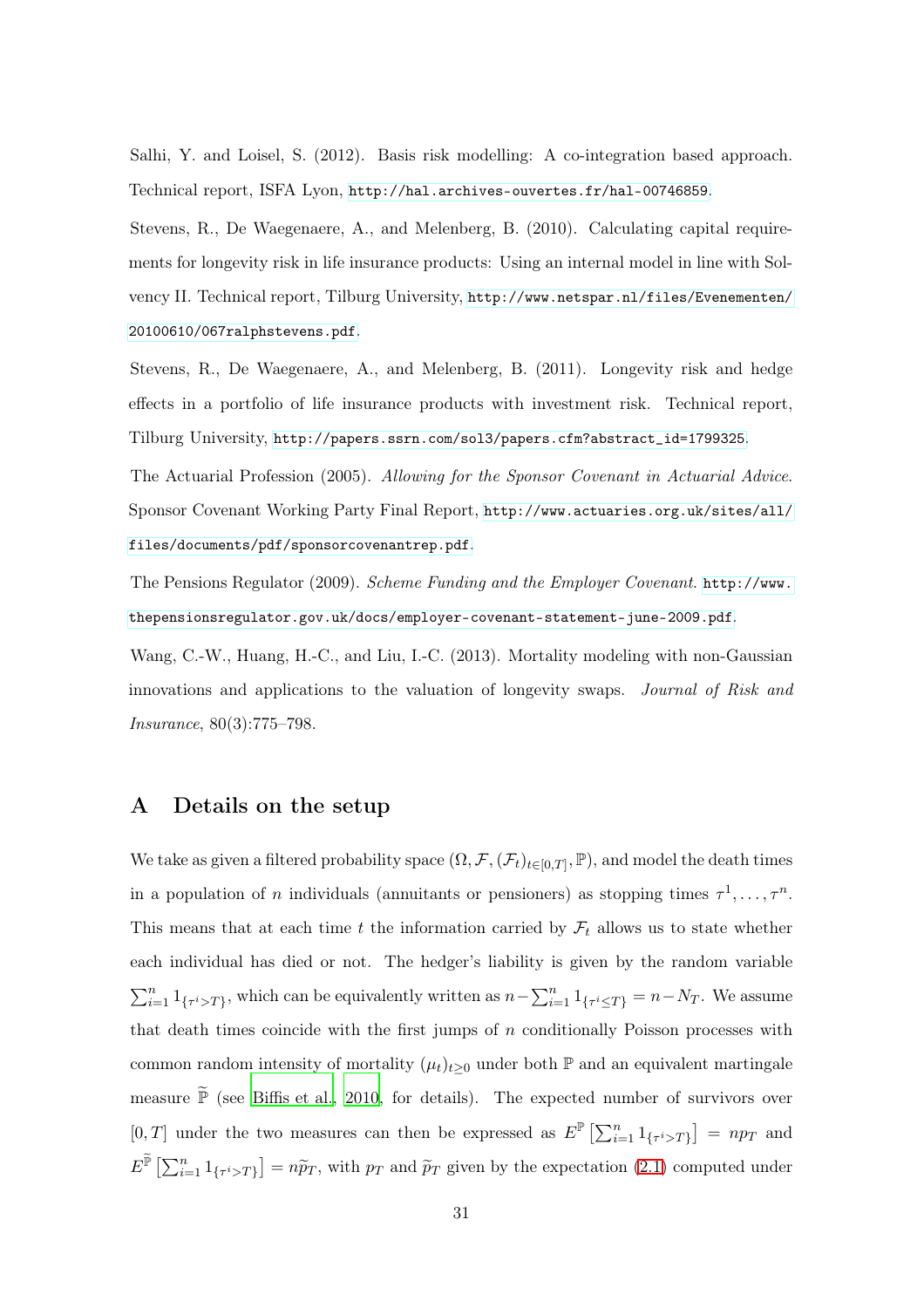the relevant probability measure.

Consider any stopping time  $\tau^i$  satisfying the above assumptions, an integrable random variable  $Y \in \mathcal{F}_T$  and a bounded process  $(X_t)_{t \in [0,T]}$  such that each  $X_t$  is measurable with respect to  $\mathcal{F}_{t-}$ , the information available up to, but not including, time t. Then a security paying Y at time T in case  $\tau^i > T$  and  $X_{\tau^i}$  at time  $\tau^i$  in case  $\tau^i \leq T$  has time-zero price

$$
E^{\widetilde{\mathbb{P}}}\left[\int_0^T \exp\left(-\int_0^s (r_t+\mu_t)dt\right)X_s\mu_s\mathrm{d}s+\exp\left(-\int_0^T (r_t+\mu_t)\mathrm{d}t\right)Y\right].
$$

Consider now two stopping times  $\tau^i, \tau^j$ , with intensities  $\mu^i, \mu^j$ , jointly satisfying the above assumptions (i.e., they are the first jump times of the components of a bivariate conditionally Poisson process). A security paying Y at time T in case neither stopping time has occurred (i.e.,  $\min(\tau^i, \tau^j) > T$ ) and  $X_t$  in case the first occurrence is at time  $t \in (0, T]$ (i.e.,  $t = \min(\tau^i, \tau^j)$ ) has time-zero price given by the same formula, with  $\mu_t$  replaced by  $\mu_t^i + \mu_t^j$  $t_t^j$ . This follows from the fact that the stopping time  $\min(\tau^i, \tau^j)$  is the first jump time % of a conditionally Poisson process with intensity  $(\mu_t^i + \mu_t^j)$  $_{t}^{y}$ <sub>t</sub> $_{t\geq0}$  (e.g., [Bielecki and Rutkowski](#page-28-7), [2002\)](#page-28-7). The expressions presented in sections [2-](#page-8-0)[4](#page-17-0) all follow from these simple results.

**Proof of expression** [\(4.2\)](#page-18-1). Let  $(\delta_t^{\text{H}})$  $_{t}^{\text{H}}$ <sub>t</sub> $_{t\geq0}$  denote the hedger's net cost of posting collateral and  $(\delta_t^{\text{HS}})$  $(t<sub>t</sub>)<sub>t</sub> \geq 0$  the net yield on the collateral amounts received from party HS, meaning that holding collateral of amount  $C_t$  provides the hedger with an instantaneous yield equal to  $\delta_t^{\text{HS}} C_t^+ - \delta_t^{\text{H}} C_t^-$ . We assume that collateral is bounded and  $C_t$  is measurable with respect to  $\mathcal{F}_{t-}$  for all  $t \in [0,T]$ . Parties H and HS are assumed to have death (default) times satisfying the properties reviewed above, in particular having intensities  $\lambda^{\text{H}}$ ,  $\lambda^{\text{HS}}$ . Recalling the recovery rules described in section [4,](#page-17-0) we can then write:

$$
S_0 = E^{\widetilde{\mathbb{P}}}\left[\exp\left(-\int_0^T (r_t + \lambda_t^{\text{H}} + \lambda_t^{\text{HS}}) dt\right) \left(P - \overline{p}^d\right)\right] + E^{\widetilde{\mathbb{P}}}\left[\int_0^T \exp\left(-\int_0^s (r_t + \lambda_t^{\text{H}} + \lambda_t^{\text{HS}}) dt\right) \left(\lambda_s^{\text{H}} (S_s^+ - C_s^-) + \lambda_s^{\text{HS}} (C_s^+ - S_s^-)\right) ds\right] + E^{\widetilde{\mathbb{P}}}\left[\int_0^T \exp\left(-\int_0^s (r_t + \lambda_t^{\text{H}} + \lambda_t^{\text{HS}}) dt\right) \left(\delta_s^{\text{HS}} C_s^+ - \delta_s^{\text{H}} C_s^-\right) ds\right].
$$

Using representation [\(4.1\)](#page-18-0), the amount recovered by the nondefaulting counterparty at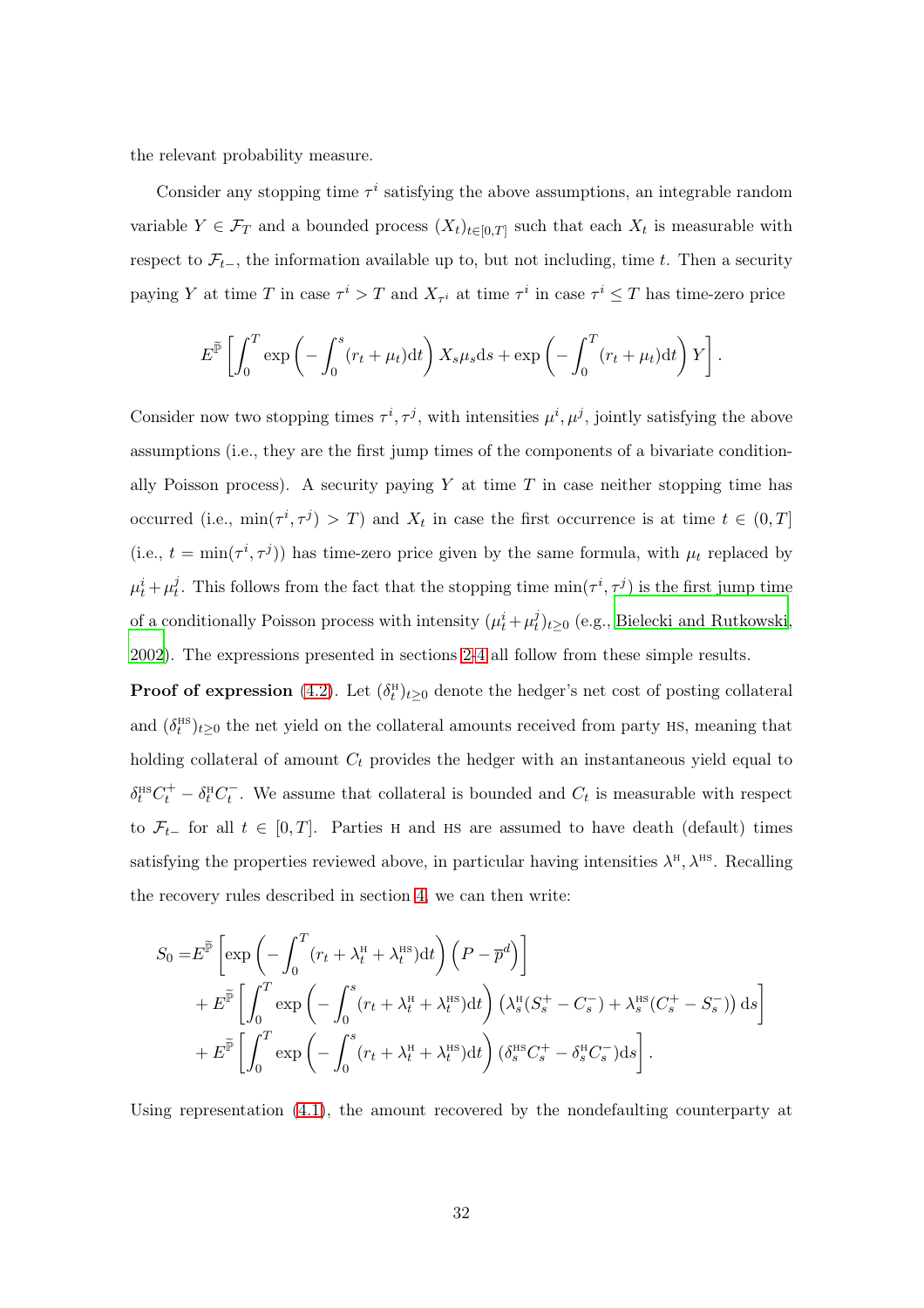time  $\tau = \min(\tau^{\text{H}}, \tau^{\text{HS}}) \leq T$  is

$$
1_{\{\tau=\tau^{\rm H}\}}S_{\tau-}(c_{\tau}^{\rm H}1_{\{S_{\tau-}<0\}}+1_{\{S_{\tau-}\geq 0\}})+1_{\{\tau=\tau^{\rm HS}\}}S_{\tau-}(c_{\tau}^{\rm HS}1_{\{S_{\tau-}\geq 0\}}+1_{\{S_{\tau-}<0\}}),
$$

where we see that  $c^{\text{H}}, c^{\text{HS}}$  replace the recovery rates  $\psi^{\text{H}}, \psi^{\text{HS}}$  introduced in section [3.](#page-14-0) We can then write

$$
S_0 = E^{\tilde{\mathbb{P}}}\left[\exp\left(-\int_0^T (r_t + \lambda_t^{\text{H}} + \lambda_t^{\text{HS}}) dt\right) \left(P - \overline{p}^d\right)\right]
$$
  
+ 
$$
E^{\tilde{\mathbb{P}}}\left[\int_0^T \exp\left(-\int_0^s (r_t + \lambda_t^{\text{H}} + \lambda_t^{\text{HS}}) dt\right) \left(\lambda_s^{\text{H}} + (\lambda_s^{\text{HS}} + \delta_s^{\text{HS}}) c_s^{\text{HS}}\right) S_s^+ - (\lambda_s^{\text{HS}} + (\lambda_s^{\text{H}} + \delta_s^{\text{H}}) c_s^{\text{H}}) S_s^- \right) ds\right]
$$
  
= 
$$
E^{\tilde{\mathbb{P}}}\left[\exp\left(-\int_0^T (r_t + \Gamma_t) dt\right) \left(P - \overline{p}^d\right)\right],
$$

which is nothing other than the usual risk-neutral valuation formula for a security with terminal payoff  $S_T = P - \bar{p}^d$  paying continuously a dividend equal to a fraction

$$
(\lambda_s^{\text{H}}+(\lambda_s^{\text{HS}}+\delta_s^{\text{HS}})c_s^{\text{HS}})\boldsymbol{1}_{\{S_{t-}\geq 0\}}+(\lambda_s^{\text{HS}}+(\lambda_s^{\text{H}}+\delta_s^{\text{H}})c_s^{\text{H}})\boldsymbol{1}_{\{S_{t-}<0\}}
$$

of the security's market value an instant before each  $t \in [0, T]$ . Subtracting the dividend rate from  $\lambda^{\text{H}} + \lambda^{\text{HS}}$  and rearranging terms we obtain expression [\(4.2\)](#page-18-1) for  $\Gamma$ .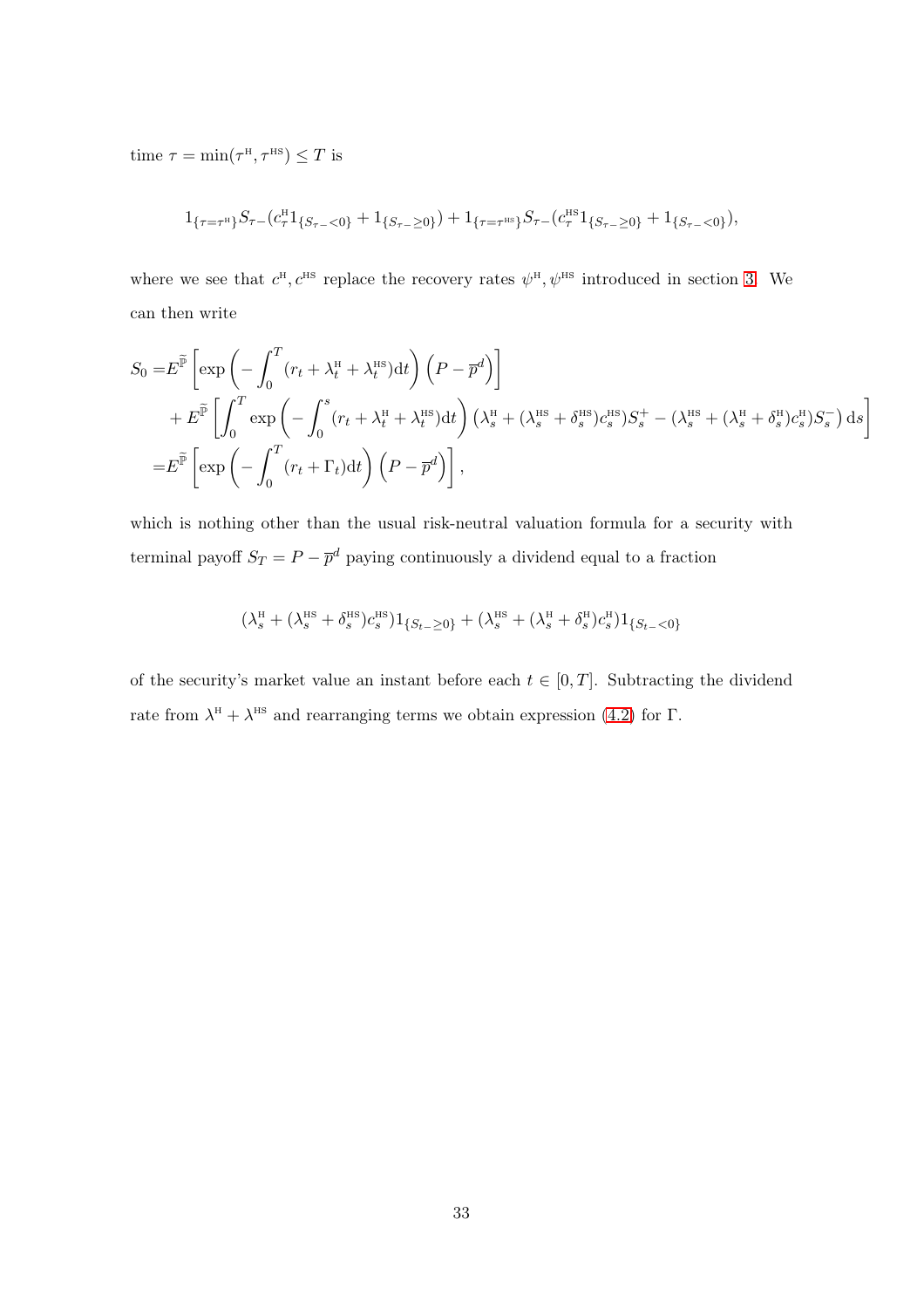#### <span id="page-35-0"></span>B Details on the numerical examples

The numerical examples are based on a six-dimensional state variable process  $X = (X^{(1)}, \ldots, X^{(6)})^{\mathsf{T}}$ having  $\widetilde{\mathbb{P}}$ -dynamics

$$
dX_t^{(1)} = (k_1(X_t^{(2)} - X_t^{(1)}) - \eta_1) dt + \sigma_1 dW_t^{(1)}
$$
  
\n
$$
dX_t^{(2)} = (k_2(\theta_2 - X_t^{(2)}) - \eta_2) dt + \sigma_2 dW_t^{(2)}
$$
  
\n
$$
dX_t^{(3)} = (\kappa_3(\theta_3 - X_t^{(3)}) + \kappa_{3,1}(X_t^{(1)} - \theta_2) + \kappa_{3,4}(X_t^{(4)} - \theta_4) - \eta_3) dt + \sigma_3 dW_t^{(3)}
$$
  
\n
$$
dX_t^{(4)} = (\kappa_4(\theta_4 - X_t^{(4)}) + \kappa_{4,1}(X_t^{(1)} - \theta_2) + \kappa_{4,2}(X_t^{(2)} - \theta_2) - \eta_4) dt + \sigma_4 dW_t^{(4)}
$$
  
\n
$$
dX_t^{(5)} = (\kappa_5(\theta_5 - X_t^{(5)}) + \kappa_{5,1}(X_t^{(1)} - \theta_2) + \kappa_{5,2}(X_t^{(2)} - \theta_2) + \kappa_{5,3}(X_t^{(3)} - \theta_3)
$$
  
\n
$$
+ \kappa_{5,4}(X_t^{(4)} - \theta_4) + \kappa_{5,6}(X_t^{(6)} - E_0[X_t^{(6)}]) - \eta_5) dt + \sigma_5 dW_t^{(5)}
$$
  
\n
$$
dX_t^{(6)} = (A_x(t) + B_x(t)(X_t^{(6)} - a_x(t))) dt + \sigma_6(t, x) dW_t^{(6)},
$$

where  $W = (W^{(1)}, \ldots, W^{(6)})^{\mathsf{T}}$  is a standard  $\widetilde{\mathbb{P}}$ -Brownian motion, the constants  $\eta_i$  represent market prices of risk,  $x$  is the age of a reference cohort of individuals at time 0, and  $A_x(\cdot), B_x(\cdot), \sigma_6(\cdot, x)$  are functions characterizing the dynamics of  $X_t^{(6)} = X_{t,x}^{(6)}$  (see below for explicit definitions). The P-dynamics are obtained by removing the market prices of risk from the drifts of the relevant factors and replacing the innovations with the corresponding **P-Brownian innovations.** We assume that  $X^{(6)}$  has the same dynamics under the physical and the pricing probability measures, consistent with our baseline case of a swap rate equal to  $p_T$  for each T in the absence of collateral. The Brownian innovations are uncorrelated, with the exception of the pair  $(W^{(1)}, W^{(2)})$ , whose instantaneous correlation is denoted by  $\rho_{1,2}$ .

For the first four factors, we use data from [Johannes and Sundaresan \(2007\)](#page-31-6) who rely on a two-stage maximum likelihood procedure based on weekly data sampled on Wednesdays, from 1990 to 2002, and set the long-run mean of  $X^{(3)}$  equal to the average of the 3-month TED spread over the sampling period. For the log-intensity  $X^{(6)}$ , we use the mortality model described below, and assume that the Brownian component  $W^{(6)}$  is uncorrelated with the other ones. The intensity of mortality is modeled using a continuous-time version of the Lee-Carter model (see [Biffis and Denuit, 2006](#page-29-10); [Biffis et al., 2010\)](#page-29-4). We first use the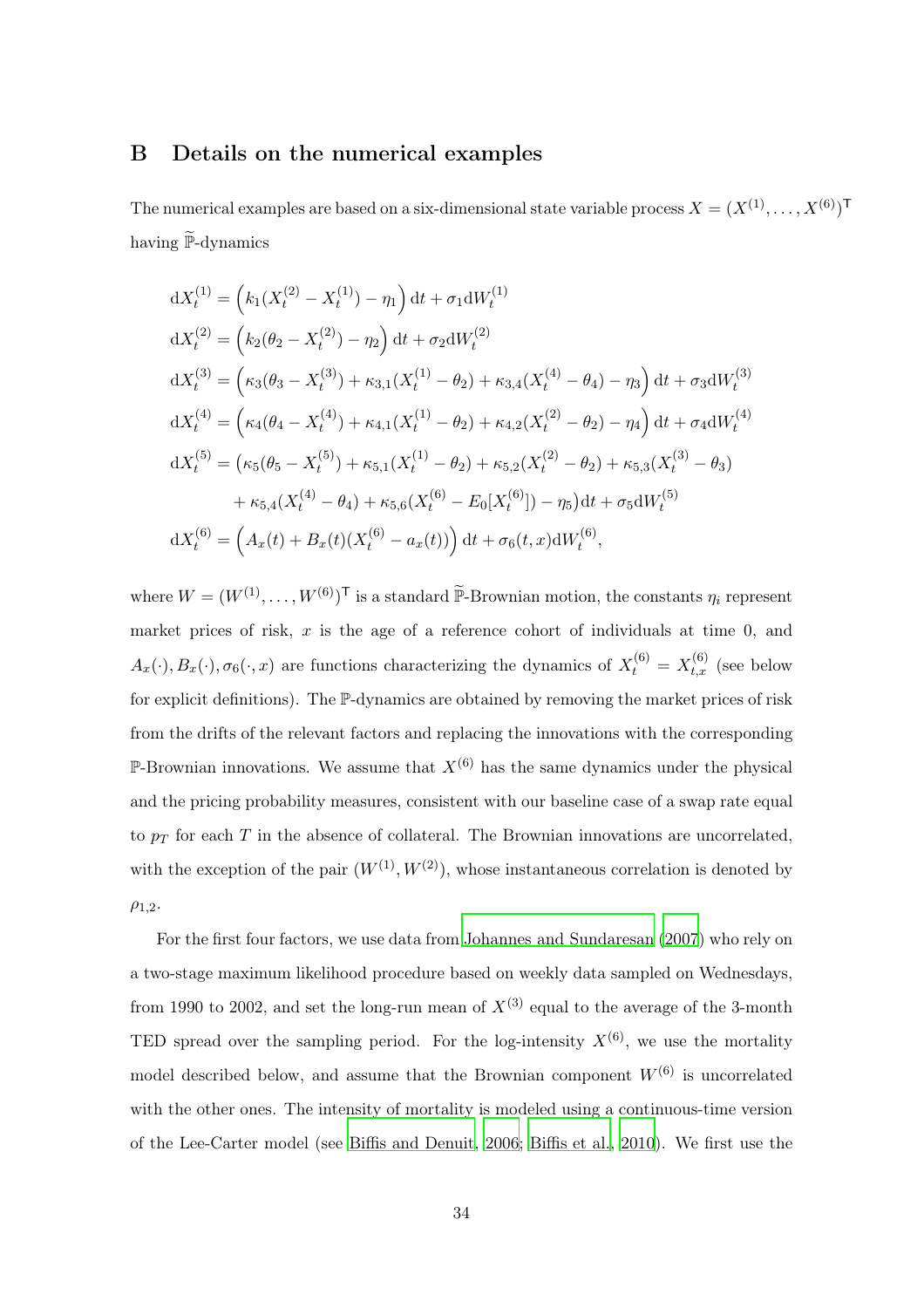annual central death rates  ${m_{y,s}}$  for US males from the Human Mortality Database to estimate the model  $m_{y,s} = \exp(\alpha(y) + \beta(y)K_s)$  for dates  $s = 1961, 1962, \ldots, 2007$  and ages  $y = 20, 21, \ldots, 89$  with Singular Value Decomposition (see [Lee and Carter](#page-31-10), [1992](#page-31-10)). The resulting estimates for K are then fitted with the process  $K_{s+1} = \delta_K K_s + \sigma_K \varepsilon$ , with  $\varepsilon \sim N(0, 1)$ . For fixed age  $x = 65$ , the estimates for  $\{\hat{\alpha}(x+h), \hat{\beta}(x+h)\}_{h=0,1,...}$  are interpolated with differentiable functions  $a_x(t)$ ,  $b_x(t)$ . The functions  $A_x$ ,  $B_x$ ,  $\sigma_6$  are finally obtained by setting  $A_x(t) = a'_x(t) + b_x(t)\delta_K$ ,  $B_x(t) = b'_x(t)b_x(t)^{-1}$  and  $\sigma_6(t, x) = b_x(t)\sigma_K$ . As we consider a single cohort aged  $x$  at the reference date 0, here and throughout the paper we simply write  $X_t^{(6)}$  $t_t^{(6)} := X_{t,x}^{(6)}$ . The extension to multiple (say *l*) cohorts, would require the analysis of the vector of log-intensities  $(X_{t,x}^{(6)})$  $t_{t,x_1}^{(6)}, \ldots, X_{t,x_l}^{(6)}$ . Although the drift and volatility parameters would be different for each  $X_{t,x}^{(6)}$  $t_{t,x_i}^{(0)}$ , the Lee-Carter specification assumes that all cohorts are affected by the same Brownian component  $W^{(6)}$ . Other models may instead require the introduction of additional sources of uncertainty.

To estimate the dynamics of  $X^{(5)}$ , the component of collateral costs related to longevity risk, we implement the procedure discussed in section [5,](#page-22-0) setting the duration  $\overline{T}$  of the representative liability equal to 15. We simulate forward all of the other state variables, and at each time step we compute the opportunity cost of capital arising from the capital charges accruing to the hedge supplier based on the simulated mortality and market conditions. The expectation appearing in the drift of  $X^{(5)}$  ensures that the longevity capital charges react to departures of realized mortality from the term structure of survival rates estimated at inception. We assume that funding occurs at the LIBOR rate plus a fixed spread of 6%, a conservative value for the cost of internal capital. To obtain the net cost of collateral, we take into account the rebate of the risk-free rate. We estimate the parameters for the dynamics of  $X^{(5)}$  based on the simulated realizations of  $X^{(5)}$  (an example is depicted in figure [7\)](#page-45-0). The parameter estimates are obtained by regressing the simulated dynamics of  $X^{(5)}$  on the simulated vector of state variables  $(X^{(1)}, X^{(2)}, X^{(3)}, X^{(4)}, X^{(6)})$ . We simulate 10, 000 paths over 40 years on a semi-annual grid. For each simulation, we set the parameter  $\theta_5$  equal to the average of  $X^{(5)}$  along the simulated path. The regression estimates obtained for each simulated path are averaged across all simulations to obtain the final values reported in table [2.](#page-38-0)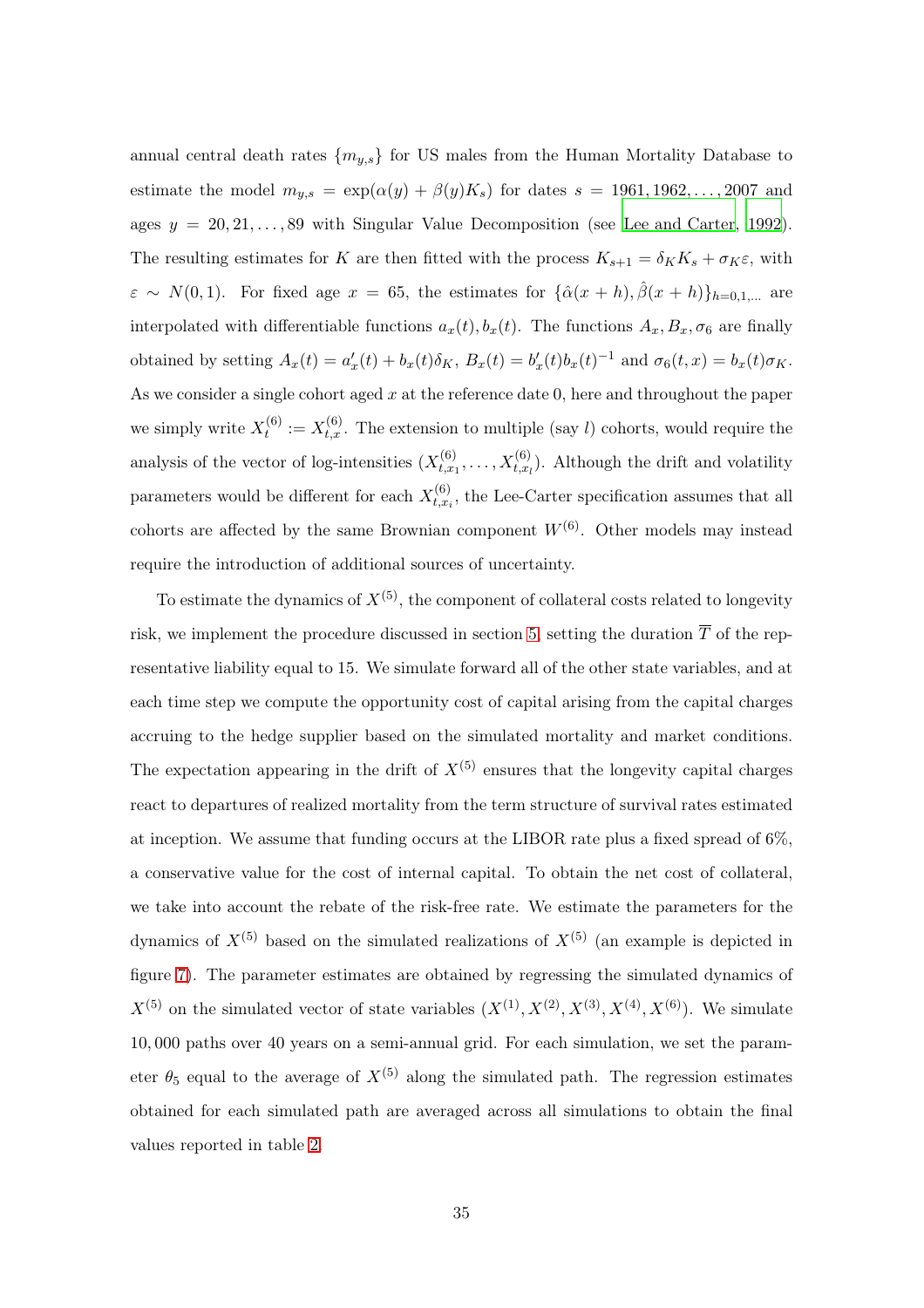<span id="page-37-0"></span>

| Date     | Hedger            | <b>Size</b>     | Term (yrs) | <b>Type</b> | Interm./supplier       |
|----------|-------------------|-----------------|------------|-------------|------------------------|
| Jan 2008 | Lucida            | N.A.            | 10         | indexed     | JP Morgan              |
|          |                   |                 |            |             | ILS funds              |
| Jul 2008 | Canada Life       | GBP 500m        | 40         | bespoke     | JP Morgan              |
|          |                   |                 |            |             | ILS funds              |
| Feb 2009 | Abbey Life        | GBP 1.5bn       | run-off    | bespoke     | Deutsche Bank          |
|          |                   |                 |            |             | ILS funds / Partner Re |
| Mar 2009 | Aviva             | GBP 475m        | 10         | bespoke     | Royal Bank             |
|          |                   |                 |            |             | of Scotland            |
| Jun 2009 | Babcock           | GBP 750m        | 50         | bespoke     | Credit Suisse          |
|          | International     |                 |            |             | Pacific Life Re        |
| Jul 2009 | <b>RSA</b>        | GBP 1.9bn       | run-off    | bespoke     | Goldman Sachs          |
|          |                   |                 |            |             | (Rothesay Life)        |
| Dec 2009 | Berkshire Council | GBP 750m        | run-off    | bespoke     | Swiss Re               |
| Feb 2010 | <b>BMW UK</b>     | GBP 3bn         | run-off    | bespoke     | Deutsche Bank          |
|          |                   |                 |            |             | Paternoster            |
| Dec 2010 | Swiss Re          | $USD\,50m$      | 8          | indexed     | ILS funds              |
|          | (Kortis bond)     |                 |            |             |                        |
| Feb 2011 | Pall (UK)         | GBP 70m         | 10         | indexed     | JP Morgan              |
|          | Pension Fund      |                 |            |             |                        |
| Aug 2011 | <b>ITV</b>        | GBP 1.7bn       | N.A.       | bespoke     | Credit Suisse          |
| Nov 2011 | Rolls Royce       | GBP 3bn         | N.A.       | bespoke     | Deutsche Bank          |
| Dec 2011 | British Airways   | GBP 1.3bn       | N.A.       | bespoke     | Goldman Sachs          |
|          |                   |                 |            | bespoke     | (Rothesay Life)        |
| Jan 2012 | Pilkington        | GBP 1bn         | N.A.       | bespoke     | Legal & General        |
| Apr 2012 | Berkshire Council | <b>GBP 100m</b> | run-off    | bespoke     | Swiss Re               |

## C Tables and figures

Table 1: Publicly announced longevity swap transactions 2008-2012.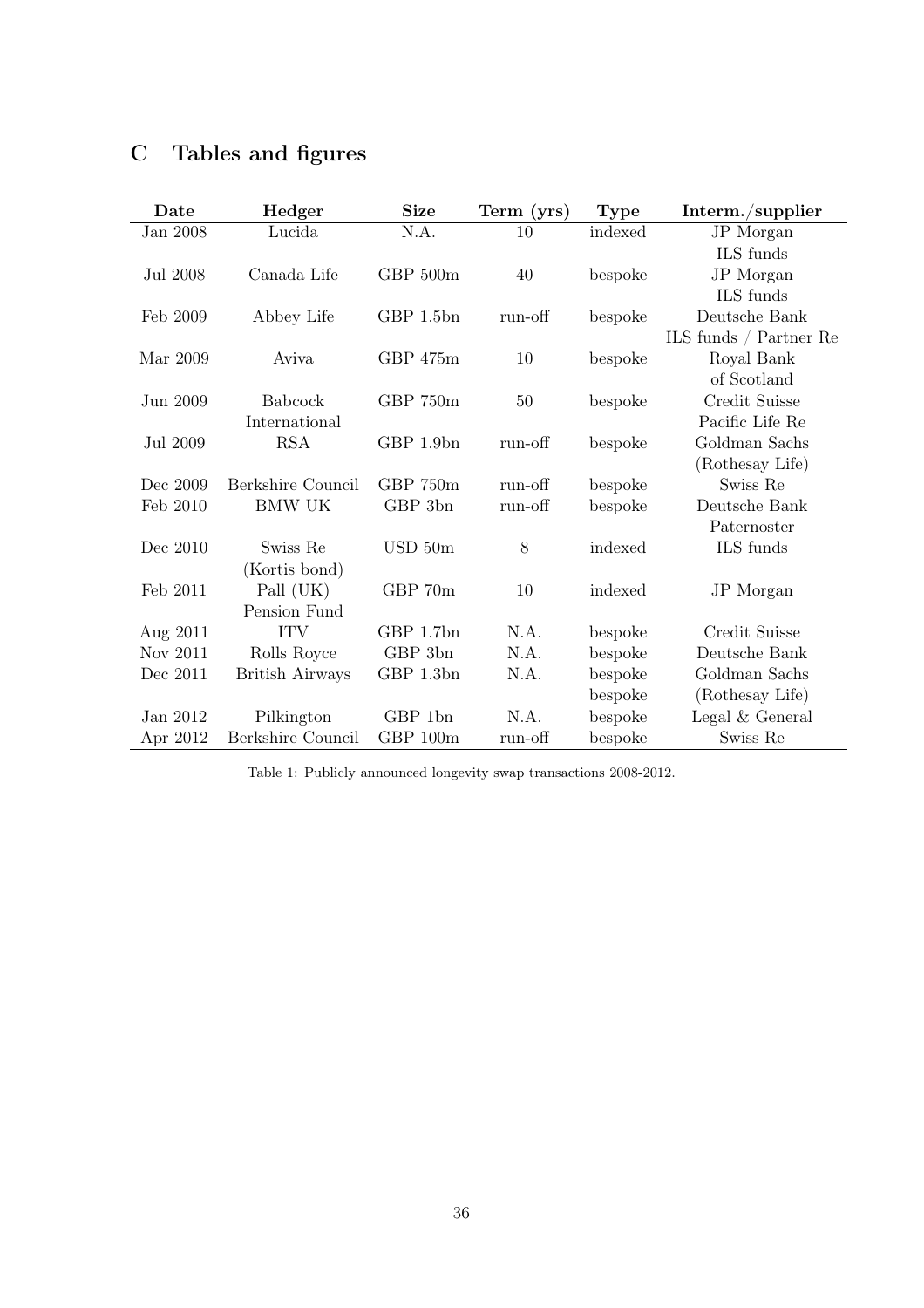<span id="page-38-0"></span>

| $\kappa_1$     | 0.969    | $\eta_1$       | $-0.053$ | $\sigma_1$ | 0.008 | UK           |          |
|----------------|----------|----------------|----------|------------|-------|--------------|----------|
| $\kappa_2$     | 0.832    | $\eta_3$       | $-0.014$ | $\sigma_2$ | 0.155 | $\delta_K$   | $-0.888$ |
| $\kappa_3$     | 1.669    | $\eta_4$       | 0.007    | $\sigma_3$ | 0.009 | $\sigma_K$   | 1.156    |
| $\kappa_4$     | 0.045    | $\eta_5$       | 0.055    | $\sigma_4$ | 0.010 | US           |          |
| $\kappa_5$     | 0.990    | $\kappa_{5.1}$ | 0.147    | $\sigma_5$ | 0.690 | $\delta_K$   | $-0.761$ |
| $\kappa_{3,1}$ | $-0.163$ | $\kappa_{5,2}$ | 1.340    | $\theta_2$ | 0.046 | $\sigma_K$   | 1.078    |
| $\kappa_{4,1}$ | 0.114    | $\kappa_{5,3}$ | 2.509    | $\theta_3$ | 0.003 |              |          |
| $\kappa_{3,4}$ | 0.804    | $\kappa_{5,4}$ | $-0.133$ | $\theta_4$ | 0.007 |              |          |
| $\kappa_{4,2}$ | $-0.038$ | $\kappa_{5,6}$ | $-0.002$ | $\theta_5$ | 0.115 | $\rho_{1,2}$ | $-0.036$ |

<span id="page-38-1"></span>Table 2: Parameter values for the dynamics of X given in Appendix [B.](#page-35-0) As in [Johannes and Sundaresan](#page-31-6) [\(2007](#page-31-6)), we set the parameter  $\eta_2$  equal to zero. The estimates for  $X^{(5)}$  are based on the assumption that capital increases are funded by counterparties at 6% plus the LIBOR rate.

|                                                                 | Maturity | $c^{\text{\tiny H}}=0$ | $c^{\text{\tiny H}}=0$ | $c^{\text{\tiny H}}=1$ | $c^{\rm H}=1$ |
|-----------------------------------------------------------------|----------|------------------------|------------------------|------------------------|---------------|
| $\lambda^{\text{\tiny H}} = \lambda^{\text{\tiny HS}} + \Delta$ | payment  | $c^{HS}=0$             | $c^{HS}=1$             | $c^{HS}=0$             | $c^{HS}=1$    |
| $\delta^{\textrm{\tiny{H}}}=\delta^{\textrm{\tiny{HS}}}+\Delta$ | (yrs)    | (bps)                  | (bps)                  | (bps)                  | (bps)         |
|                                                                 | 15       | 0.03                   | 11.34                  | $-11.76$               | 0.05          |
| $\Delta = 0$                                                    | 20       | 1.11                   | 19.93                  | $-17.94$               | 0.86          |
|                                                                 | 25       | 1.50                   | 21.25                  | $-18.35$               | 1.24          |
|                                                                 | 15       | 5.45                   | 16.79                  | $-17.29$               | $-5.84$       |
| $\Delta = 100$ bps                                              | 20       | 10.16                  | 28.95                  | $-27.08$               | $-8.23$       |
|                                                                 | 25       | 10.96                  | 30.75                  | $-27.76$               | $-9.19$       |
|                                                                 | 15       | 11.30                  | 22.29                  | $-22.90$               | $-11.25$      |
| $\Delta = 200$ bps                                              | 20       | 19.26                  | 38.06                  | $-36.16$               | $-17.42$      |
|                                                                 | 25       | 19.46                  | 40.27                  | $-37.02$               | $-18.38$      |

Table 3: Forward rate spreads  $\bar{p}_{T_i}^c - p_{T_i}$  (in basis points) for different collateralization rules, maturities and spread  $\Delta \in \{0, 0.01, 0.02\}$ . The LSMC procedure uses 5000 paths over a quarterly grid with polynomial basis functions of order 3, and is repeated for 100 seeds.

<span id="page-38-2"></span>

|                                                                 |          |                        | IRS $(\delta^{HS} = X^{(4)})$ |                   |                        | Longevity $(\delta^{\text{HS}} = \overline{X^{(3)}})$ |               |
|-----------------------------------------------------------------|----------|------------------------|-------------------------------|-------------------|------------------------|-------------------------------------------------------|---------------|
| $\lambda^{\text{\tiny H}} = \lambda^{\text{\tiny HS}} + \Delta$ | Maturity | $c^{\text{\tiny H}}=0$ | $c^{\rm H}=1$                 | $c^{\rm H}=1$     | $c^{\text{\tiny H}}=0$ | $c^{\text{\tiny H}}=1$                                | $c^{\rm H}=1$ |
| $\delta^{\textrm{\tiny{H}}}=\delta^{\textrm{\tiny{HS}}}+\Delta$ | payment  | $c^{HS}=1$             | $c^{\text{HS}}=0$             | $c^{\text{HS}}=1$ | $c^{HS}=1$             | $c^{_{\rm HS}}=0$                                     | $c^{HS}=1$    |
|                                                                 | (vrs)    | (bps)                  | (bps)                         | (bps)             | (bps)                  | (bps)                                                 | (bps)         |
|                                                                 | 15       | $-7.96$                | $-44.97$                      | $-52.86$          | 11.34                  | $-11.76$                                              | 0.05          |
| $\Delta = 0$                                                    | 20       | $-12.68$               | $-42.64$                      | $-56.22$          | 19.93                  | $-17.94$                                              | 0.86          |
|                                                                 | 25       | $-17.94$               | $-40.98$                      | $-58.92$          | 21.25                  | $-18.35$                                              | 1.24          |
|                                                                 | 15       | $-8.00$                | $-67.87$                      | $-75.23$          | 16.79                  | $-17.29$                                              | $-5.84$       |
| $\Delta = 100$ bps                                              | 20       | $-12.65$               | $-63.84$                      | $-77.42$          | 28.95                  | $-27.08$                                              | $-8.23$       |
|                                                                 | 25       | $-17.65$               | $-60.63$                      | -77.64            | 30.75                  | $-27.76$                                              | $-9.19$       |

Table 4: Comparison of interest-rate swaps (IRSs) with longevity swaps. The IRS spreads represent the difference betweeen the futures prices (the opportunity cost of collateral coincides with the riskfree rate for both parties) and the forward rate for a collateralized transaction (for different collateralization rules, maturities, and credit risk).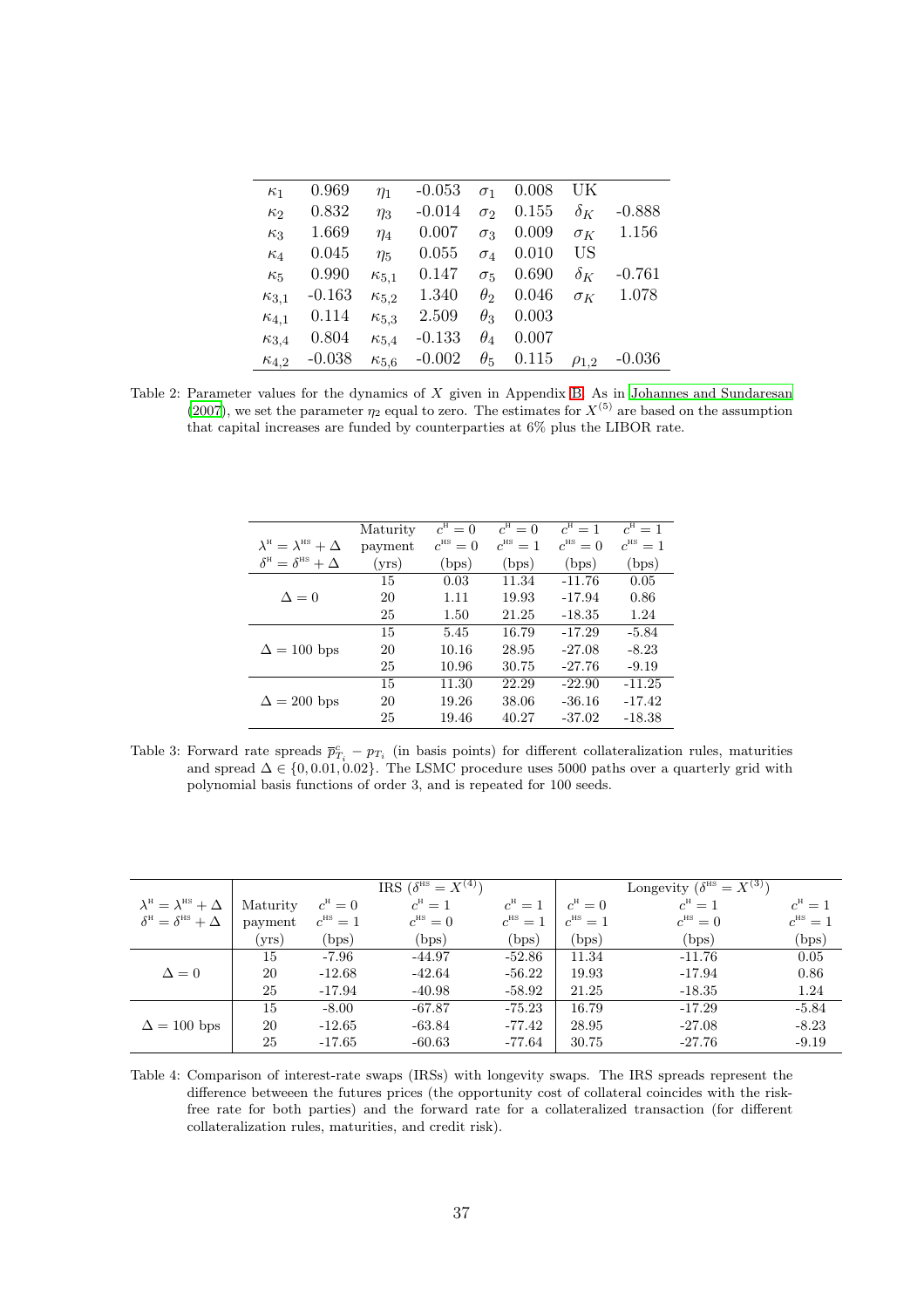<span id="page-39-1"></span>

| $\sigma_5$ | $p_{25}$ | $\overline{p}^c$ | spread (bps) |
|------------|----------|------------------|--------------|
| 0.0005     | 0.201425 | 0.201469         | 2.15         |
| 0.0100     | 0.201425 | 0.201822         | 19.68        |
| 0.0150     | 0.201425 | 0.202009         | 28.96        |
| 0.0200     | 0.201425 | 0.202196         | 38.26        |
| 0.1000     | 0.201425 | 0.205237         | 189.24       |
| 0.1500     | 0.201425 | 0.207184         | 285.90       |
|            |          |                  |              |

Table 5: Sensitivity with respect to parameter  $\sigma_5$ : we compute 25-year forward rates and spreads (in basis points) under full collateralization by setting  $X^{(1)}$ ,  $X^{(2)}$  equal to their long run means. The baseline estimated parameter values for the dynamics of  $X^{(5)}$  are  $\theta_5 = 0.000254$ ,  $\kappa_5 = 1.005073$ ,  $\sigma_5 = 0.000542, \eta_5 = 0.000269, \kappa_{53} = 0.003648, \kappa_{54} = 0.000018, \kappa_{56} = 0.000261.$ 

<span id="page-39-0"></span>

Figure 1: Survival curves computed at the beginning of year  $t = 1980, 1985, 1990, 1995$  for England & Wales males aged  $65 + t - 1980$  in year t. Forecasts are based on the Lee-Carter mortality projection model using the latest Human Mortality Database data available at the beginning of each year t.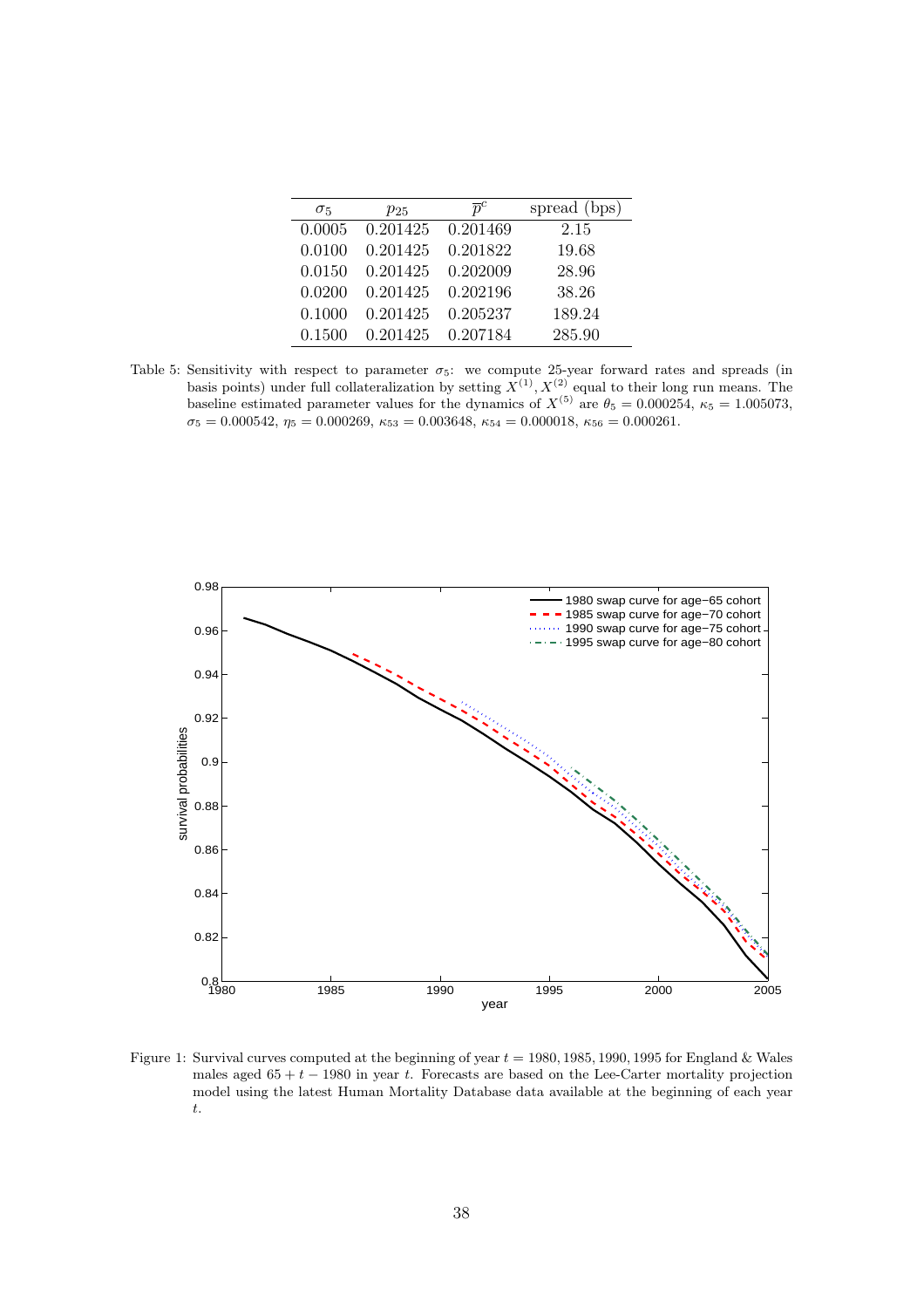<span id="page-40-0"></span>

Figure 2: Mark-to-market value of the longevity swap in the baseline case and with the credit spread of counterparty hs widening by 50 and 100 basis points over 1988-2005. In the absence of default, the net payments from the swap are insensitive to credit spread changes.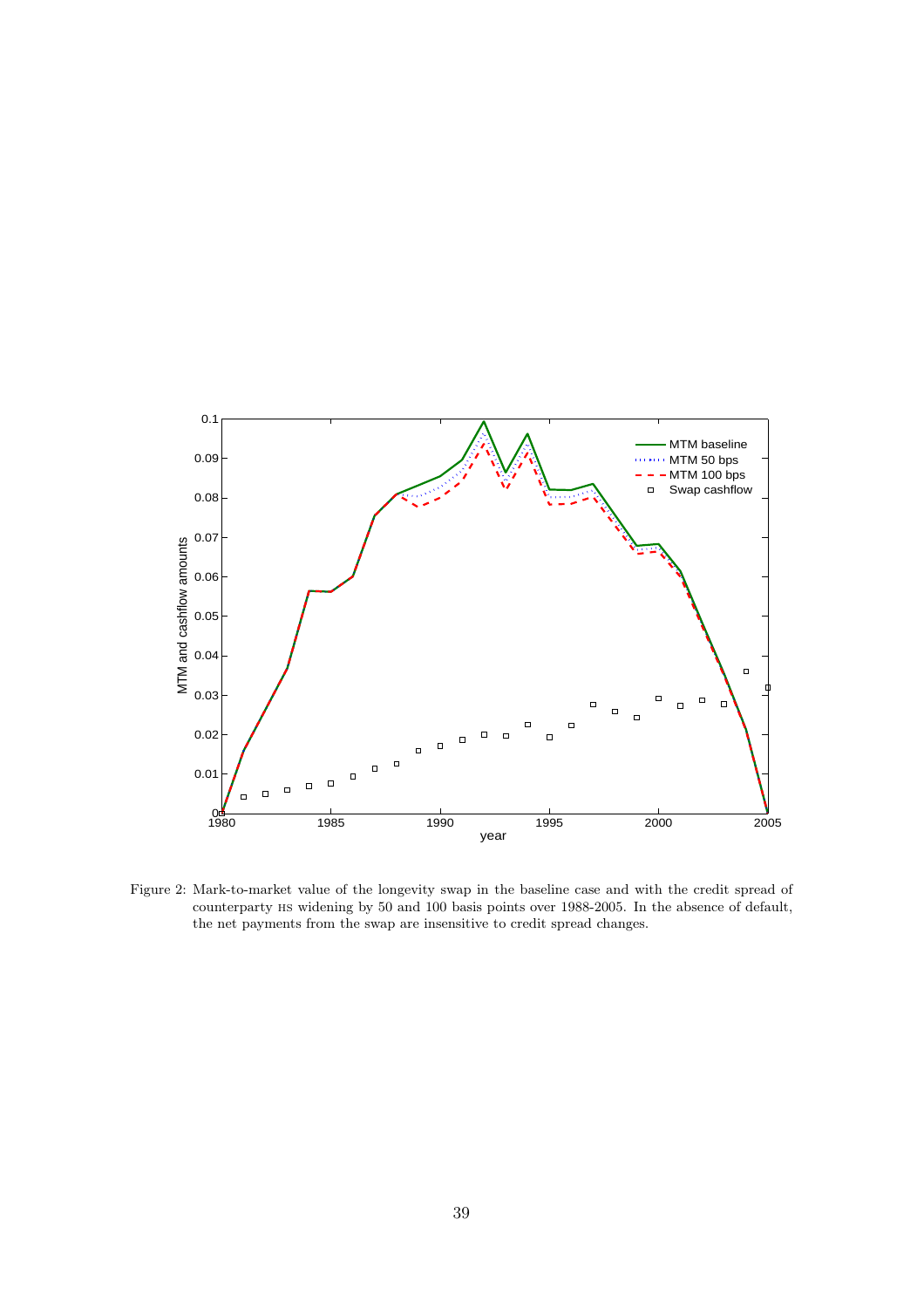<span id="page-41-0"></span>

Figure 3: Change in longevity swap MTM relative to the baseline case and to the net payments from the swap, when the credit spread of counterparty hs widens by 50 and 100 basis points over 1988-2005.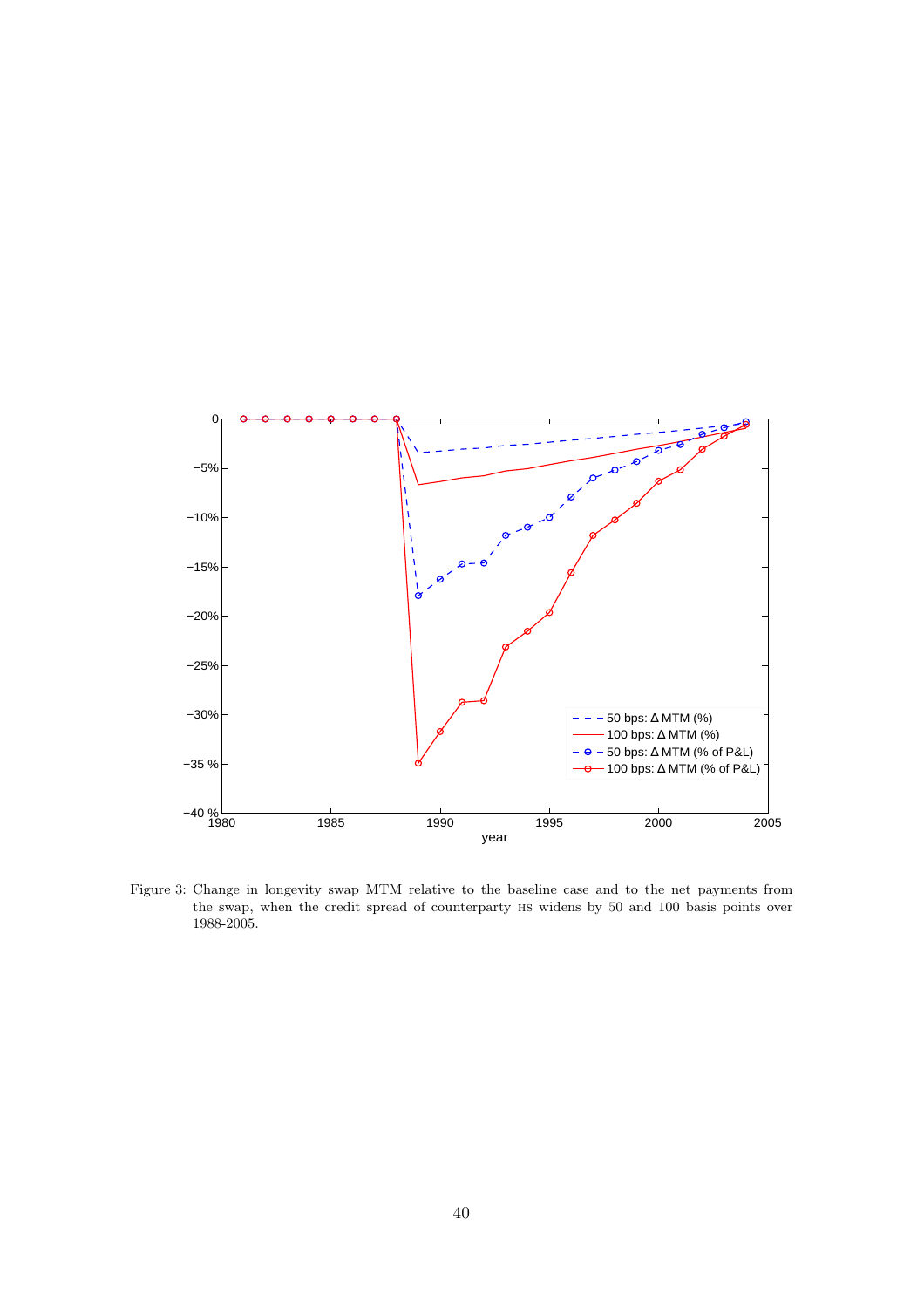<span id="page-42-0"></span>

Figure 4: Swap margins  $\bar{p}_{T_i}^c / p_{T_i} - 1$  computed for different maturities  $\{T_i\}$  and collateral rules, with  $\delta^{\text{H}} =$  $\lambda^{\text{H}}, \delta^{\text{HS}} = \delta^{\text{H}} + \Delta$ , and  $\lambda^{\text{H}} = \lambda^{\text{HS}} + \Delta$ , with  $\Delta = 0$  (dashed lines) or  $\Delta = 0.01$  (solid lines): no collateral (squares), full collateralization (circles). The underlying is a cohort of 10,000 US males aged 65 at the beginning of 2008. Forward rates are plotted against the percentiles of improvements in survival rates based on Lee-Carter forecasts.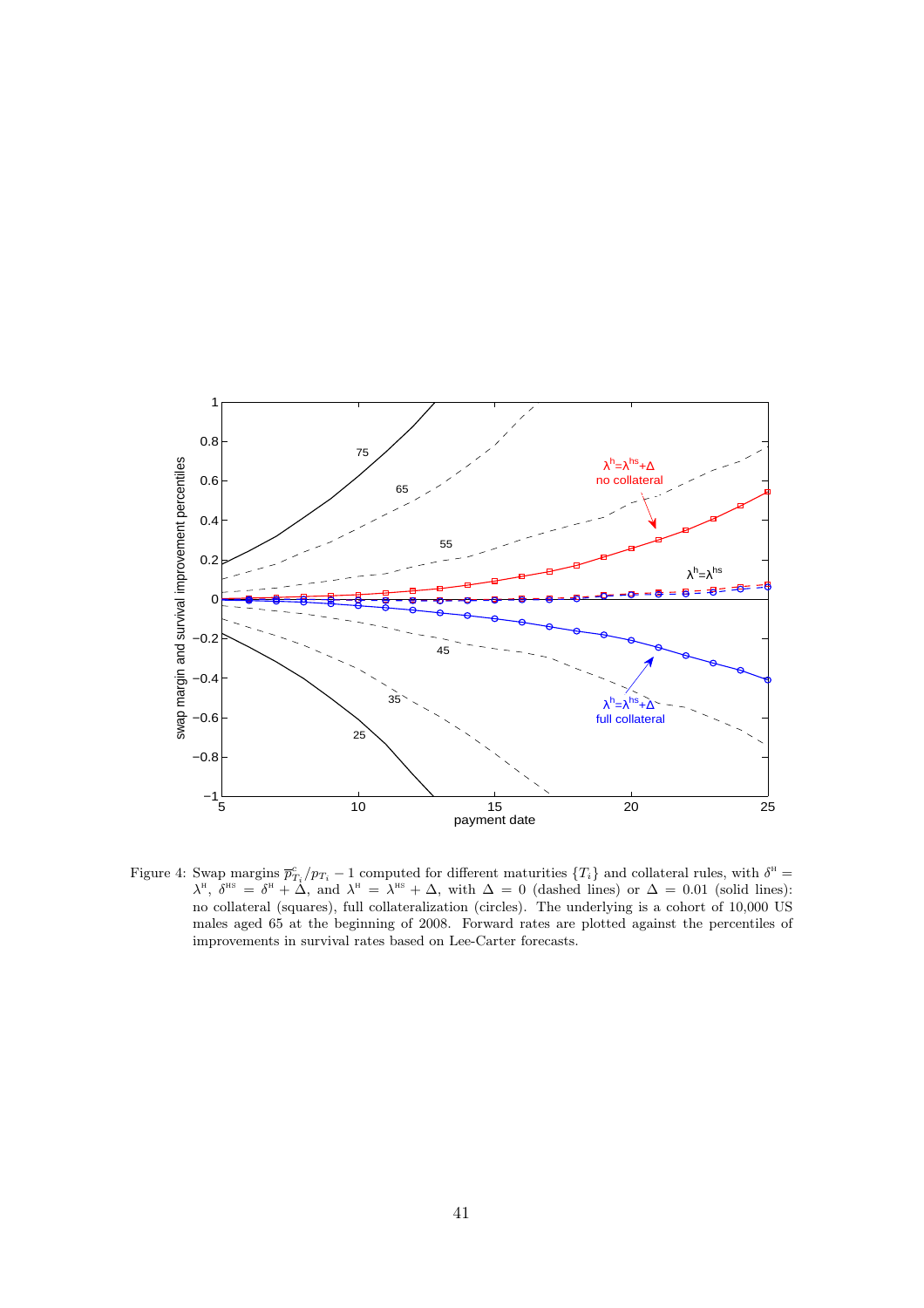<span id="page-43-0"></span>

Figure 5: Swap margins  $\bar{p}_{T_i}^c / p_{T_i} - 1$  computed for different maturities  $\{T_i\}$  and collateral rules, with  $\delta^{\text{H}} =$  $\lambda^{\text{\tiny{H}}}, \delta^{\text{\tiny{HS}}} = \delta^{\text{\tiny{H}}} + 0.01$ , and  $\lambda^{\text{\tiny{H}}} = \lambda^{\text{\tiny{HS}}} + 0.01$ : no collateral (squares), full collateralization (circles), full collateral posted only by party  $H$  (stars) or party  $H$ s (diamonds). The underlying is a cohort of 10,000 US males aged 65 at the beginning of 2008. Forward rates are plotted against the percentiles of improvements in survival rates based on Lee-Carter forecasts.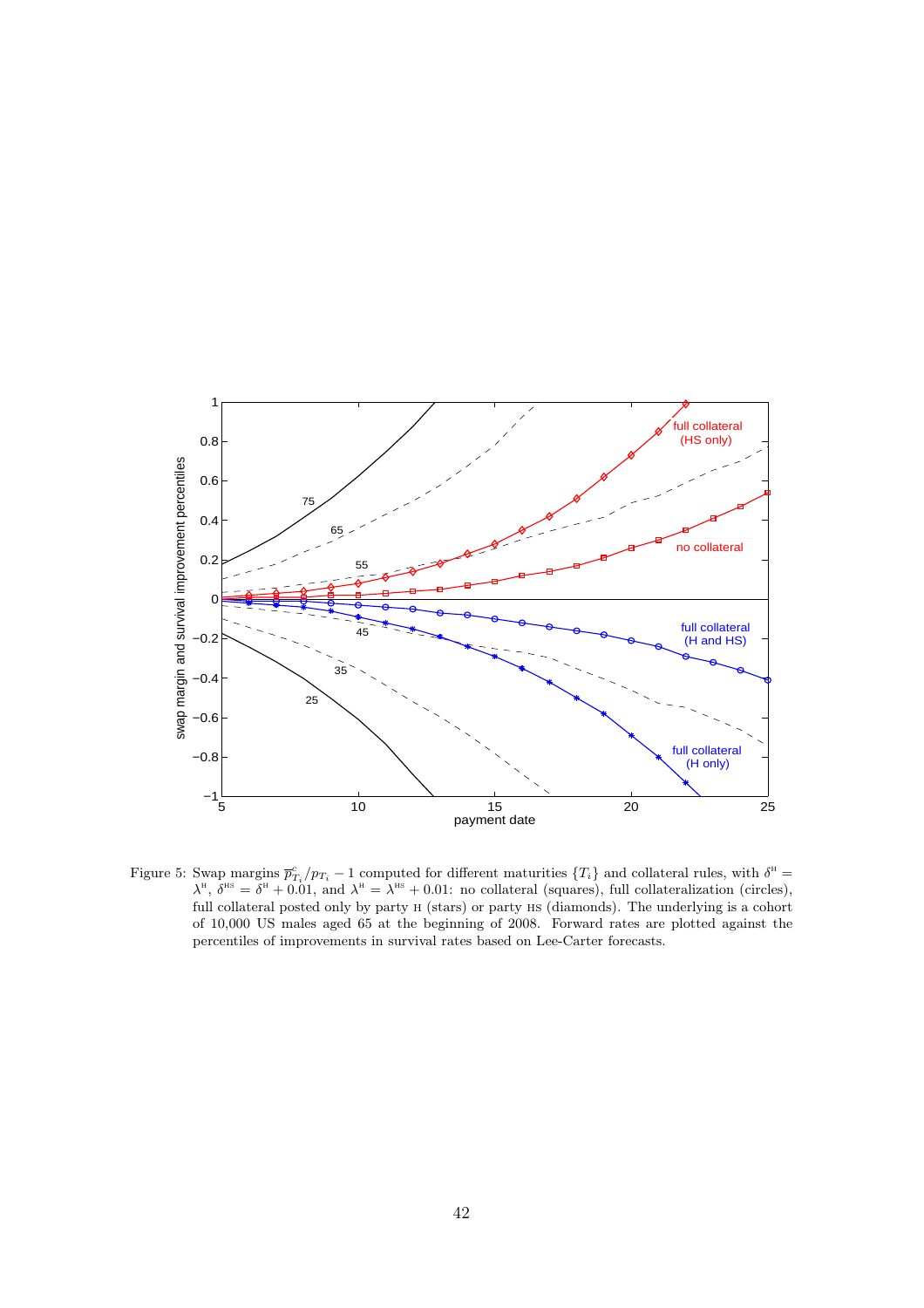<span id="page-44-0"></span>

Figure 6: Swap margins  $\bar{p}_{T_i}^c / p_{T_i} - 1$  computed for different maturities  $\{T_i\}$  and collateral rules, with  $\lambda^{\text{H}} =$  $\lambda^{\text{HS}}$  and  $\delta^{\text{H}} = \delta^{\text{HS}} = X^{(5)}$ , where the parameter estimates for the dynamics of  $X^{(5)}$  are given in table [2.](#page-38-0) Collateral rules: no collateral (squares), full collateralization (circles), full collateral posted only by party h (stars) or hs (diamonds). Forward rates are plotted against the percentiles of improvements in survival rates based on Lee-Carter forecasts (65-year old US males in 2008).